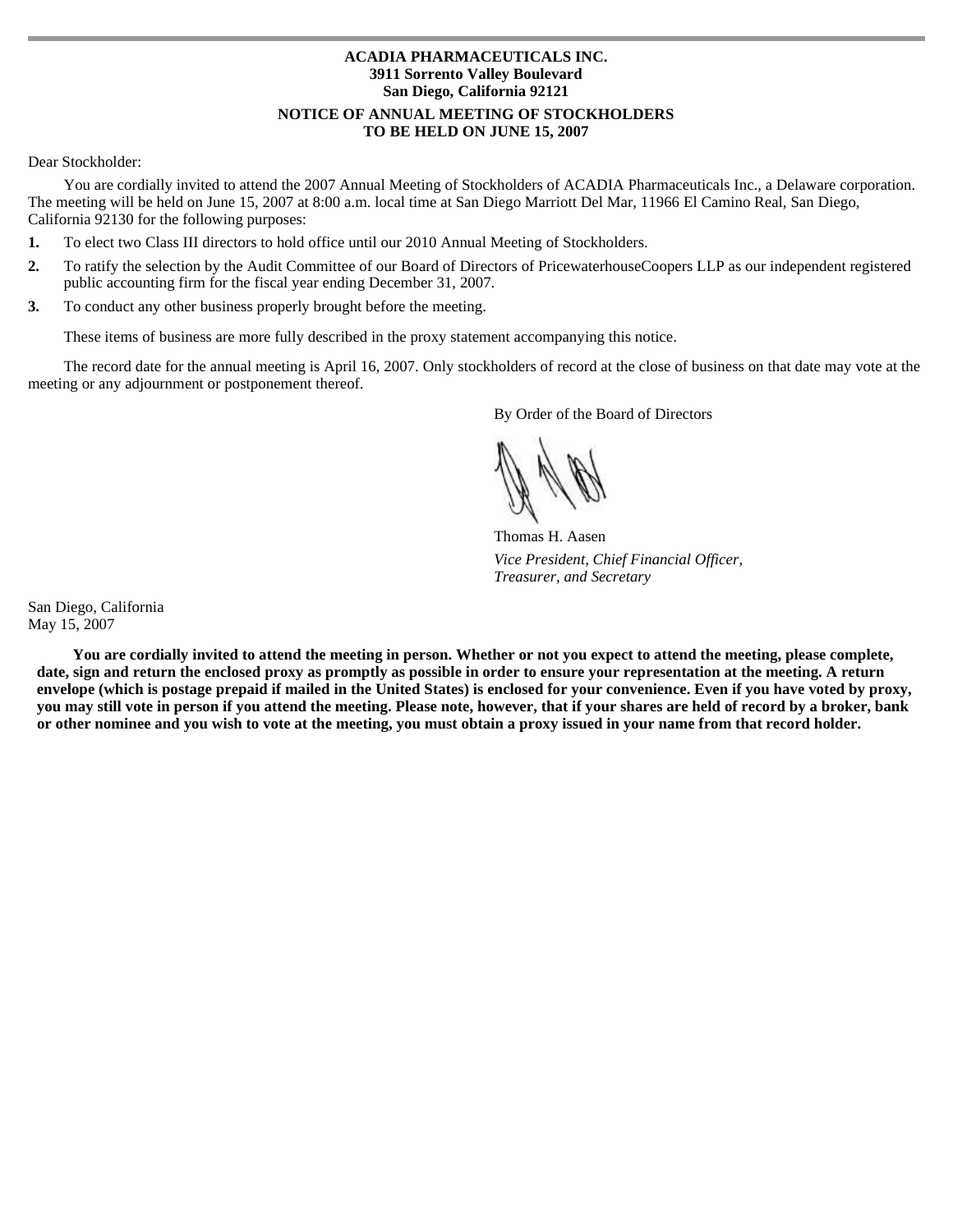# **ACADIA PHARMACEUTICALS INC. 3911 Sorrento Valley Boulevard San Diego, California 92121 PROXY STATEMENT FOR THE ANNUAL MEETING OF STOCKHOLDERS TO BE HELD JUNE 15, 2007**

# **QUESTIONS AND ANSWERS ABOUT THIS PROXY MATERIAL AND VOTING**

#### **Why am I receiving these materials?**

 We have sent you this proxy statement and the enclosed proxy card because the Board of Directors of ACADIA Pharmaceuticals Inc. (sometimes referred to as the "Company", "ACADIA", "we", "our" or "us") is soliciting your proxy to vote at the 2007 Annual Meeting of Stockholders. You are invited to attend the annual meeting to vote on the proposals described in this proxy statement. However, you do not need to attend the meeting to vote your shares. Instead, you may simply complete, sign and return the enclosed proxy card.

The Company intends to mail this proxy statement and accompanying proxy card on or about May 15, 2007 to all stockholders of record entitled to vote at the annual meeting.

#### **Who can vote at the annual meeting?**

 Only stockholders of record at the close of business on April 16, 2007 will be entitled to vote at the annual meeting. On this record date, there were 35,965,016 shares of common stock outstanding and entitled to vote.

### *Stockholder of Record: Shares Registered in Your Name*

 If on April 16, 2007 your shares were registered directly in your name with ACADIA's transfer agent, Mellon Investor Services, then you are a stockholder of record. As a stockholder of record, you may vote in person at the meeting or vote by proxy. Whether or not you plan to attend the meeting, we urge you to fill out and return the enclosed proxy card to ensure your vote is counted.

### *Beneficial Owner: Shares Registered in the Name of a Broker or Bank*

 If on April 16, 2007 your shares were held, not in your name, but rather in an account at a brokerage firm, bank, dealer, or other similar organization, then you are the beneficial owner of shares held in "street name" and these proxy materials are being forwarded to you by that organization. The organization holding your account is considered to be the stockholder of record for purposes of voting at the annual meeting. As a beneficial owner, you have the right to direct your broker or other agent regarding how to vote the shares in your account. You are also invited to attend the annual meeting. However, since you are not the stockholder of record, you may not vote your shares in person at the meeting unless you request and obtain a valid proxy from your broker or other agent.

### **What am I voting on?**

There are two matters scheduled for a vote:

- Election of two directors; and
- Ratification of PricewaterhouseCoopers LLP as independent auditors of the Company for its fiscal year ending December 31, 2007.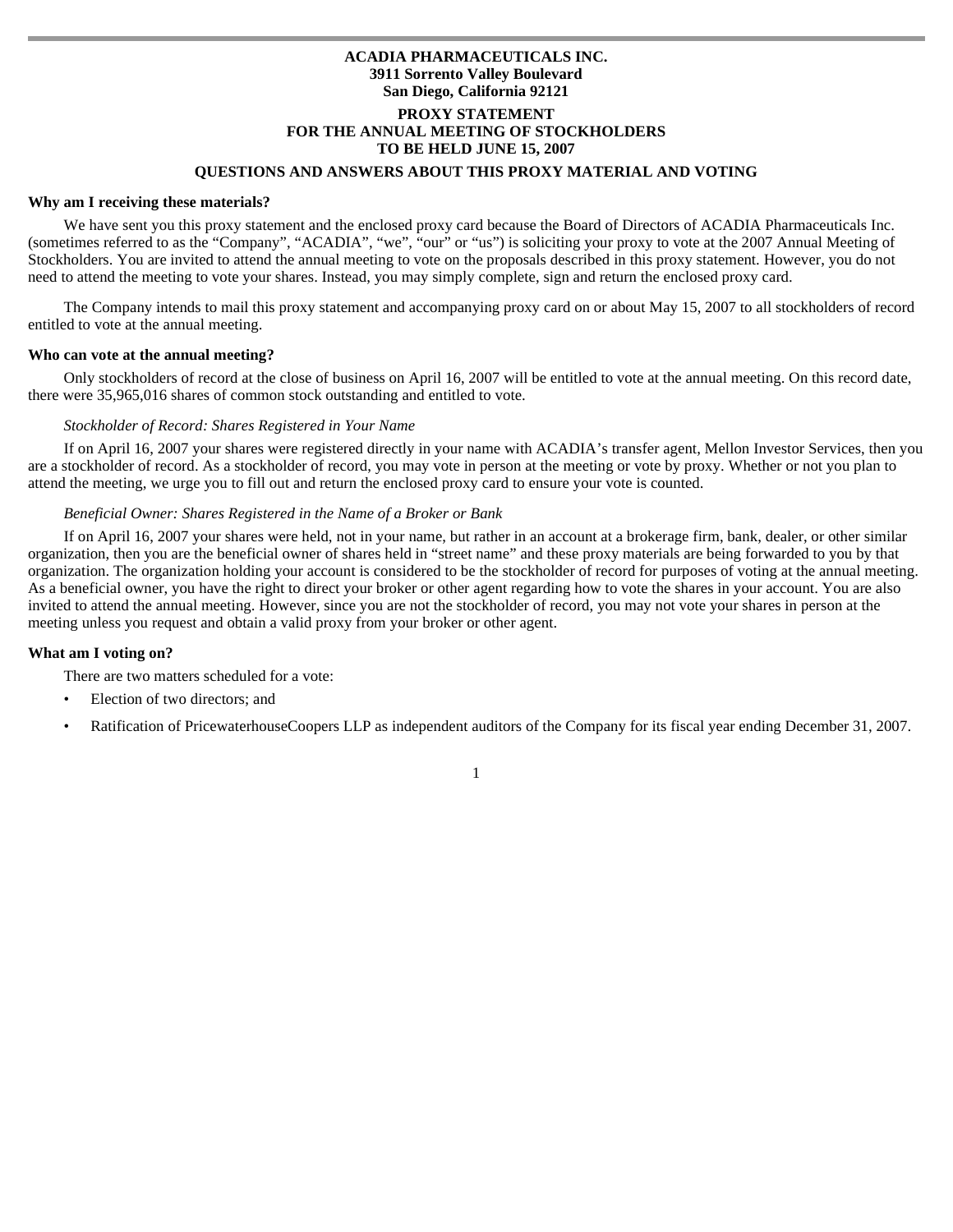### **How do I vote?**

 You may either vote "For" all the nominees to the Board of Directors or you may "Withhold" your vote for any nominee you specify. For each of the other matters to be voted on, you may vote "For" or "Against" or abstain from voting. The procedures for voting are fairly simple:

### *Stockholder of Record: Shares Registered in Your Name*

 If you are a stockholder of record, you may vote in person at the annual meeting or vote by proxy using the enclosed proxy card. Whether or not you plan to attend the meeting, we urge you to vote by proxy to ensure your vote is counted. You may still attend the meeting and vote in person even if you have already voted by proxy.

- To vote in person, come to the annual meeting and we will give you a ballot when you arrive.
- To vote using the proxy card, simply complete, sign and date the enclosed proxy card and return it promptly in the envelope provided. If you return your signed proxy card to us before the annual meeting, we will vote your shares as you direct.

### *Beneficial Owner: Shares Registered in the Name of Broker or Bank*

If you are a beneficial owner of shares registered in the name of your broker, bank, or other agent, you should have received a proxy card and voting instructions with these proxy materials from that organization rather than from ACADIA. Simply complete and mail the proxy card to ensure that your vote is counted. To vote in person at the annual meeting, you must obtain a valid proxy from your broker, bank, or other agent. Follow the instructions from your broker or bank included with these proxy materials, or contact your broker or bank to request a proxy form.

### **How many votes do I have?**

On each matter to be voted upon, you have one vote for each share of common stock you own as of April 16, 2007.

### **What if I return a proxy card but do not make specific choices?**

 If you return a signed and dated proxy card without marking any voting selections, your shares will be voted "For" the election of each of the two nominees for director, "For" the ratification of the selection of PricewaterhouseCoopers LLP as our independent registered public accounting firm. If any other matter is properly presented at the meeting, your proxyholder (one of the individuals named on your proxy card) will vote your shares using his or her best judgment.

### **Who is paying for this proxy solicitation?**

We will pay for the entire cost of soliciting proxies. In addition to these mailed proxy materials, our directors and employees may also solicit proxies in person, by telephone, or by other means of communication. Directors and employees will not be paid any additional compensation for soliciting proxies. We may also reimburse brokerage firms, banks and other agents for the cost of forwarding proxy materials to beneficial owners.

#### **What does it mean if I receive more than one proxy card?**

 If you receive more than one proxy card, your shares are registered in more than one name or are registered in different accounts. Please complete, sign and return each proxy card to ensure that all of your shares are voted.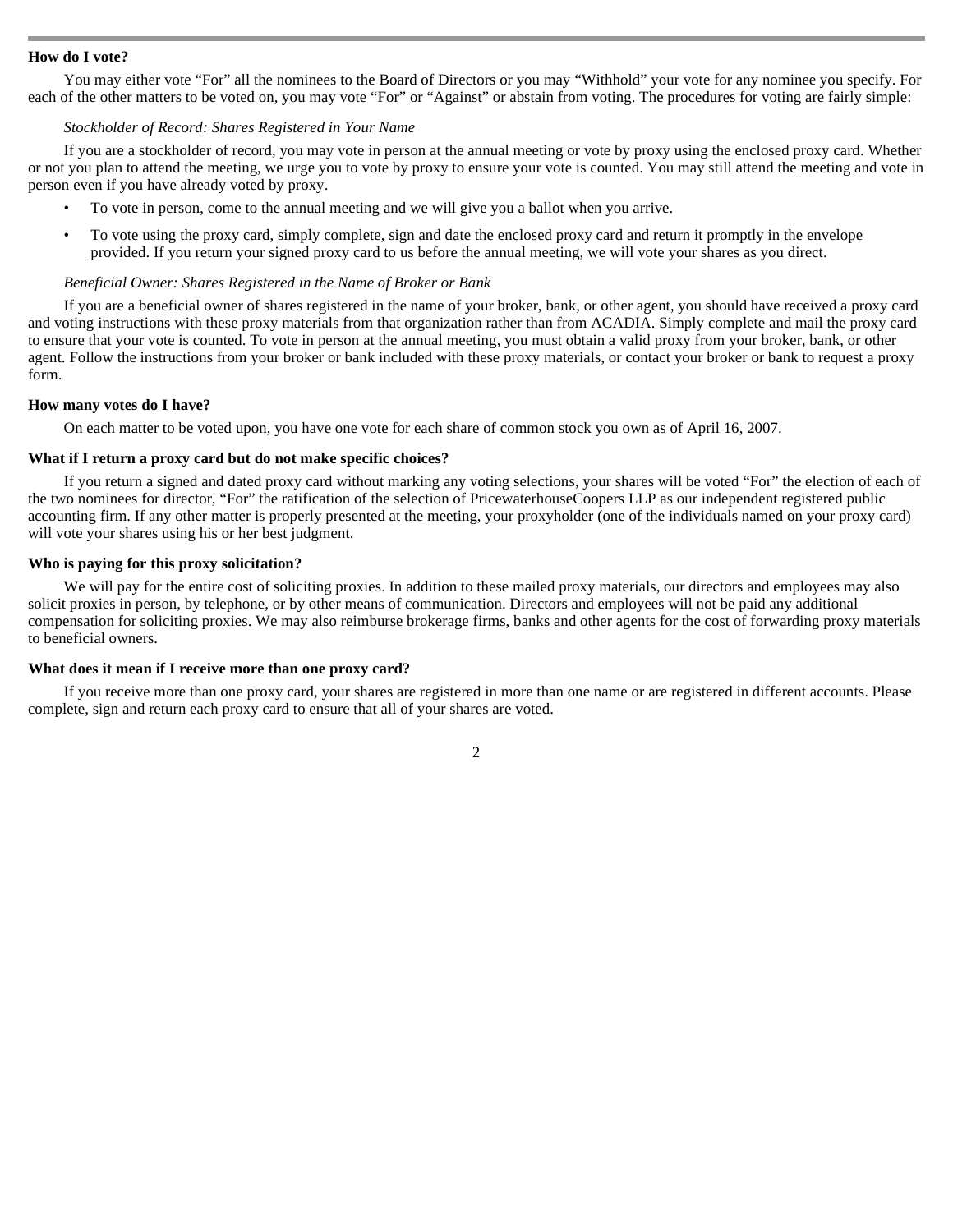### **Can I change my vote after submitting my proxy?**

 Yes. You can revoke your proxy at any time before the final vote at the meeting. If you are the record holder of your shares, you may revoke your proxy in any one of three ways:

- You may submit another properly completed proxy card with a later date.
- You may send a timely written notice that you are revoking your proxy to ACADIA's Secretary at 3911 Sorrento Valley Boulevard, San Diego, California 92121.
- You may attend the annual meeting and vote in person. Simply attending the meeting will not, by itself, revoke your proxy.

If your shares are held by your broker or bank as a nominee or agent, you should follow the instructions provided by your broker or bank.

### **When are stockholder proposals due for next year's annual meeting?**

To be considered for inclusion in next year's proxy materials, your proposal must be submitted in writing by January 16, 2008, to Thomas H. Aasen, Secretary, ACADIA Pharmaceuticals Inc., 3911 Sorrento Valley Boulevard, San Diego, California 92121. If you wish to submit a proposal that is not to be included in next year's proxy materials, your proposal generally must be submitted in writing to the same address no later than March 17, 2008 but no earlier than February 15, 2008. Please review our bylaws, which contain additional requirements regarding advance notice of stockholder proposals.

#### **How are votes counted?**

 Votes will be counted by the inspector of election appointed for the meeting, who will separately count "For" and "Withhold" and, with respect to proposals other than the election of directors, "Against" votes, abstentions and broker non-votes. Abstentions will be counted towards the vote total for each proposal, and will have the same effect as "Against" votes. Broker non-votes have no effect and will not be counted towards the vote total for any proposal

# **What are "broker non-votes"?**

 Broker non-votes occur when a beneficial owner of shares held in "street name" does not give instructions to the broker or nominee holding the shares as to how to vote on matters deemed "non-routine." Generally, if shares are held in street name, the beneficial owner of the shares is entitled to give voting instructions to the broker or nominee holding the shares. If the beneficial owner does not provide voting instructions, the broker or nominee can still vote the shares with respect to matters that are considered to be "routine," but not with respect to "non-routine" matters. Under the rules and interpretations of the New York Stock Exchange, "non-routine" matters are generally those involving a contest or a matter that may substantially affect the rights or privileges of shareholders, such as mergers or shareholder proposals.

#### **How many votes are needed to approve each proposal?**

- For the election of directors, the two nominees receiving the most "For" votes (from the holders of the shares present in person or represented by proxy and entitled to vote on the election of directors) will be elected. Only votes "For" or "Withheld" will affect the outcome.
- To be approved, the ratification of the selection of PricewaterhouseCoopers LLP as our independent registered public accounting firm must receive a "For" vote from the majority of the shares present and entitled to vote either in person or by proxy.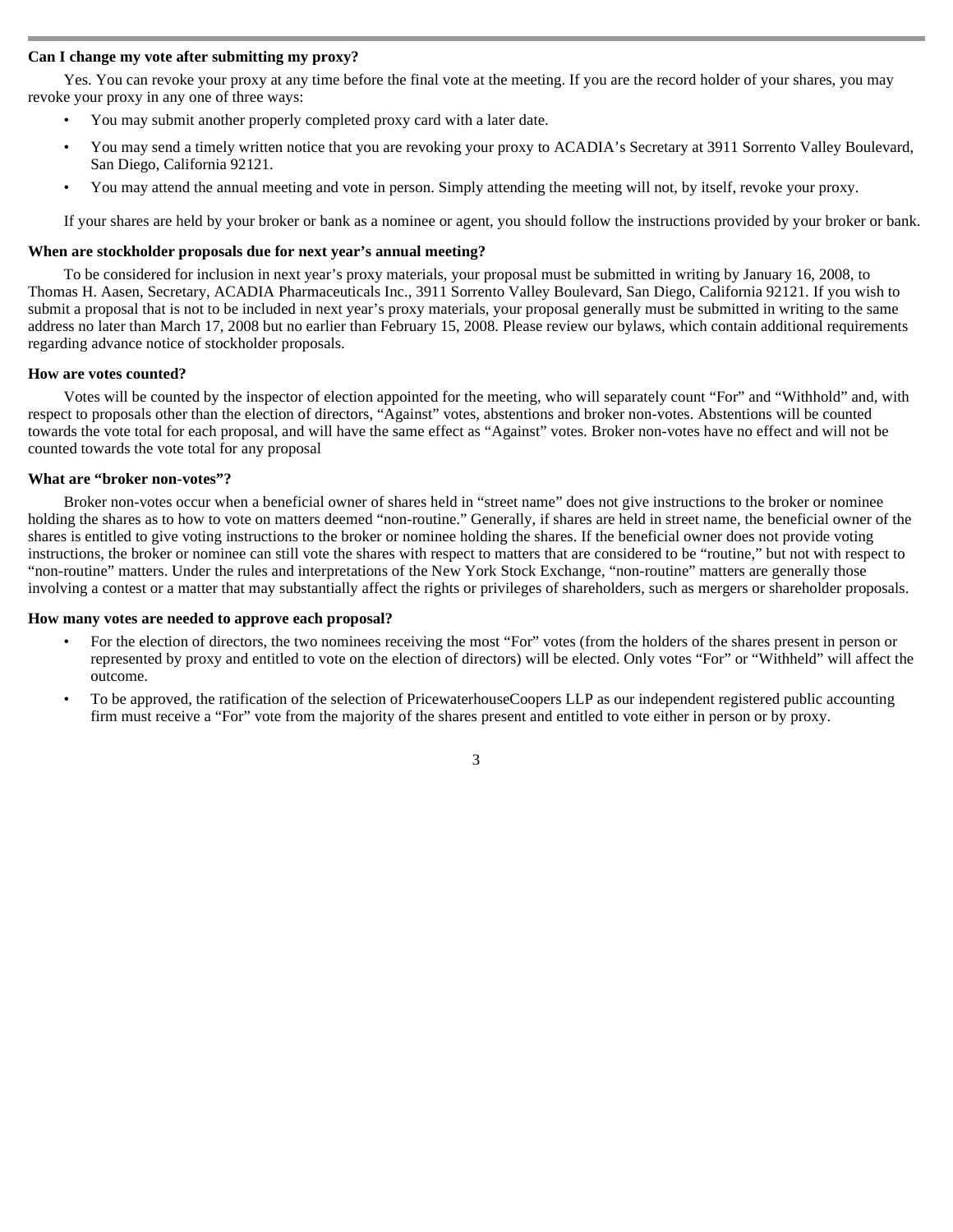#### **What is the quorum requirement?**

 A quorum of stockholders is necessary to hold a valid meeting. A quorum will be present if stockholders holding at least a majority of the outstanding shares are present at the meeting in person or represented by proxy. On the record date, there were 35,965,016 shares outstanding and entitled to vote. Thus, the holders of 17,982,509 shares must be present in person or represented by proxy at the meeting to have a quorum.

Your shares will be counted towards the quorum only if you submit a valid proxy (or one is submitted on your behalf by your broker, bank or other nominee) or if you vote in person at the meeting. Abstentions and broker non-votes will be counted towards the quorum requirement. If there is no quorum, the holders of a majority of shares present at the meeting in person or represented by proxy may adjourn the meeting to another date.

#### **How can I find out the results of the voting at the annual meeting?**

 Preliminary voting results will be announced at the annual meeting. Final voting results will be published in the Company's quarterly report on Form 10-Q for the second quarter of 2007.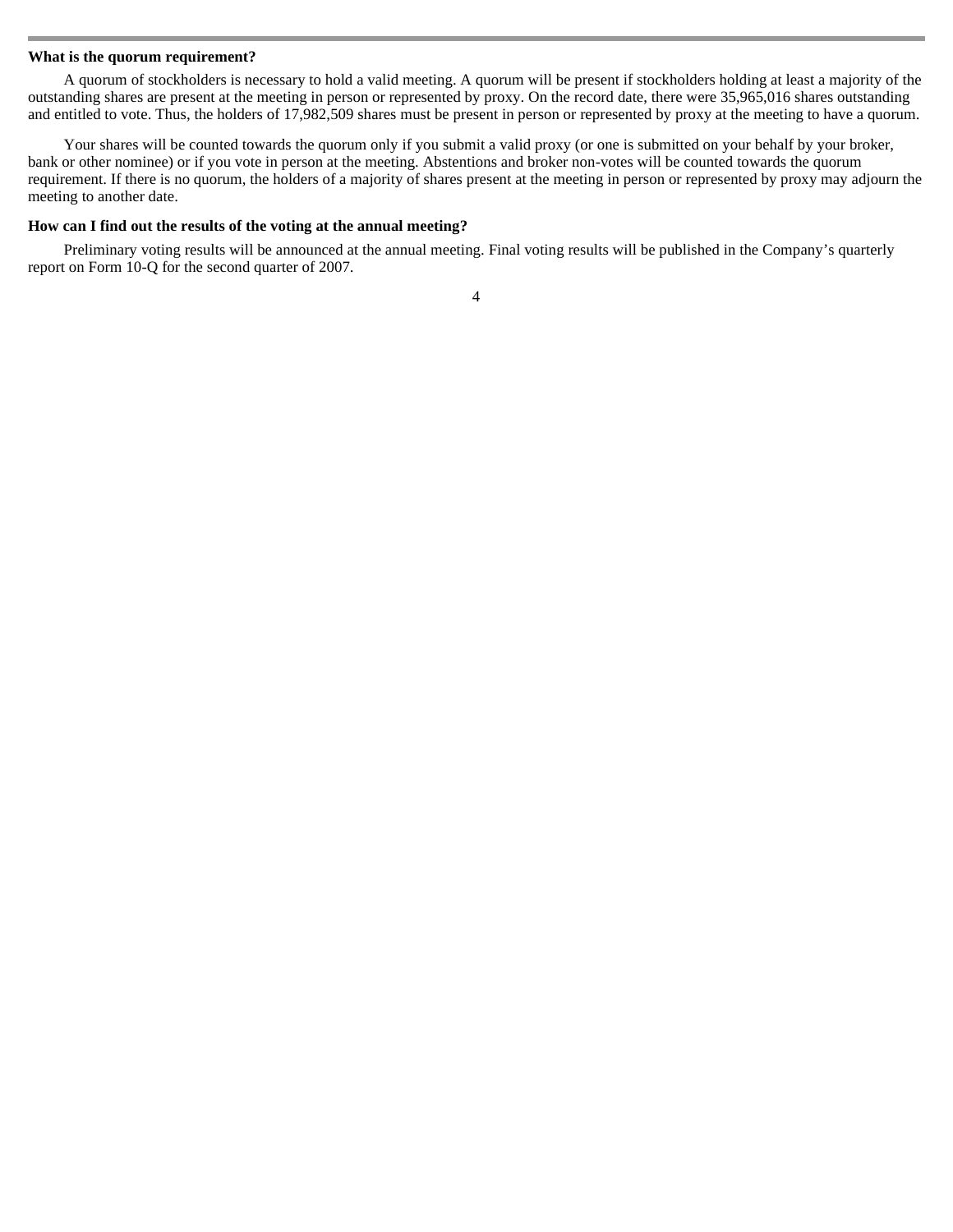# **P ROPOSAL 1**

# **E LECTION OF D IRECTORS**

ACADIA's Board of Directors is divided into three classes. Each class consists, as nearly as possible, of one-third of the total number of directors, and each class has a three-year term. Vacancies on the Board may be filled only by persons elected by a majority of the remaining directors. A director elected by the Board to fill a vacancy in a class, including a vacancy created by an increase in the number of directors, shall serve for the remainder of the full term of that class and until the director's successor is elected and qualified.

The Board of Directors presently has eight members. There are two directors in Class III, whose term of office expires in 2007, and there is one vacancy resulting from the resignation of Mark R. Brann in October 2006. Stockholders may not vote for a greater number of nominees than two. The two nominees for Class III directors are Leslie Iversen and Gordon Binder. Each of the nominees is currently a director of ACADIA. Each of these nominees was elected by our stockholders prior to our initial public offering. If elected at the annual meeting, each of these nominees would serve until the 2010 annual meeting and until his or her successor is elected and has qualified, or, if sooner, until the director's death, resignation or removal. The terms of the directors in Classes I and II expire at our 2008 and 2009 Annual Meetings of Stockholders, respectively. It is the Company's policy to encourage directors and nominees for director to attend the Annual Meeting. Eight of the nine directors attended the 2006 Annual Meeting of Stockholders.

Directors are elected by a plurality of the votes of the holders of shares present in person or represented by proxy and entitled to vote on the election of directors. The two nominees receiving the highest number of affirmative votes will be elected. Shares represented by executed proxies will be voted, if authority to do so is not withheld, for the election of the two nominees named below. If any nominee becomes unavailable for election as a result of an unexpected occurrence, your shares will be voted for the election of a substitute nominee proposed by ACADIA's management. Each person nominated for election has agreed to serve if elected. Our management has no reason to believe that any nominee will be unable to serve.

# **T HE B OARD OF D IRECTORS R ECOMMENDS A V OTE IN F AVOR OF E ACH N AMED N OMINEE .**

The following table sets forth information as of May 1, 2007 for our executive officers and directors:

| Name                         | Age | <b>Position</b>                                                   |
|------------------------------|-----|-------------------------------------------------------------------|
| Leslie L. Iversen, Ph.D.     | 69  | Chairman of the Board and Director                                |
| Gordon Binder                | 71  | Director                                                          |
| <b>Michael Borer</b>         | 48  | Director                                                          |
| Mary Ann Gray, Ph.D.         | 54  | Director                                                          |
| Uli Hacksell, Ph.D.          | 56. | Chief Executive Officer and Director                              |
| Lester J. Kaplan, Ph.D.      | 56  | Director                                                          |
| <b>Torsten Rasmussen</b>     | 62  | Director                                                          |
| Alan G. Walton, Ph.D., D.Sc. | 71  | Director                                                          |
| Thomas H. Aasen              | 46  | Vice President, Chief Financial Officer, Treasurer, and Secretary |
| Brian Lundstrom              | 44  | Senior Vice President, Business Development                       |
| Roger M. Mills, M.D.         | 49  | <b>Executive Vice President, Development</b>                      |
| Bo-Ragnar Tolf, Ph.D.        | 57  | Vice President, Chemistry and Managing Director of ACADIA         |
|                              |     | Pharmaceuticals AB                                                |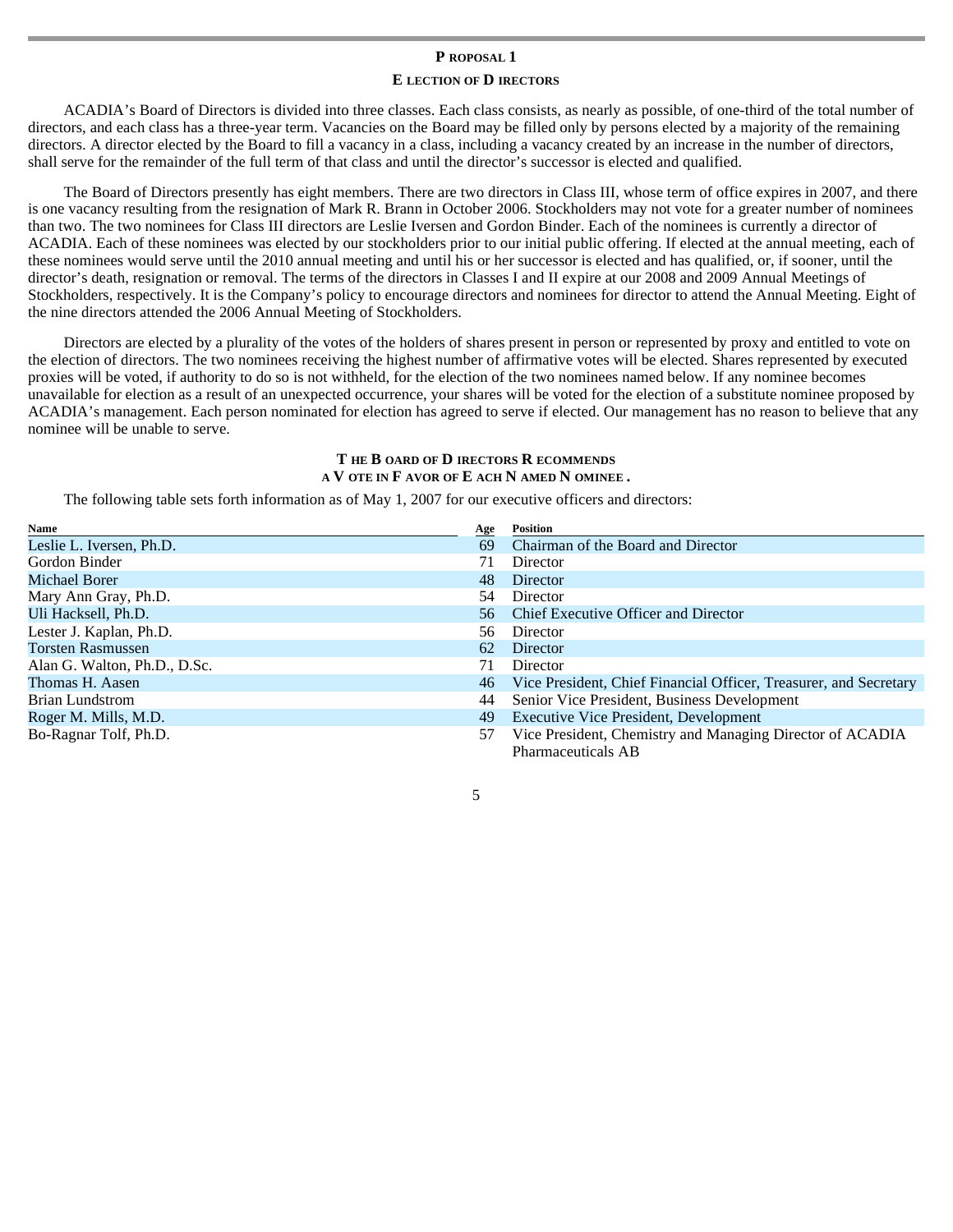The following is a brief biography of each nominee and each director whose term will continue after the annual meeting.

# **Nominees for Election for a Three-year Term Expiring at the 2010 Annual Meeting**

 *Gordon Binder* has served as a director of our company since June 2003. Mr. Binder is the founder and Managing Director of Coastview Capital. Mr. Binder was the Chief Executive Officer of Amgen, the world's largest biotech company, from 1988 through 2000. During his tenure as Chief Executive Officer, Amgen grew from 400 employees to rank within the top 20 pharmaceutical companies in worldwide revenues, the top 15 in United States sales and the top ten in market capitalization. Mr. Binder serves on the boards of the Massachusetts Institute of Technology, the California Institute of Technology and the American Enterprise Institute. He has been Chairman of BIO, the biotechnology industry trade association, and PhRMA, the pharmaceutical industry trade association. He has a bachelor's degree in Electrical Engineering from Purdue University and an M.B.A. from Harvard Business School.

*Leslie L. Iversen, Ph.D.* has been the Chairman of our Board of Directors since December 2000. He has served as a director since 1998. He also was also a founding member of our Scientific Advisory Board. Dr. Iversen is currently a Professor of Pharmacology at University of Oxford, England, where he has taught since 1995. He was previously a Professor of Pharmacology at King's College, London where he was Director of the Wolfson Centre for Age Related Diseases from 1999 until 2004. Dr. Iversen is internationally recognized for his fundamental contributions to the understanding of neurotransmission. Dr. Iversen served as Vice President of Neuroscience Research, Merck Research Laboratories and Director of the Neuroscience Research Center of Merck Research Laboratories in the UK. He was formerly Director of the Medical Research Council Neurochemical Pharmacology Unit in Cambridge. More recently, Dr. Iversen founded and serves as a director of Panos Therapeutics Ltd. Dr. Iversen is the recipient of numerous awards, including Fellow of the Royal Society of London and Foreign Associate Member of the National Academy of Sciences in the United States. Dr. Iversen received a Ph.D. and B.A. from the University of Cambridge.

# **Directors Continuing in Office Until the 2008 Annual Meeting**

 *Michael Borer* has served as a director of our company since September 2005. Mr. Borer served as Chief Executive Officer and President of Xcel Pharmaceuticals, Inc., a specialty pharmaceutical company focused on prescription products that treat disorders of the central nervous system, until the sale of the company to Valeant Pharmaceuticals International in early 2005. Prior to founding Xcel in early 2001, Mr. Borer served as Senior Vice President and Chief Financial Officer of Dura Pharmaceuticals, Inc. and held other management positions there from 1994 through 2000. Prior to Dura, Mr. Borer spent 12 years in public accounting with Deloitte & Touche in its audit services group. He holds a bachelor's degree in accounting from San Diego State University.

*Mary Ann Gray, Ph.D.* has served as a director of our company since April 2005. Currently, Dr. Gray is President of Gray Strategic Advisors, LLC, a company which she started in 2003. Dr. Gray also serves on the boards of directors of Dyax Corp. and Telik, Inc. From 1999 to 2003, Dr. Gray was Senior Analyst and Portfolio Manager for the Federated Kaufmann Fund. Prior to 1999, Dr. Gray led biotechnology equity research groups at Raymond James & Associates, Warburg Dillon Read and Kidder Peabody for an aggregate of nine years. Dr. Gray holds a Ph.D. degree in pharmacology from the University of Vermont where she focused on novel chemotherapeutic agents for the treatment of cancer.

*Lester J. Kaplan, Ph.D.* has served as a director of our company since November 1997. Dr. Kaplan was Executive Vice President and President, Research and Development at Allergan, Inc. from November 2003 to April 2004. Dr. Kaplan joined Allergan in 1983 and, prior to being appointed to Executive Vice President, was Corporate Vice President, Research and Development and Global BOTOX from June 1998 to November 2003. Dr. Kaplan was elected to Allergan's board of directors in 1994 and served in that capacity until April 2004. Dr. Kaplan is also a member of the board of the Acucela Inc. and the National Neurovision Research Institute. Dr. Kaplan received a M.S. and Ph.D. in organic chemistry from the University of California, Los Angeles.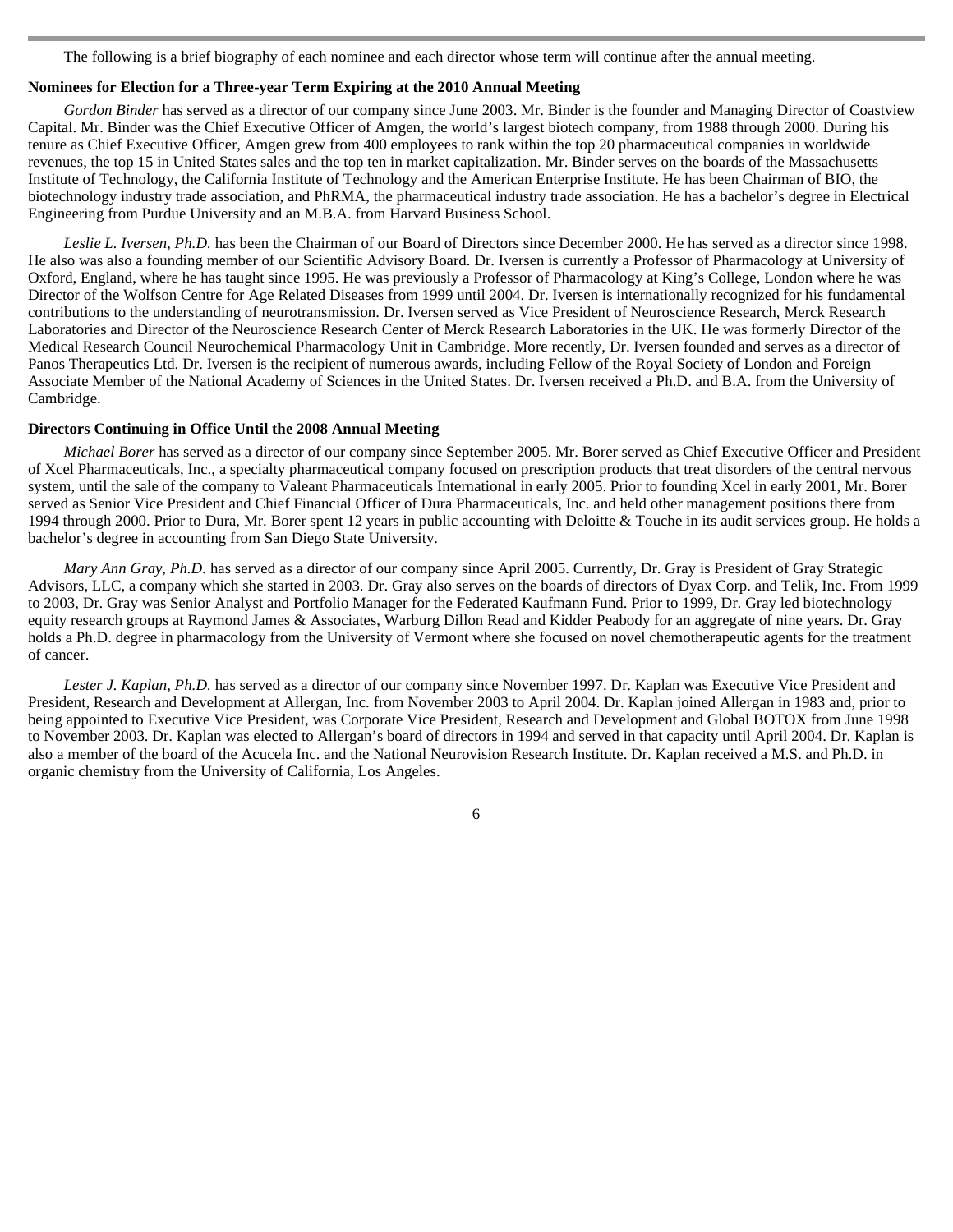#### **Directors Continuing in Office Until the 2009 Annual Meeting**

 *Torsten Rasmussen* has served as a director of our company since April 1998. Mr. Rasmussen has been President and Chief Executive Officer of Morgan Management ApS, a management advisory and consulting company, since 1997. Prior to founding Morgan Management ApS in 1997, Mr. Rasmussen held the position of Executive Vice President, Operations at the LEGO Group (LEGO A/S) in Denmark, since 1981. He currently serves as a board member in the capacity of chairman, deputy chairman or ordinary board member of a number of Danish companies of which the following are quoted on the Danish Stock Exchange: Coloplast A/S, Bang & Olufsen A/S, TK Development A/S, Vestas Wind Systems A/S and A/S Det Oestasiatiske Kompagni. Mr. Rasmussen holds an M.B.A. from IMD in Lausanne, Switzerland.

*Uli Hacksell, Ph.D.* has served as our Chief Executive Officer since September 2000 and as a director of our company since October 2000. From February 1999 to September 2000, he served as our Executive Vice President of Drug Discovery. From August 1991 to February 1999, Dr. Hacksell held various senior executive positions at Astra, a pharmaceutical company, including Vice President of Drug Discovery and Technology as well as President of Astra Draco, one of Astra's largest research and development subsidiaries, where he directed an organization of more than 1,100 employees. From August 1991 to May 1994, he served as Vice President of CNS Preclinical R&D at Astra Arcus, another subsidiary. Earlier in his career, Dr. Hacksell held the positions of Professor of Organic Chemistry and Department Chairman at Uppsala University in Sweden and also served as Chairman and Vice Chairman of the European Federation of Medicinal Chemistry. He currently serves as a director, and chairman of the board, of Action Pharma A/S, a privately held company in Denmark, and serves on the board of directors of Scandinavian Life Science Venture. Dr. Hacksell received a Master of Pharmacy and a Ph.D. in Medicinal Chemistry from Uppsala University.

*Alan G. Walton, Ph.D., D.Sc.* has served as a director of our company since March 2003. Dr. Walton joined Oxford Partners as a General Partner in 1987. In 1991, he founded Oxford Bioscience Partners and he is currently Senior Partner and Chairman of Oxford Bioscience Corporation. Previously, he was President and CEO of University Genetics Co., a public biotechnology company involved in technology transfer and seed investments in university-related projects. Prior to University Genetics, he taught at several institutions including Harvard Medical School, Indiana University and Case Western Reserve where he was Professor of Macromolecular Science and Director of the Laboratory for Biological Macromolecules. Dr. Walton serves on the Boards of Alexandria Real Estate Equities and Advanced Cell Technology, and is Chairman, as well as a Board member, of Avalon Pharmaceuticals and Psychiatric Genomics. He is also on the Board of Research!America, a philanthropic organization. Dr. Walton was a founder of Human Genome Sciences and GeneLogic and is the Founding Chairman of the Biotechnology Venture Investors Group. Dr. Walton holds a Ph.D. in chemistry and a D.Sc. in biological chemistry from Nottingham University in England and in 2005 received an honorary LLD degree for his lifetime achievement in life sciences from Nottingham University.

Set forth below is biographical information for each of our executive officers who is not a director:

*Thomas H. Aasen* has served as our Vice President, Chief Financial Officer, Treasurer and Secretary since April 1998. Prior to joining our company, Mr. Aasen held the position of Senior Director of Finance and Administration at Axys Pharmaceuticals, a publicly traded life sciences company formerly called Sequana Therapeutics, where he was employed from June 1996 to April 1998. Earlier in his career, Mr. Aasen held various financial management positions including Director of Finance at Genta, Inc. and Director of Accounting at Gen-Probe, Inc., both publicly traded life sciences companies, and Audit Manager at KPMG Peat Marwick. He has over 24 years of professional finance and accounting experience focused primarily on the life sciences industry. Mr. Aasen received a B.S. degree with honors from San Diego State University and is a Certified Public Accountant.

*Brian Lundstrom* has served as our Senior Vice President, Business Development since November 2004. Prior to joining us, Mr. Lundstrom held the position of Vice President, Business Development at Genzyme Corporation. At Genzyme he led the integration and outlicensing of assets from SangStat Medical Corporation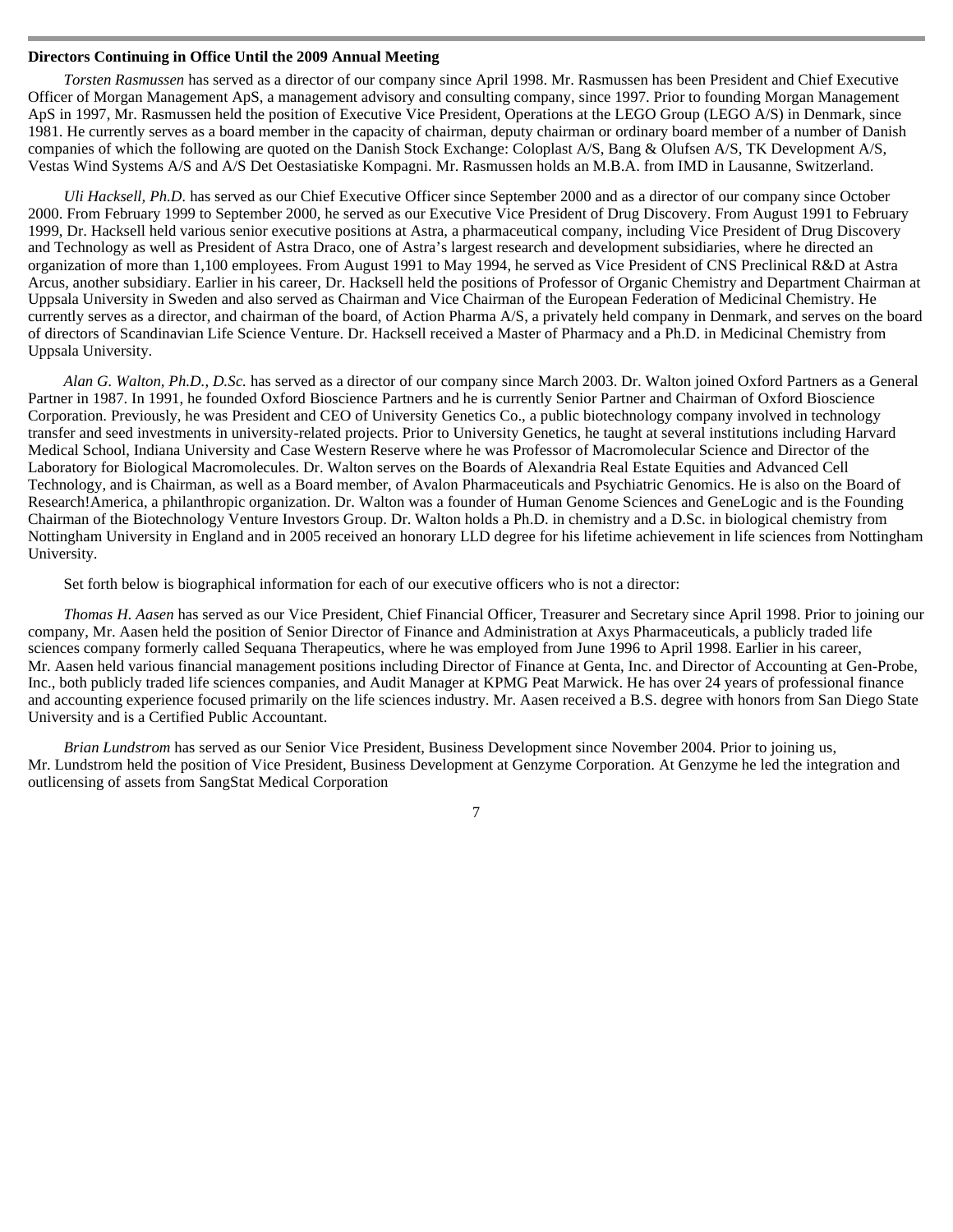which he had joined in 2000 and helped grow through partnering until its sale to Genzyme in 2003. Earlier in his career, Mr. Lundstrom held senior business, clinical and product development positions at Oxford GlycoSciences from 1998 to 2000, Novo Nordisk from 1990 to 1997 and Immuntech from 1986 to 1989. Mr. Lundstrom holds an M.S. in biotechnology from the Danish Technical University and an MBA equivalent degree in international business and finance from Copenhagen Business School and Seattle University.

*Roger M. Mills, M.D.* has served as our Executive Vice President, Development since June 2006. Prior to joining us, Dr. Mills held the position of Vice President, Development at Pfizer Global R&D, a division of Pfizer Inc., for a five-year period. In this capacity, he was responsible for the management and direction of drug development activities at the Pfizer campus in La Jolla, California, and played a key role in the development of Sutent ® , a new multikinase inhibitor for patients with advanced renal cell carcinoma and gastrointestinal stromal tumors. Prior to joining Pfizer, Dr. Mills held senior clinical management positions at Gilead Sciences, where he served as project leader in the development of Tamiflu ®, a leading treatment for influenza, and at Abbott Laboratories, where he played an important role in the development of antiviral drugs. Earlier in his career, he held several senior positions at the Wellcome Foundation, including Scientific Advisor for Group Marketing and Therapeutic Area Head, Cardiovascular Marketing. Dr. Mills received his medical degree at the Charing Cross Hospital Medical School in London and his specialized medical training at the Royal College of General Practitioners in London.

*Bo-Ragnar Tolf, Ph.D.* has served as our Vice President, Chemistry since January 2001. During that time he has also served as Managing Director of ACADIA Pharmaceuticals A/S and, since June 2005, of ACADIA Pharmaceuticals AB, our subsidiaries in Denmark and Sweden, respectively. From 1991 until joining us, Dr. Tolf held various positions at Astra, including deputy head of preclinical research in the areas of central nervous system and pain disorders at Astra Zeneca, Vice President of Preclinical Research and Development at Astra Arcus, head of Central Nervous System Preclinical R&D at Astra Arcus, and Director of the Department of Medicinal Chemistry at Astra Arcus. From 1989 to 1991, Dr. Tolf was head of the Department of Medicinal Chemistry at Kabi. From 1985 to 1989, Dr. Tolf served as Manager of Pharmaceutical R&D at Pharmacia Ophthalmics AB. Dr. Tolf completed his postdoctoral work at Stanford Research Institute and at Stanford University. Dr. Tolf received a Master of Pharmacy degree and a Ph.D. in Organic Pharmaceutical Chemistry from the University of Uppsala in Sweden.

#### **INFORMATION REGARDING THE BOARD OF DIRECTORS AND CORPORATE GOVERNANCE**

#### **Independence of the Board of Directors**

 As required under the Nasdaq Stock Market ("Nasdaq") listing standards, a majority of the members of a listed company's board of directors must qualify as "independent," as affirmatively determined by the board of directors. Our Board of Directors consults with the Company's counsel to ensure that the Board's determinations are consistent with relevant securities and other laws and regulations regarding the definition of "independent," including those set forth in pertinent listing standards of the Nasdaq, as in effect time to time.

Consistent with these considerations, after review of all relevant transactions or relationships between each director, or any of his or her family members, and the Company, its senior management and its independent auditors, the Board has affirmatively determined that all of our directors are independent directors within the meaning of the applicable Nasdaq listing standards, except for Dr. Hacksell, our Chief Executive Officer.

Our independent directors meet quarterly in regularly scheduled executive sessions at which only non-employee directors are present and which were presided over by the Chairman of the Board. All of the committees of our Board of Directors are comprised entirely of directors determined by the Board to be independent within the meaning of the applicable Nasdaq listing standards.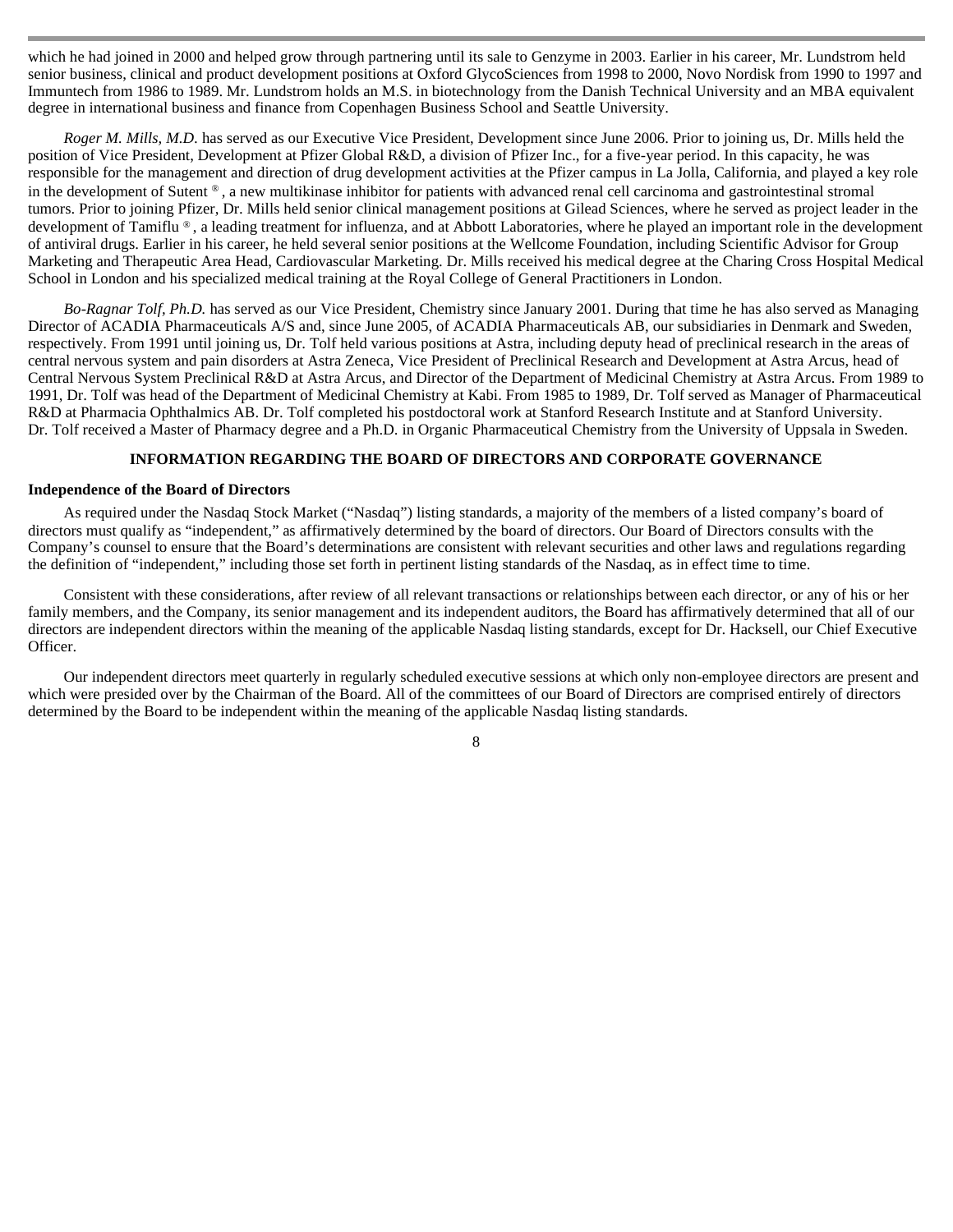# **Meetings of the Board of Directors**

 The Board of Directors met six times during the last fiscal year, including two telephonic meetings. All directors except Mr. Binder attended at least 75% of the aggregate of the meetings of the Board and of the committees on which they served, held during the period for which they were directors or committee members, respectively.

# **Information Regarding Committees of the Board of Directors**

 The Board has an Audit Committee, a Compensation Committee and a Nominating and Corporate Governance Committee. The following table provides membership and meeting information for fiscal 2006:

**Nominating and** 

|                              |                        |                               | Nommating and                        |
|------------------------------|------------------------|-------------------------------|--------------------------------------|
| Name                         | <b>Audit Committee</b> | <b>Compensation Committee</b> | Corporate<br>Governance<br>Committee |
| Gordon Binder                | X                      |                               |                                      |
| Michael Borer                | X                      |                               |                                      |
| Mark R. Brann $(1)$          |                        |                               |                                      |
| Mary Ann Gray                | $\mathbf{X}^*$         |                               |                                      |
| Uli Hacksell                 |                        |                               |                                      |
| Leslie Iverson               |                        |                               |                                      |
| Lester J. Kaplan             |                        | $X^*$                         | X                                    |
| <b>Torsten Rasmussen</b>     |                        | X                             | X                                    |
| Alan G. Walton               |                        | X                             | $X^*$                                |
| Meetings in fiscal year 2006 | 10                     | $\mathcal{L}$                 | 6                                    |

# Committee Chairperson

(1) Dr. Brann resigned from the Board of Directors, and as our President and Chief Scientific Officer, as of October 20, 2006.

Below is a description of the Audit Committee, Compensation Committee and Nominating and Corporate Governance Committee of the Board of Directors. The Board of Directors has determined that each member of such committees meets the applicable Nasdaq rules and regulations regarding "independence" and that each member is free of any relationship that would impair his or her individual exercise of independent judgment with regard to the Company.

# **Audit Committee**

The Audit Committee of the Board of Directors is composed of three directors and was established by the Board in accordance with Section 3(a)(58)(A) of the Securities Exchange Act of 1934 (the "Exchange Act") to oversee the Company's corporate accounting and financial reporting processes and audits of its financial statements. The Audit Committee operates pursuant to a written charter that is available on our website at *http://www.acadia-pharm.com*. The functions of the Audit Committee include, among other things:

- reviewing and pre-approving the engagement of our independent registered public accounting firm to perform audit services and any permissible non-audit services,
- reviewing our annual and quarterly results, financial statements and reports and discussing the statements and reports with our independent registered public accounting firm and management,

9

• reviewing and discussing with our independent registered public accounting firm and management, as appropriate, significant issues that arise regarding accounting principles and financial statement presentation, and matters concerning the scope, adequacy and effectiveness of our financial controls,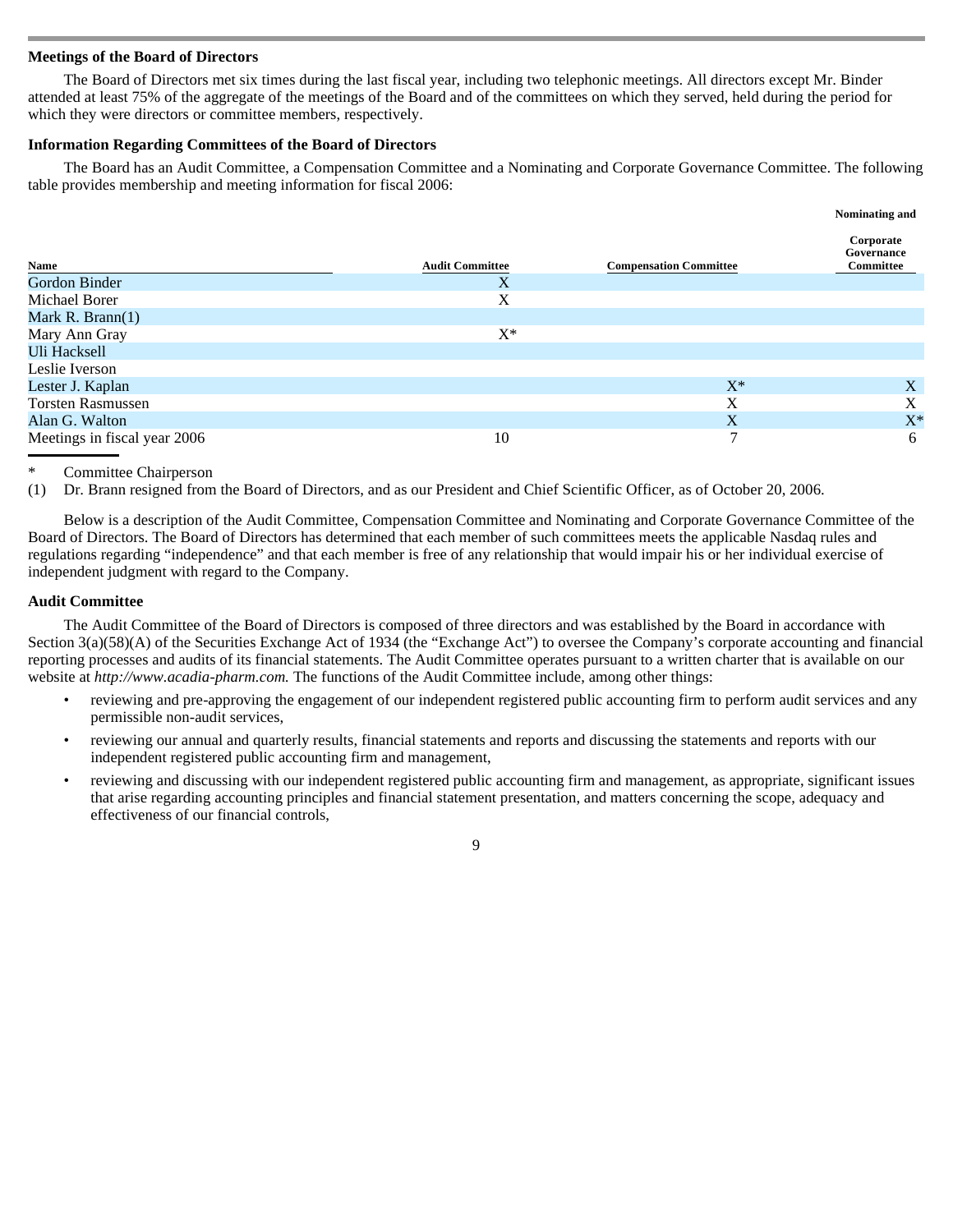- establishing procedures for the receipt, retention and treatment of complaints received by us regarding accounting, internal auditing controls or auditing matters, and
- establishing procedures for the confidential and anonymous submission by employees of concerns regarding questionable accounting or auditing matters.

The Board of Directors reviews the Nasdaq listing standards definition of independence for Audit Committee members on an annual basis and has determined that all members of the Audit Committee are independent (as independence is currently defined in the applicable Nasdaq listing standards). Our Board of Directors has determined that Mr. Binder qualifies as an "audit committee financial expert," as defined in applicable Securities and Exchange Commission ("SEC") rules. The Board made a qualitative assessment of Mr. Binder's level of knowledge and experience based on a number of factors, including his formal education, prior experience and business acumen.

# **Report of the Audit Committee of the Board of Directors**

*The material in this report is not "soliciting material" is not deemed "filed" with the SEC and is not to be incorporated by reference in any filing of the Company under the Securities Act of 1933 (the "Securities Act") or the Exchange Act, whether made before or after the date hereof and irrespective of any general incorporation language in any such filing.* 

The primary purpose of the Audit Committee is to oversee our financial reporting processes on behalf of our Board of Directors. The Audit Committee's functions are more fully described in its charter, which is available on our website at *http://www.acadia-pharm.com.*  Management has the primary responsibility for our financial statements and reporting processes, including our systems of internal controls.

The Audit Committee has reviewed and discussed the audited financial statements for the fiscal year ended December 31, 2006 with our management. The Audit Committee has discussed with the independent auditors the matters required to be discussed by the Statement on Auditing Standards No. 61, as amended (AICPA, *Professional Standards* , Vol. 1. AU section 380), as adopted by the Public Company Accounting Oversight Board ("PCAOB") in Rule 3200T. The Audit Committee has also received the written disclosures and the letter from the independent accountants required by the Independence Standards Board Standard No. 1, ( *Independence Discussions with Audit Committees* ), as adopted by the PCAOB in Rule 3600T and has discussed with the independent accountants the independent accountant's independence. Based on the foregoing, the Audit Committee has recommended to the Board of Directors that the audited financial statements be included in our Annual Report in Form 10-K for the fiscal year ended December 31, 2006. The Audit Committee also has engaged PricewaterhouseCoopers LLP as our independent registered public accounting firm for the fiscal year ending December 31, 2007 and is seeking ratification of such selection by the stockholders.

The foregoing report has been furnished by the Audit Committee.

 Mary Ann Gray, Chairperson Gordon Binder Michael Borer

# **Compensation Committee**

 The Compensation Committee is composed of three directors and all members of the Compensation Committee are independent (as independence is currently defined in Rule 4200(a)(15) of the Nasdaq listing standards. The Compensation Committee operates pursuant to a written charter that is available on our website at *http://www.acadia-pharm.com* . The functions of the Compensation Committee include, among other things:

• determining the compensation and other terms of employment of our executive officers and reviewing and suggesting corporate performance goals and objectives relevant to such compensation, which shall support and reinforce our long-term strategic goals,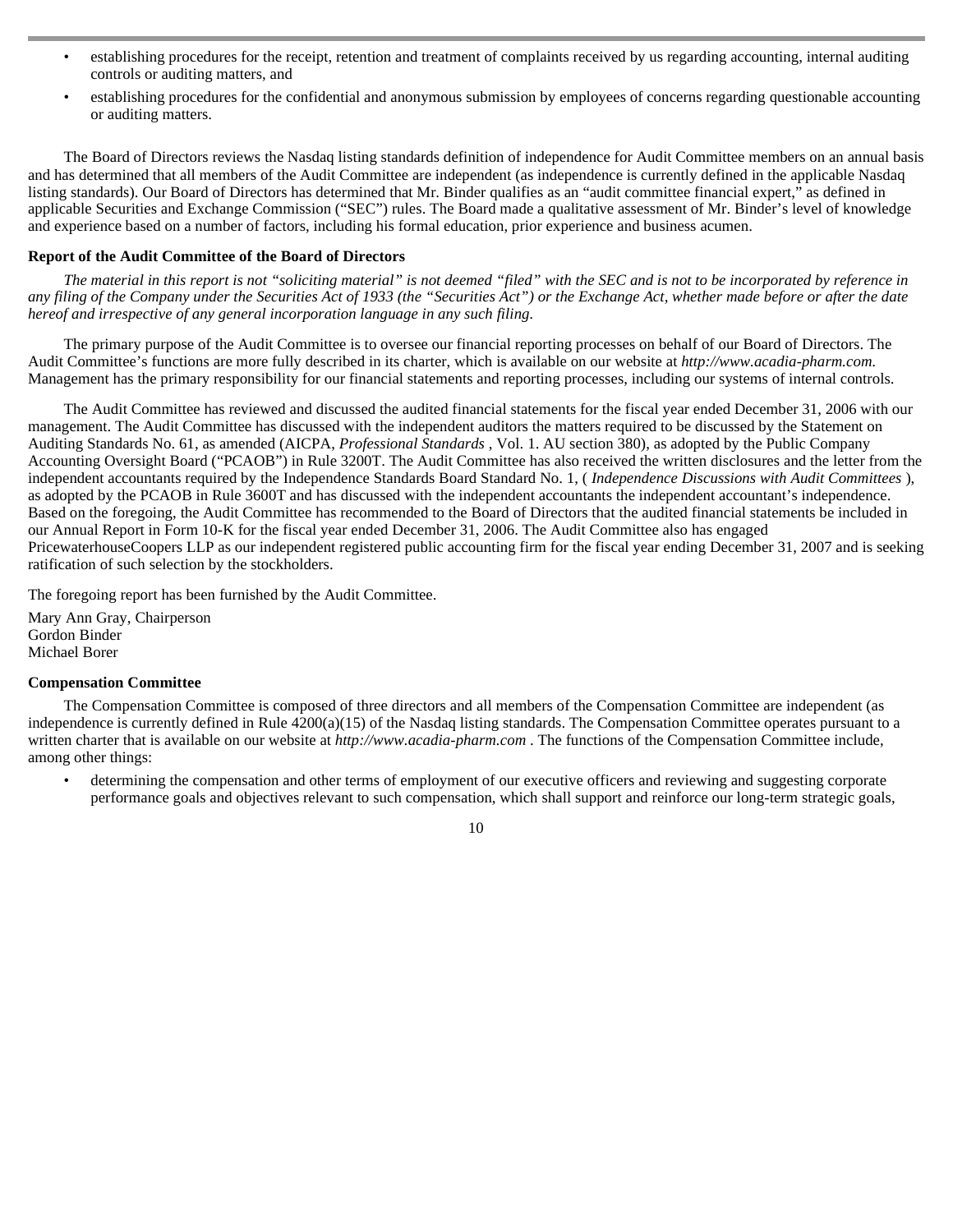- recommending to our Board of Directors the type and amount of compensation to be paid or awarded to non-employee directors for their service on our Board of Directors and its committees,
- evaluating and recommending to our Board of Directors the equity incentive plans, compensation plans and similar programs advisable for us, as well as modification or termination of existing plans and programs,
- establishing policies with respect to equity compensation arrangements, and
- reviewing the terms of any employment agreements, severance arrangements, change-in-control protections and any other compensatory arrangements for our executive officers and approving any such agreements for all officers prior to approval by the Board of Directors.

Commencing this year, the Compensation Committee also began to review with management the Company's Compensation Discussion and Analysis and to consider whether to recommend that it be included in proxy statements and other filings.

*Compensation Committee Processes and Procedures.* Typically, the Compensation Committee meets quarterly and with greater frequency if necessary. The agenda for each meeting is usually developed by the Chair of the Compensation Committee, in consultation with management. The Compensation Committee meets regularly in executive session. However, from time to time, various members of management and other employees as well as outside advisors or consultants may be invited by the Compensation Committee to make presentations, provide financial or other background information or advice or otherwise participate in Compensation Committee meetings. The Chief Executive Officer does not participate in, and is not present during, any deliberations or determinations of the Compensation Committee regarding his compensation or individual performance objectives. The charter of the Compensation Committee grants the Compensation Committee full access to all books, records, facilities and personnel of the Company, as well as authority to obtain, at the expense of the Company, advice and assistance from internal and external legal, accounting or other advisors and consultants and other external resources that the Compensation Committee considers necessary or appropriate in the performance of its duties. In particular, the Compensation Committee has authority to retain compensation consultants to assist in its evaluation of executive and director compensation, including the authority to approve the consultant's reasonable fees and other retention terms.

Under its charter, the Compensation Committee may form, and delegate authority to, subcommittees, as appropriate. In 1998, the Compensation Committee formed a Non-Officer Stock Option Committee, currently composed of Dr. Hacksell, to which it delegated authority to grant, without any further action required by the Compensation Committee, stock options to employees who are not officers of the Company. The purpose of this delegation of authority is to enhance the flexibility of option administration within the Company and to facilitate the timely grant of options to non-management employees, particularly new employees, within specified limits approved by the Compensation Committee. Specific authority of the Non-Officer Stock Option Committee is specified on a quarterly basis, but, generally, this subcommittee may not grant options to acquire more than an aggregate of 150,000 shares per quarter or 25,000 shares per employee. Typically, as part of its oversight function, the Compensation Committee will review on a quarterly basis the list of grants made by the subcommittee.

Historically, the Compensation Committee has made adjustments to annual compensation, determined bonus and equity awards and established new performance objectives at one or more meetings held during the first quarter of the year. However, the Compensation Committee also considers matters related to individual compensation, such as compensation for new executive hires, as well as high-level strategic issues, such as the efficacy of the Company's compensation strategy, potential modifications to that strategy and new trends, plans or approaches to compensation, at various meetings throughout the year. Generally, the Compensation Committee's process comprises two related elements: the determination of compensation levels and the establishment of performance objectives for the current year. For executives other than the Chief Executive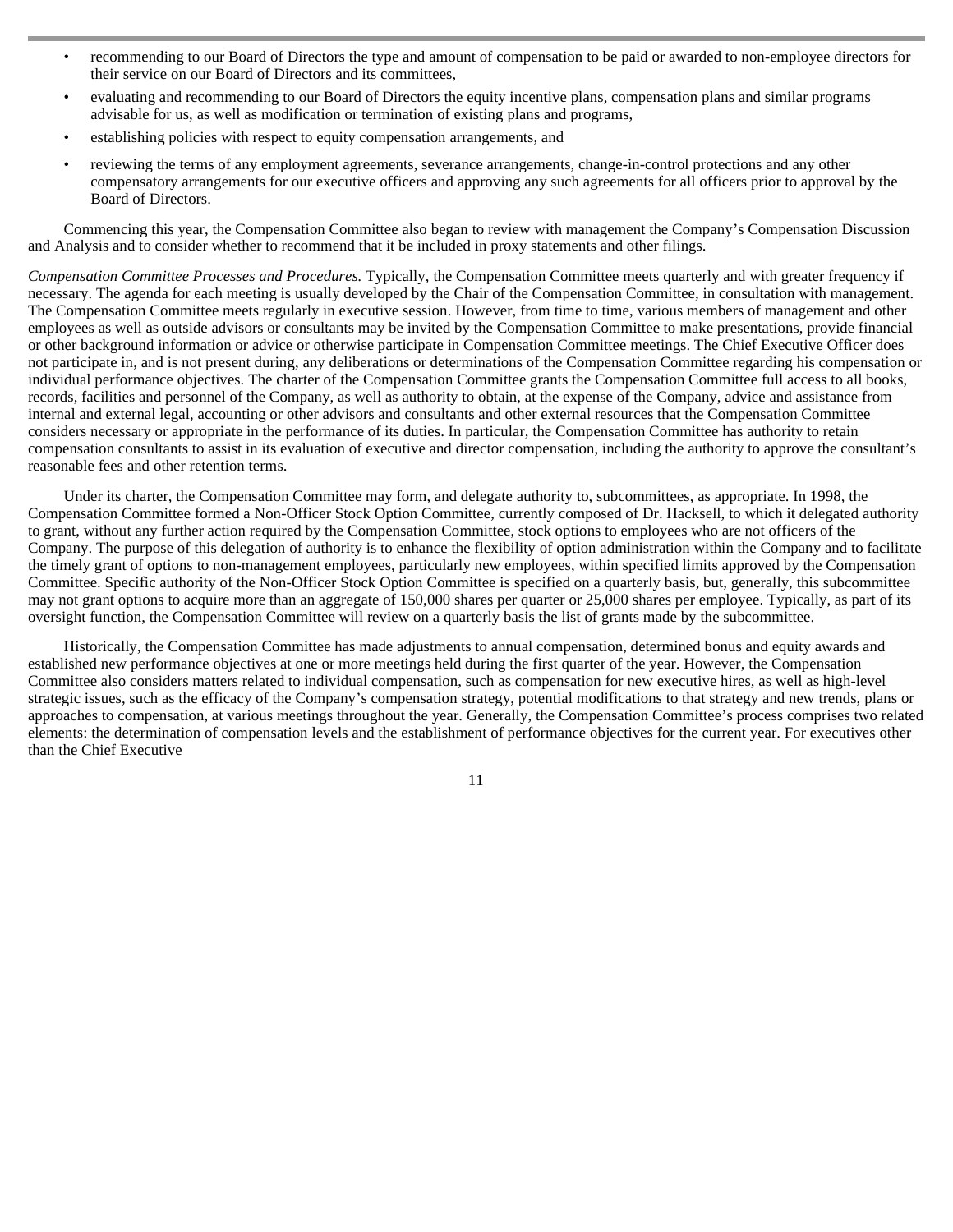Officer, the Compensation Committee solicits and considers evaluations and recommendations submitted to the Committee by the Chief Executive Officer. In the case of the Chief Executive Officer, the evaluation of his performance is conducted by the Compensation Committee, which determines any adjustments to his compensation as well as awards to be granted. For all executives, as part of its deliberations, the Compensation Committee may review and consider, as appropriate, materials such as financial reports and projections, operational data, executive stock ownership information, company stock performance data, analyses of historical executive compensation levels and current Company-wide compensation levels, compensation surveys, and recommendations of any compensation consultant, if applicable.

The specific determinations of the Compensation Committee with respect to executive compensation for fiscal 2006 are described in greater detail in the Compensation Discussion and Analysis section of this proxy statement.

### *Compensation Committee Interlocks and Insider Participation*

 As indicated above, the Compensation Committee consists of Drs. Kaplan and Walton and Mr. Rasmussen. No member of the Compensation Committee has ever been an officer or employee of ours. None of our executive officers currently serves, or has served during the last completed fiscal year, on the compensation committee or board of directors of any other entity that has one or more executive officers serving as a member of our Board of Directors or Compensation Committee.

#### **Compensation Committee Report**

 *The material in this report is not "soliciting material" is not deemed "filed" with the SEC and is not to be incorporated by reference in any filing of the Company under the Securities Act or the Exchange Act, whether made before or after the date hereof and irrespective of any general incorporation language in any such filing.* 

The Compensation Committee has reviewed and discussed with management the Compensation Discussion and Analysis contained in this proxy statement. Based on this review and discussion, the Compensation Committee has recommended to the Board of Directors that the Compensation Discussion and Analysis be included in this proxy statement and incorporated into our Annual Report on Form 10-K for the fiscal year ended December 31, 2006.

The foregoing report has been furnished by the Compensation Committee.

 Lester J. Kaplan, Chairperson Torsten Rasmussen Alan G. Walton

### **Nominating and Corporate Governance Committee**

 The Nominating and Corporate Governance Committee operates pursuant to a written charter that is available on our website at *http://www.acadia-pharm.com* . The functions of the Nominating and Corporate Governance Committee include, among other things:

- interviewing, evaluating, nominating and recommending individuals for membership on our Board of Directors,
- evaluating nominations by stockholders of candidates for election to our Board of Directors,
- evaluating director performance on our Board of Directors and applicable committees of the Board and determining whether continued service on the Board is appropriate,
- developing, reviewing and amending a set of corporate governance policies and principles, including our Code of Business Conduct and Ethics,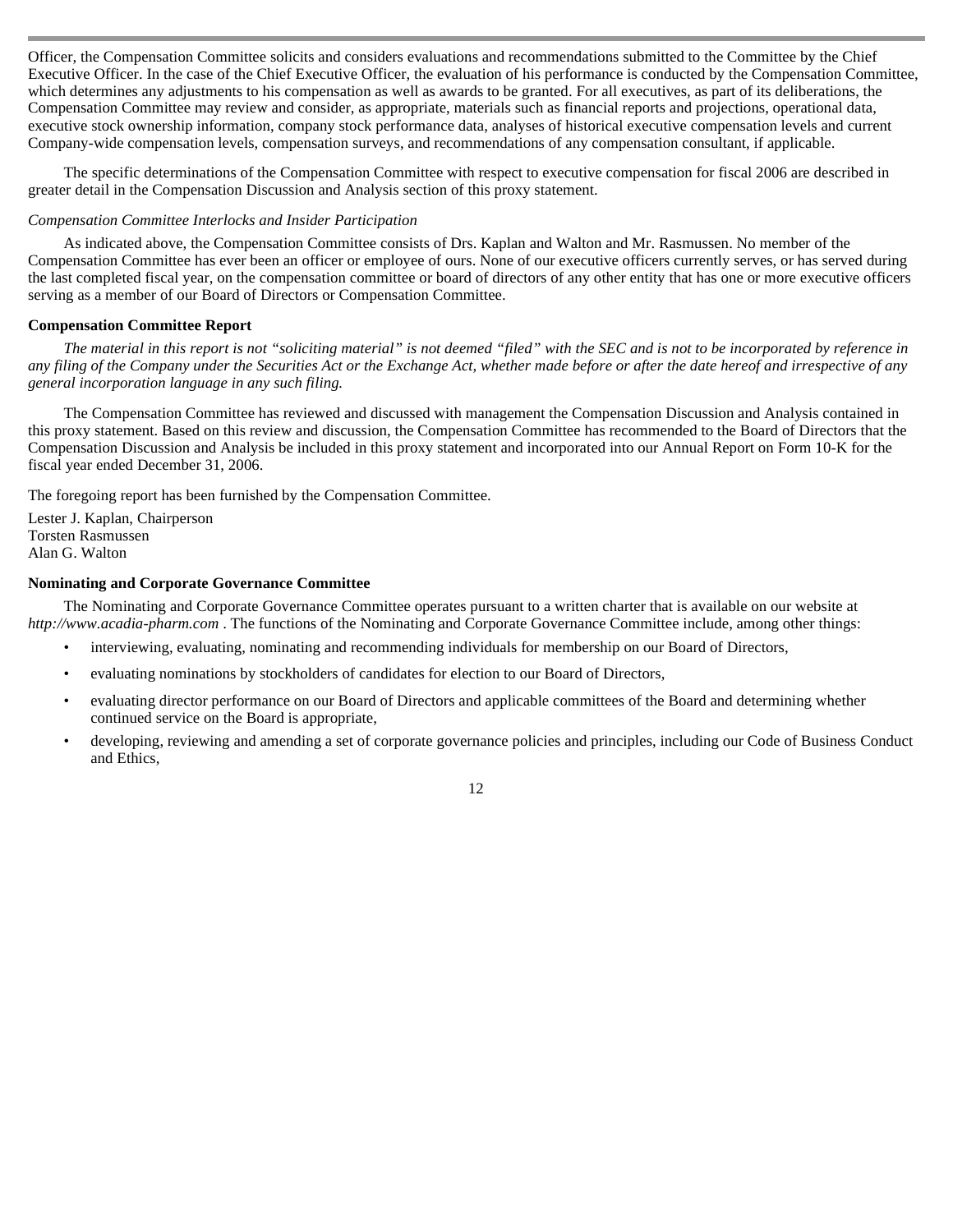- considering questions of possible conflicts of interest of directors as such questions arise, and
- overseeing and reviewing the processes and procedures we use to provide information to the Board of Directors and its committees.

Candidates for director nominees are reviewed in the context of the current composition of our Board of Directors, our operating requirements and the long-term interests of our stockholders. In conducting this assessment, the Nominating and Corporate Governance Committee considers skills, diversity, age, and such other factors as it deems appropriate given the current needs of the Board of Directors and ACADIA, to maintain a balance of knowledge, experience and capability. In the case of incumbent directors whose terms of office are set to expire, the Nominating and Corporate Governance Committee reviews such directors' overall service to us during their term, including the number of meetings attended, level of participation, quality of performance, and any other relevant considerations. In the case of new director candidates, the Nominating and Corporate Governance Committee also determines whether the nominee would be independent under applicable Nasdaq listing standards and SEC rules and regulations with the advice of counsel, if necessary. The Nominating and Corporate Governance Committee uses its network of contacts to compile a list of potential candidates, but may also engage, if it deems appropriate, a professional search firm. The Nominating and Corporate Governance Committee conducts any appropriate and necessary inquiries into the backgrounds and qualifications of possible candidates after considering the function and needs of our Board of Directors. The Nominating and Corporate Governance Committee meets to discuss and consider candidates' qualifications and selects candidates for recommendation to the Board by majority vote.

The Nominating and Corporate Governance Committee will consider director candidates recommended by stockholders. The Nominating and Corporate Governance Committee does not intend to alter the manner in which it evaluates candidates, based on whether the candidate was recommended by a stockholder or not. Stockholders who wish to recommend individuals for consideration by the Nominating and Corporate Governance Committee must do so by delivering a written recommendation to the Nominating and Corporate Governance Committee at the following address: 3911 Sorrento Valley Boulevard, San Diego, California 92121. Each submission must set forth: the name and address of the stockholder on whose behalf the submission is made; the number of our shares that are owned beneficially by such stockholder as of the date of the submission; the full name of the proposed candidate; a description of the proposed candidate's business experience for at least the previous five years; complete biographical information for the proposed candidate; and a description of the proposed candidate's qualifications as a director. For the proposed candidate to be considered for nomination for the 2008 Annual Meeting of Stockholders, the written communication must be received by January 16, 2008.

# **Stockholder Communications With the Board of Directors**

The Company's Board has adopted a formal process by which stockholders may communicate with the Board or any of its directors. Stockholders who wish to communicate with the Board may do so by sending written communications addressed to the Company's General Counsel at 3911 Sorrento Valley Boulevard, San Diego, CA 92121. All communications will be compiled by the General Counsel and submitted to the Board or the individual directors on a periodic basis. These communications will be reviewed the General Counsel, who will determine whether they should be presented to the Board. The purpose of this screening is to allow the Board to avoid having to consider irrelevant or inappropriate communications (such as advertisements, solicitations and hostile communications). All communications directed to the Audit Committee in accordance with the Company's Open Door Policy for Reporting Complaints Regarding Accounting and Auditing Matters, discussed below, will be treated in accordance with that policy.

#### **Code of Ethics**

 The Company has adopted the ACADIA Pharmaceuticals Inc. Code of Business Conduct and Ethics that applies to all officers, directors and employees. The Code of Business Conduct and Ethics is available on our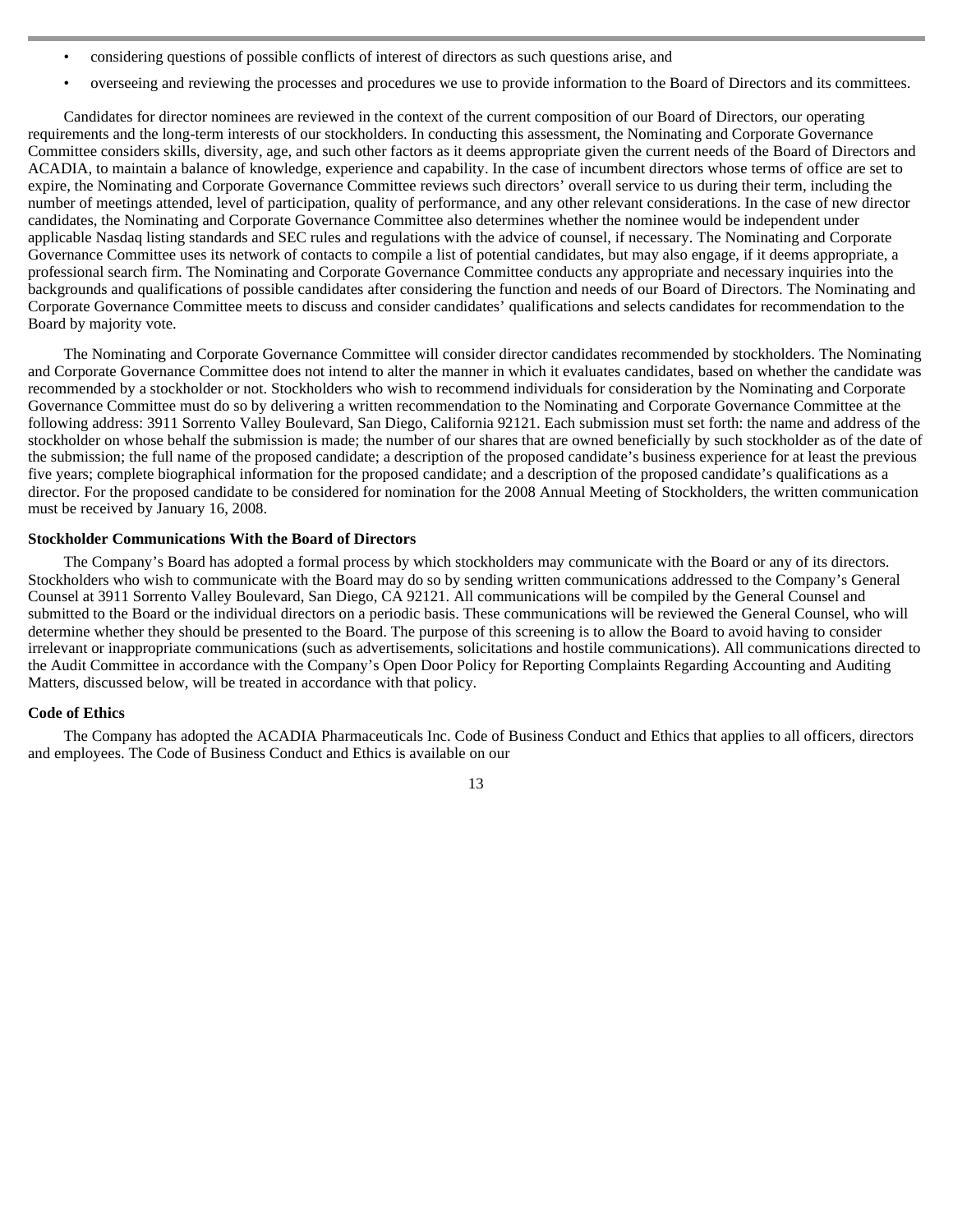website at *http://www.acadia-pharm.com .* If the Company makes any substantive amendments to this Code of Business Conduct and Ethics or grants any waiver from a provision of the Code to any executive officer or director, the Company will promptly disclose the nature of the amendment or waiver on its website.

# **Open Door Policy for Reporting Accounting and Auditing Matters**

 We have adopted an Open Door Policy for Reporting Complaints Regarding Accounting and Auditing Matters to facilitate the receipt, retention and treatment of complaints regarding accounting, internal accounting controls or auditing matters, as well as the confidential, anonymous submission by our employees of concerns regarding these matters. The Open Door Policy is available on our website at *http://www.acadia-pharm.com* .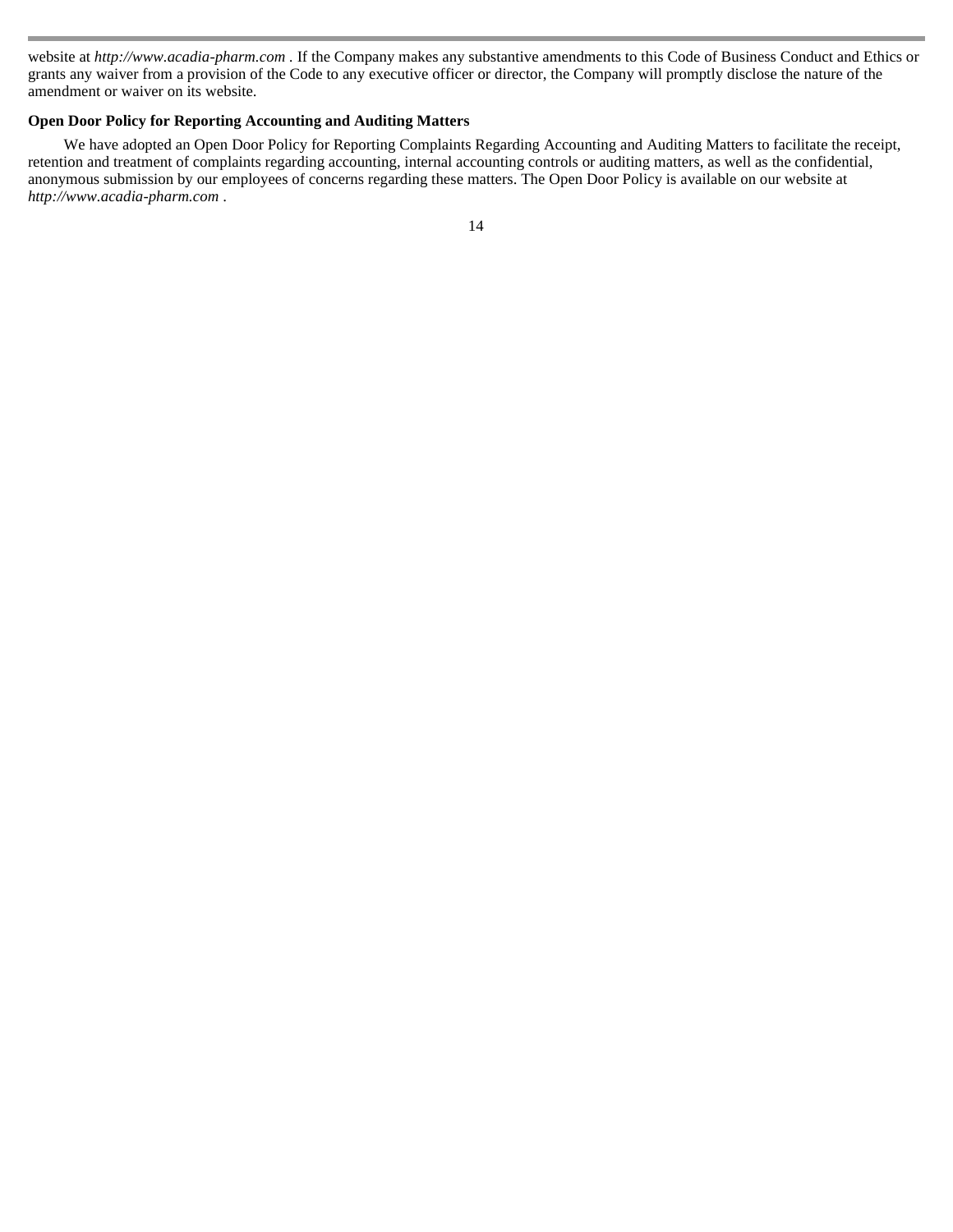#### **P ROPOSAL 2**

### **R ATIFICATION OF S ELECTION OF I NDEPENDENT A UDITORS**

The Audit Committee of our Board of Directors has engaged PricewaterhouseCoopers LLP as our independent registered public accounting firm for the fiscal year ending December 31, 2007 and is seeking ratification of such selection by our stockholders at the annual meeting. PricewaterhouseCoopers LLP has audited our financial statements since 1996. Representatives of PricewaterhouseCoopers LLP are expected to be present at the annual meeting. They will have an opportunity to make a statement if they so desire and will be available to respond to appropriate questions.

Neither our Bylaws nor other governing documents or law require stockholder ratification of the selection of PricewaterhouseCoopers LLP as our independent registered public accounting firm. However, the Audit Committee is submitting the selection of PricewaterhouseCoopers LLP to our stockholders for ratification as a matter of good corporate practice. If our stockholders fail to ratify the selection, the Audit Committee will reconsider whether to retain PricewaterhouseCoopers LLP. Even if the selection is ratified, the Audit Committee in its discretion may direct the appointment of a different independent registered public accounting firm at any time during the year if it determines that such a change would be in the best interests of ACADIA and our stockholders.

To be approved, the ratification of the selection of PricewaterhouseCoopers LLP as our independent registered public accounting firm must receive a "For" vote from the majority of shares present and entitled to vote either in person or by proxy. Abstentions will be counted toward the tabulation of votes cast on proposals presented to the stockholders and will have the same effect as negative votes. Broker non-votes will be counted towards a quorum, but will not be counted for any purpose in determining whether this matter has been approved.

### **Principal Accountant Fees and Services**

 The following table provides information regarding the fees billed to us by PricewaterhouseCoopers LLP for the fiscal years ended December 31, 2006 and 2005. All fees described below were approved by the Audit Committee.

|                          |           | <b>Fiscal Year Ended</b><br>December 31, |
|--------------------------|-----------|------------------------------------------|
|                          | 2006      | 2005                                     |
| Audit fees $(1)$         | \$683,000 | \$923,000                                |
| Audit-related fees $(2)$ |           |                                          |
| Tax fees $(3)$           | 37,000    | 43,000                                   |
| All other fees $(4)$     | 2,000     | 2,000                                    |
| Total fees               | \$722,000 | \$968,000                                |

(1) Represents fees for services rendered for the audit and/or reviews of our financial statements. Includes, fees related to additional auditing work for our company's compliance with Section 404 of the Sarbanes-Oxley Act. Also includes fees for services associated with periodic reports and other documents filed with the SEC.

- (2) We did not engage PricewaterhouseCoopers LLP to perform audit-related services.
- (3) Represents fees for preparation of federal, state and foreign income and franchise tax returns and related schedules and calculations, totaling \$26,000 and \$21,000 in 2006 and 2005, respectively, as well as general consultation regarding federal, state and foreign income tax matters totaling \$11,000 and \$22,000 in 2006 and 2005, respectively.
- (4) Represents a licensing fee of \$1,500 per year for accounting database subscription.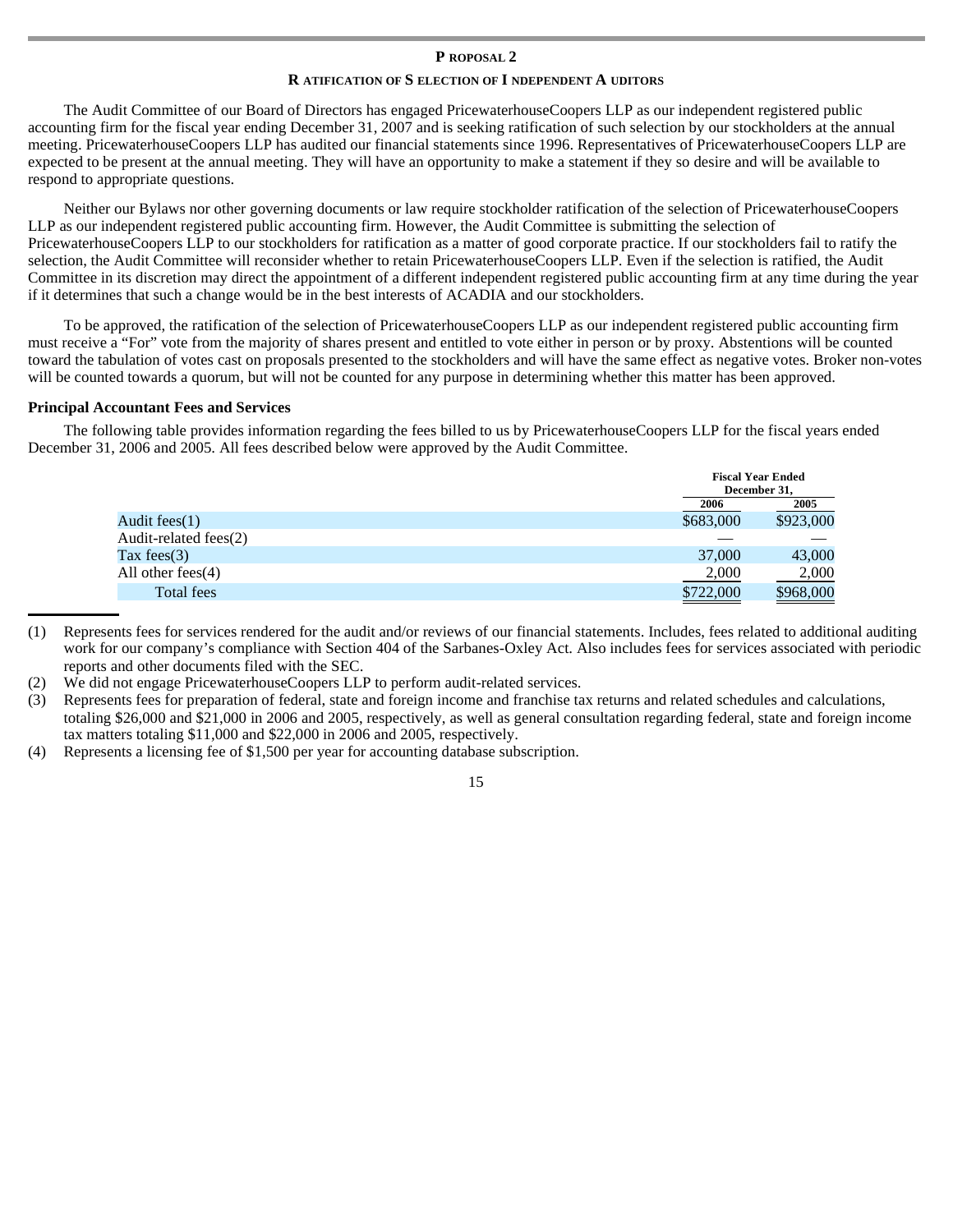#### **Pre-Approval Policies and Procedures.**

 The Audit Committee has pre-approval polices and procedures in place, pursuant to which services proposed to be performed by our independent registered public accounting firm are pre-approved by the Audit Committee. The policies generally pre-approve specified services in the defined categories of audit services, audit-related services, and tax services up to specified amounts. Pre-approval may also be given as part of the Audit Committee's approval of the scope of the engagement of the independent registered public accounting firm or on an individual service-by-service basis. The pre-approval of non-audit services also has been delegated to the chairperson of the Audit Committee, but each pre-approval decision is reported to the full Audit Committee at its next scheduled meeting. All of the tax fees incurred in 2006 and 2005 were approved in accordance with our pre-approval polices and procedures.

The Audit Committee has determined that the rendering of the services other than audit services by PricewaterhouseCoopers LLP is compatible with maintaining PricewaterhouseCoopers LLP's independence.

> **T HE B OARD OF D IRECTORS R ECOMMENDS A V OTE IN F AVOR OF P ROPOSAL 2.**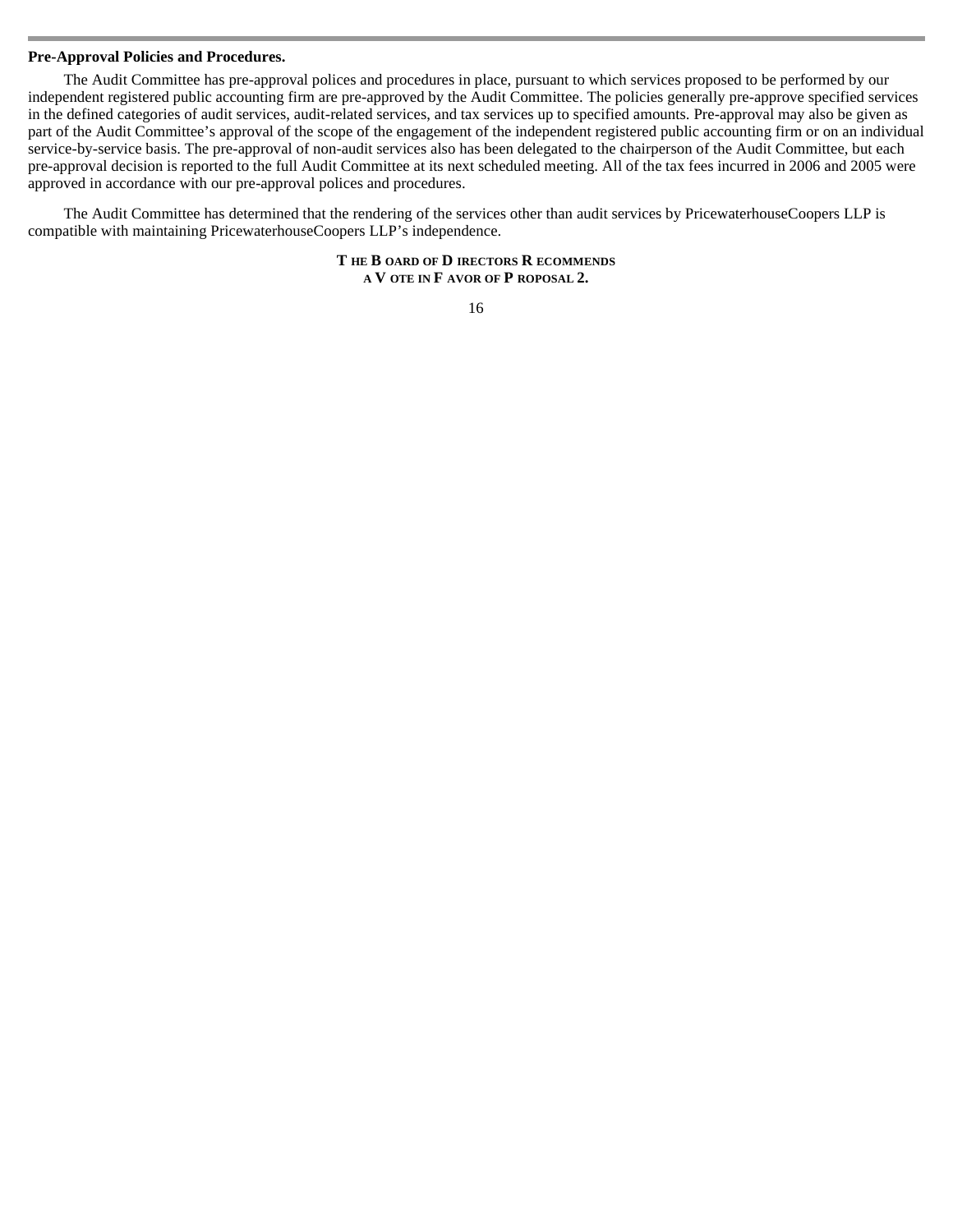# **S ECURITY O WNERSHIP OF C ERTAIN B ENEFICIAL O WNERS AND M ANAGEMENT**

The following table provides information regarding the beneficial ownership of our common stock as of February 15, 2007 by: (i) each of our directors, (ii) each of our Named Executive Officers (as defined below), (iii) all of our current directors and executive officers as a group, and (iv) each person, or group of affiliated persons, known by us to beneficially own more than five percent of our common stock. The table is based upon information supplied by our officers, directors and principal stockholders and a review of Schedules 13D and 13G, if any, filed with the SEC. Unless otherwise indicated in the footnotes to the table and subject to community property laws where applicable, we believe that each of the stockholders named in the table has sole voting and investment power with respect to the shares indicated as beneficially owned.

Applicable percentages are based on 29,947,477 shares outstanding on February 15, 2007, adjusted as required by rules promulgated by the SEC. These rules generally attribute beneficial ownership of securities to persons who possess sole or shared voting power or investment power with respect to those securities. In addition, the rules include shares of common stock issuable pursuant to the exercise of stock options or warrants that are either immediately exercisable or exercisable on April 16, 2007, which is 60 days after February 15, 2007. These shares are deemed to be outstanding and beneficially owned by the person holding those options or warrants for the purpose of computing the percentage ownership of that person, but they are not treated as outstanding for the purpose of computing the percentage ownership of any other person. Certain of the options in this table are exercisable at any time but, if exercised, are subject to a lapsing right of repurchase until the options are fully vested.

|                                                                          | Number of<br><b>Shares Beneficially</b> | Percentage of<br><b>Shares Beneficially</b> |
|--------------------------------------------------------------------------|-----------------------------------------|---------------------------------------------|
| <b>Name of Beneficial Owner</b>                                          | Owned(1)                                | Owned                                       |
| 5% Stockholders                                                          |                                         |                                             |
| FMR Corp.(2)                                                             | 3,700,400                               | 12.4%                                       |
| Oxford Bioscience Partners IV affiliates(3)                              | 3,422,717                               | 11.4                                        |
| Nomura Phase4 Ventures(4)                                                | 2,748,762                               | 9.2                                         |
| T. Rowe Price Associates, Inc.(5)                                        | 1,925,400                               | 6.4                                         |
| Sepracor Inc. $(6)$                                                      | 1,890,422                               | 6.3                                         |
| Wellington Management Company, LLP(7)                                    | 1,528,254                               | 5.1                                         |
| <b>Directors and Named Executive Officers</b>                            |                                         |                                             |
| Uli Hacksell, Ph.D.(8)                                                   | 499,257                                 | 1.7%                                        |
| Mark R. Brann, Ph.D.(9)                                                  | 542,017                                 | 1.8                                         |
| Thomas H. Aasen $(10)$                                                   | 201,855                                 | $\ast$                                      |
| Bo-Ragnar Tolf, Ph.D.(11)                                                | 110,166                                 | *                                           |
| Brian Lundstrom(12)                                                      | 62,798                                  | $*$                                         |
| Roger M. Mills, M.D.                                                     |                                         |                                             |
| Leslie L. Iversen, Ph.D.(13)                                             | 61,471                                  | $\ast$                                      |
| Alan G. Walton, Ph.D.(3)                                                 | 3,464,278                               | 11.6                                        |
| Gordon Binder(14)                                                        | 587,055                                 | 2.0                                         |
| Lester J. Kaplan, Ph.D.(15)                                              | 48,561                                  | *                                           |
| Torsten Rasmussen(16)                                                    | 40,042                                  | $\ast$                                      |
| Mary Ann Gray, Ph.D.(17)                                                 | 31,268                                  | *                                           |
| Michael Borer(18)                                                        | 18,732                                  | $*$                                         |
| All current directors and executive officers as a group (12 persons)(19) | 5,125,483                               | 17.1%                                       |

Less than one percent.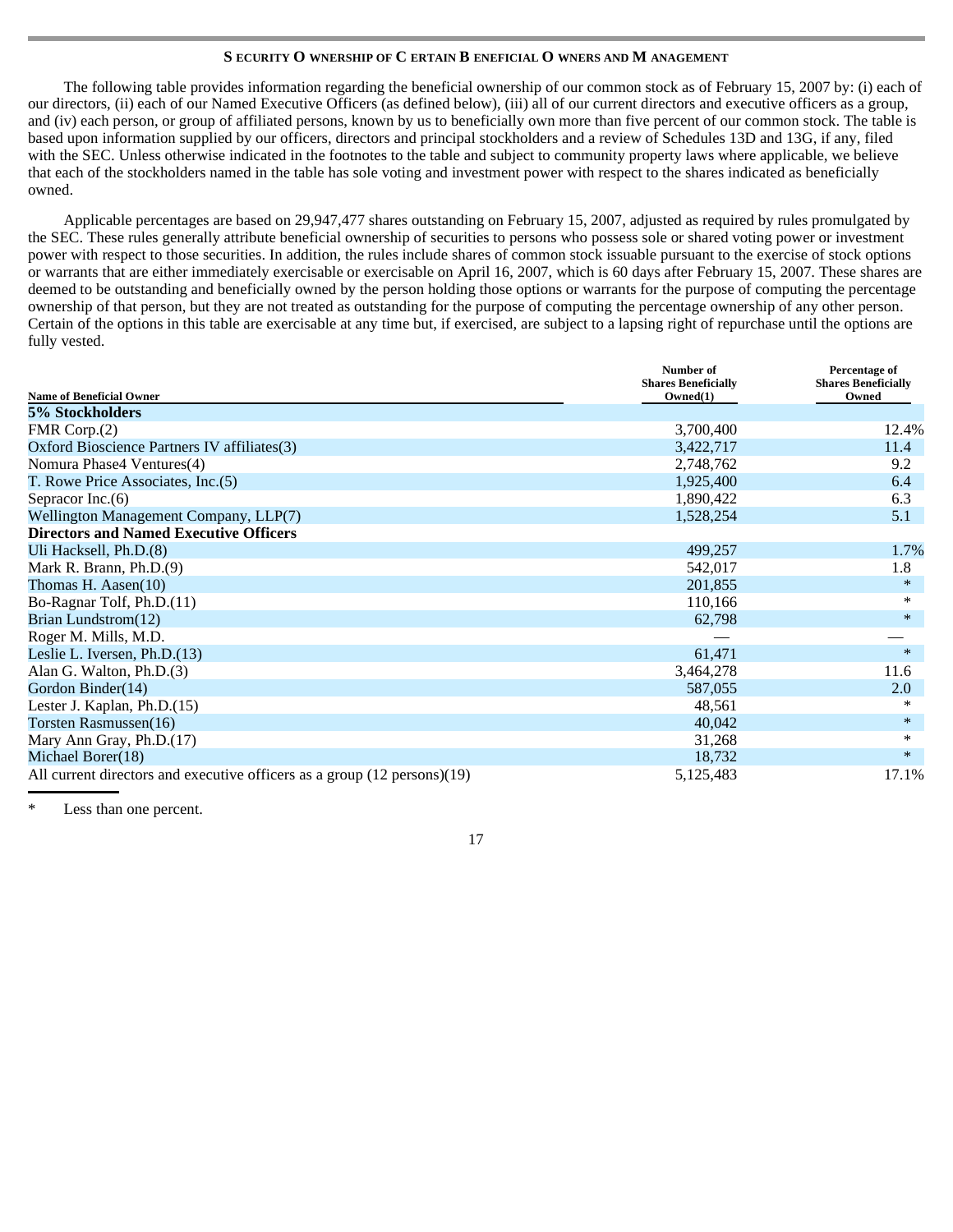- (1) Except as otherwise noted below, the address for each person or entity listed in the table is c/o ACADIA Pharmaceuticals Inc., 3911 Sorrento Valley Boulevard, San Diego, California 92121. Unless otherwise indicated below, the persons and entities named in the table above have sole voting and sole investment power with respect to all shares beneficially owned, subject to community property laws where applicable.
- (2) The address for FMR Corp is 82 Devonshire Street, Boston, Massachusetts 02109.
- (3) Includes 3,160,238 shares owned by Oxford Bioscience Partners IV L.P., 25,979 shares owned by mRNA Fund II L.P., and 236,500 shares issuable upon the exercise of warrants held by Oxford Bioscience Partners IV L.P. Dr. Walton's total includes 41,561 shares issuable upon the exercise of stock options granted to Dr. Walton. Dr. Walton is a General Partner of Oxford Bioscience Partners IV L.P. and mRNA Fund II L.P., and holds voting and investment power over the shares held by both of these funds. Dr. Walton disclaims beneficial ownership of shares in which he does not have a pecuniary interest. The address for Oxford Bioscience Partners IV L.P. and mRNA Fund II L.P. is 222 Berkeley Street, Suite 1650, Boston, MA 02116.
- (4) Includes 2,199,010 shares owned by Nomura Phase4 Ventures LP and 549,752 shares issuable upon the exercise of warrants. Nomura Phase4 Ventures GP Limited, as the general partner of Nomura Phase4 Ventures LP, has delegated the investment and voting power of the shares held by Nomura Phase4 Ventures LP to Nomura Phase4 Ventures Limited. Nomura Phase4 Ventures Limited is a subsidiary of Nomura International plc which is a subsidiary of Nomura Holdings Inc., a publicly traded company. The address for Nomura Phase4 Ventures LP and Nomura Phase4 Ventures Limited is Nomura House, 1 St. Martins-le-Grand, London, EC1A 4NP, United Kingdom.
- (5) Includes 1,795,400 shares and 130,000 shares issuable upon the exercise of warrants. The address of T. Rowe Price Associates is 100 E. Pratt Street, Baltimore, Maryland 21202.
- (6) The address for Sepracor Inc. is 84 Waterford Drive, Marlborough, MA 01752.
- (7) The address of Wellington Management Company is 75 State Street, Boston, Massachusetts 02109.
- (8) Includes 8,300 shares owned by Dr. Hacksell, 122,916 shares held by Dr. and Mrs. Hacksell, as trustees of The Hacksell Family Trust, and 360,958 shares issuable to Dr. Hacksell upon the exercise of stock options.
- (9) Includes 330,349 shares held by Dr. Brann and Anna Marie Frost-Jensen, as trustees of the Brann Family Trust, and 211,668 shares issuable to Dr. Brann upon the exercise of stock options.
- (10) Includes 14,769 shares owned by Mr. Aasen, 24,500 shares held by Mr. and Mrs. Aasen, as trustees of The Aasen Family Trust, and 164,041 shares issuable upon the exercise of stock options.
- (11) Includes 110,166 shares issuable to Dr. Tolf upon the exercise of stock options.
- (12) Includes 62,798 shares issuable to Mr. Lundstrom upon the exercise of stock options.
- (13) Includes 3,000 shares owned by Dr. Iversen and 58,471 shares issuable upon the exercise of stock options.
- (14) Includes 522,948 shares owned by Coastview Bioscience Partners I, L.P., 18,243 shares owned by Coastview Strategic Fund I, L.P., and 31,500 shares owned by Coastview Advisors Fund I, L.P. Mr. Binder's total includes 31,500 shares issuable upon the exercise of stock options granted to Mr. Binder. Mr. Binder is the Founder and Managing Director of Coastview Bioscience Partners I, L.P., Coastview Strategic Fund I, L.P. and Coastview Advisors Fund I, L.P., and holds voting and investment power over the shares held by these three funds. Mr. Binder disclaims beneficial ownership of shares in which he does not have a pecuniary interest. The address for Coastview Bioscience Partners I, L.P., Coastview Strategic Fund I, L.P. and Coastview Advisors Fund I, L.P. is 11111 Santa Monica Boulevard, Suite 1850, Los Angeles, California 90025.
- (15) Includes 48,561 shares issuable to Dr. Kaplan upon the exercise of stock options.
- (16) Includes 40,042 shares issuable to Morgan Management ApS, a Danish corporation in which Mr. Rasmussen has a controlling interest, upon the exercise of stock options.
- (17) Includes 31,268 shares issuable to Dr. Gray upon the exercise of stock options.
- (18) Includes 18,732 shares issuable to Mr. Borer upon the exercise of stock options.
- (19) Does not include Dr. Brann, who resigned as an officer and director of the Company on October 20, 2006. Includes 712,392 shares issuable upon the exercise of stock options and 549,752 shares issuable upon the exercise of warrants.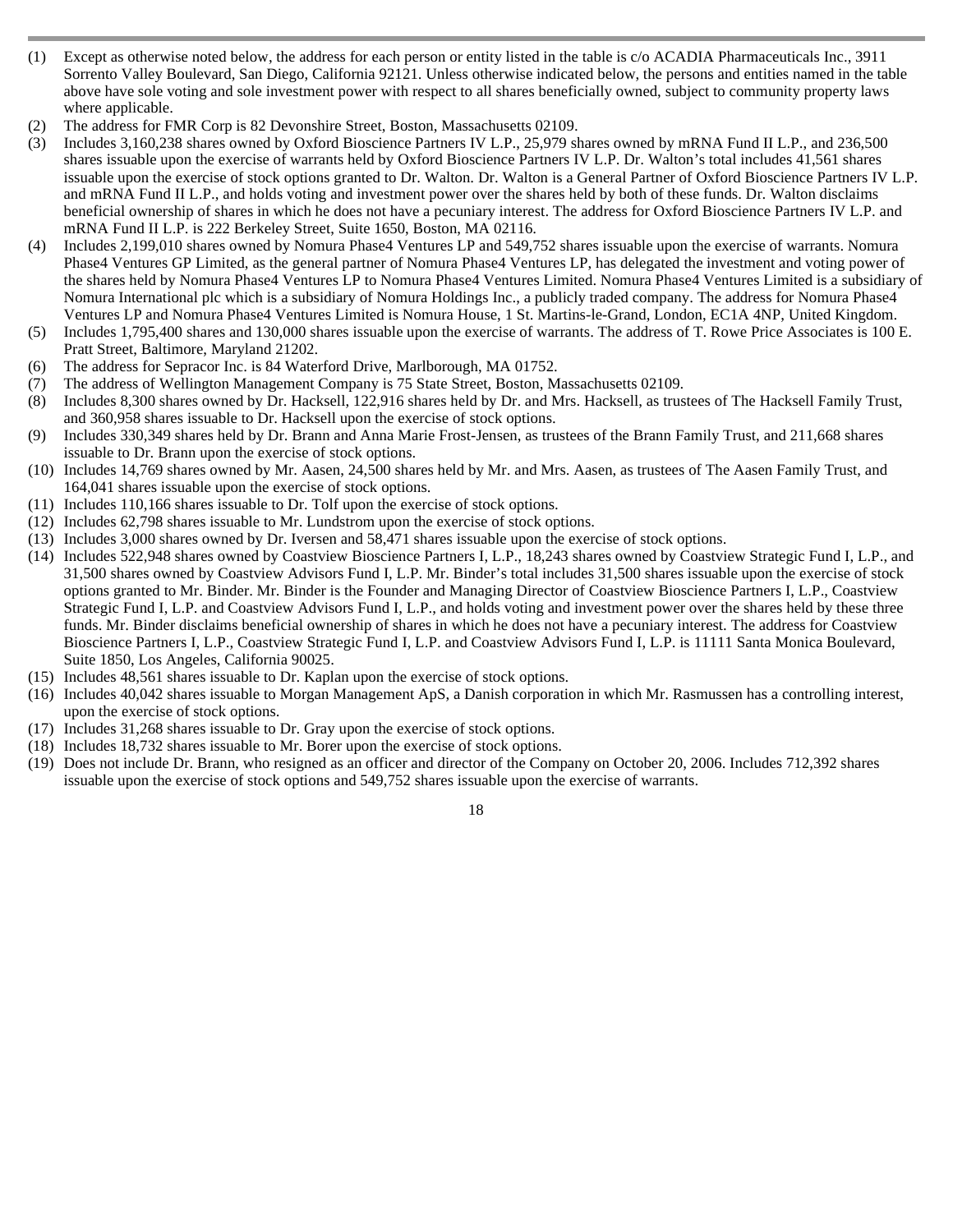#### **Section 16(a) Beneficial Ownership Reporting Compliance**

 Section 16(a) of the Exchange Act requires our directors and executive officers, and persons who own more than ten percent of a registered class of our equity securities, to file with the SEC initial reports of ownership and reports of changes in ownership of our common stock and other equity securities. Officers, directors and greater than ten percent stockholders are required by SEC regulation to furnish us with copies of all Section 16(a) forms they file.

To our knowledge, based solely on a review of the copies of such reports furnished to us and written representations that no other reports were required, during the fiscal year ended December 31, 2006, all Section 16(a) filing requirements applicable to our officers, directors and greater than ten percent beneficial owners were complied with.

### **E XECUTIVE C OMPENSATION**

# **C OMPENSATION D ISCUSSION AND A NALYSIS**

### **Overview**

 The Compensation Committee of our Board of Directors, composed entirely of independent directors, administers our executive compensation program. The role of the Compensation Committee is to oversee our compensation and benefit plans and policies, to administer our stock plans, and to review and recommend to the full Board of Directors for approval annually all compensation decisions relating to our executive officers.

### *Compensation Philosophy*

Our executive compensation policies are designed to

- align executive compensation with our business objectives and corporate performance;
- attract and retain executive officers who contribute to our company's long-term success;
- reward and motivate executive officers who contribute to our operating and financial performance; and
	- link executive officer compensation and stockholder interests through the grant of long-term incentives under our stock option plans.

Our Compensation Committee believes that our compensation programs should include short-term and long-term components, including cash and equity-based compensation, and should reward performance as measured against established goals. The Compensation Committee evaluates both performance and compensation to make sure that the compensation provided to executives remains competitive relative to compensation paid by companies of similar size and stage of development operating in the biotechnology industry, taking into account our relative performance and our own strategic goals. Our Compensation Committee considers the total current and potential long-term compensation of each of our executive officers in establishing each element of compensation.

Our Compensation Committee reviews and recommends to the full Board of Directors on an annual basis the compensation to be paid to our chief executive officer and other executive officers. As part of this process, we conduct benchmarking of the aggregate level of our executive compensation, as well as the mix of elements used to compensate our executive officers. In addition, our Compensation Committee has historically taken into account input from other independent members of our Board of Directors and publicly available data relating to the compensation practices and policies of other companies within and outside our industry. While benchmarking may not always be appropriate as a stand-alone tool for setting compensation due to the aspects of our business and objectives that may be unique to us, the Compensation Committee generally believes that gathering this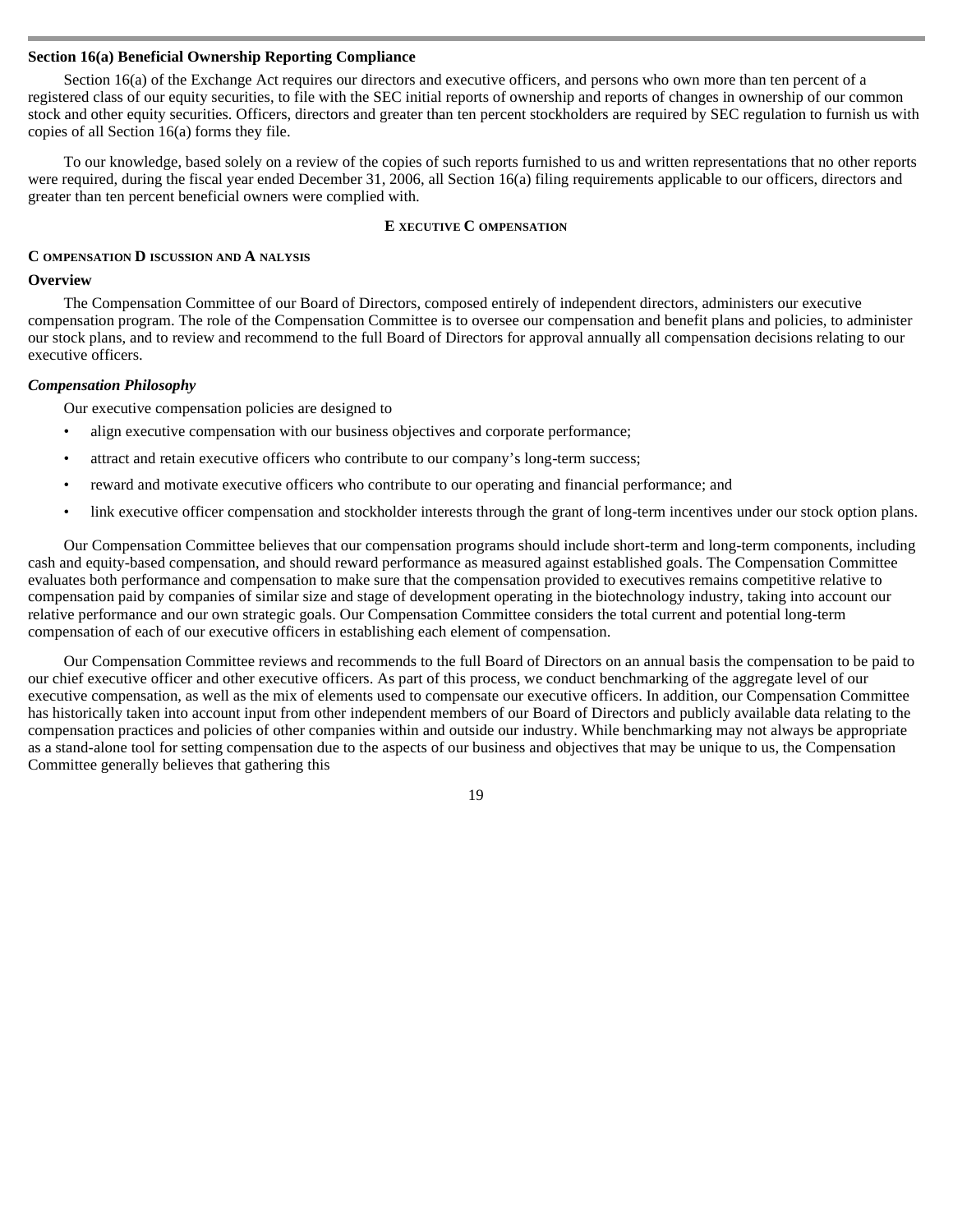information is an important part of our compensation-related decision-making process. Our Compensation Committee may retain the services of third-party executive compensation specialists from time to time, as it sees fit, in connection with the establishment of cash and equity compensation and related policies.

The chief executive officer evaluates the performance of other executive officers on an annual basis and makes recommendations to the Compensation Committee with respect to annual salary adjustments, bonuses and annual stock option grants. The Compensation Committee exercises its own discretion in determining salary adjustments and discretionary cash and equity-based awards for our executive officers.

#### **Elements of Executive Compensation**

 Compensation of our executive officers consists of four principal components: base salary, potential annual incentive bonus, long-term incentives, and post-employment compensation. Since we have been a public company, changes to base salary, awards of incentive bonuses and long-term incentive awards have been generally determined in connection with the regularly scheduled meeting of the Board of Directors in March of each year.

*Base Salary.* As a general matter, the base salary for each executive officer is initially established through negotiation at the time the officer is hired, taking into account such officer's qualifications, experience, prior salary, and competitive market salary information for similar positions in the biotechnology industry. The base salaries of our executive officers are reviewed annually and adjustments to each executive officer's base salary is determined by an assessment of our company's performance, the performance of each executive officer against his individual job responsibilities including, where appropriate, the impact of such performance on our company's business results, competitive market conditions for executive compensation for similar positions, and recognizing cost of living considerations.

*Annual Incentive Bonuses.* In addition to base salary, the Compensation Committee evaluates the performance of, and recommends for approval to our Board of Directors the bonuses payable to, our executive officers on an annual basis. We believe that performance-based cash bonuses play an important role in providing incentives to our executives to achieve defined annual corporate goals. Each year, the Compensation Committee reviews a detailed set of overall corporate performance goals for the current year prepared by management and presented to the full Board of Directors that are intended to apply to the executives' bonus awards. Annual incentive bonuses are based on each officer's overall individual performance in his position, his relative contribution to our company's operational and financial performance during the year, our company's overall performance in achieving corporate goals, including the achievement of our research and development milestones, including the advancement of our clinical programs and the advancement of our preclinical assets toward clinical development, and competitive market bonus information. The annual incentive bonuses for 2006 were based on, and for 2007 will be based on, targets measured as a percentage of the executives' individual base salaries as follows: 30% for Uli Hacksell, our Chief Executive Officer; 25% for Roger Mills, our Executive Vice President, Development; 23.5% for Thomas H. Aasen, our Vice President and Chief Financial Officer, and Brian Lundstrom, Senior Vice President, Business Development; and 20% for Bo-Ragnar Tolf, Vice President, Chemistry. The Compensation Committee then has the discretion to recommend bonus amounts from 0 to 150% of the applicable target percentage to our Board of Directors.

*Long-Term Incentives.* Our long-term incentives are primarily in the form of stock option awards. The objective of these awards is to advance our longer-term interests and those of our stockholders and to complement incentives tied to annual performance. Stock option grants to executives generally are made pursuant to our 2004 Equity Incentive Plan (the "2004 Plan") at the inception of service and each year thereafter in connection with the regular meeting of the Board of Directors in March of each year. Annual refresher stock option grants to eligible non-executive employees are also made in connection with the March meeting of the Board of Directors. We do not coordinate the grant of stock options to the timing of releases of material non-public information. Stock options only produce value to our executives if the price of our stock appreciates,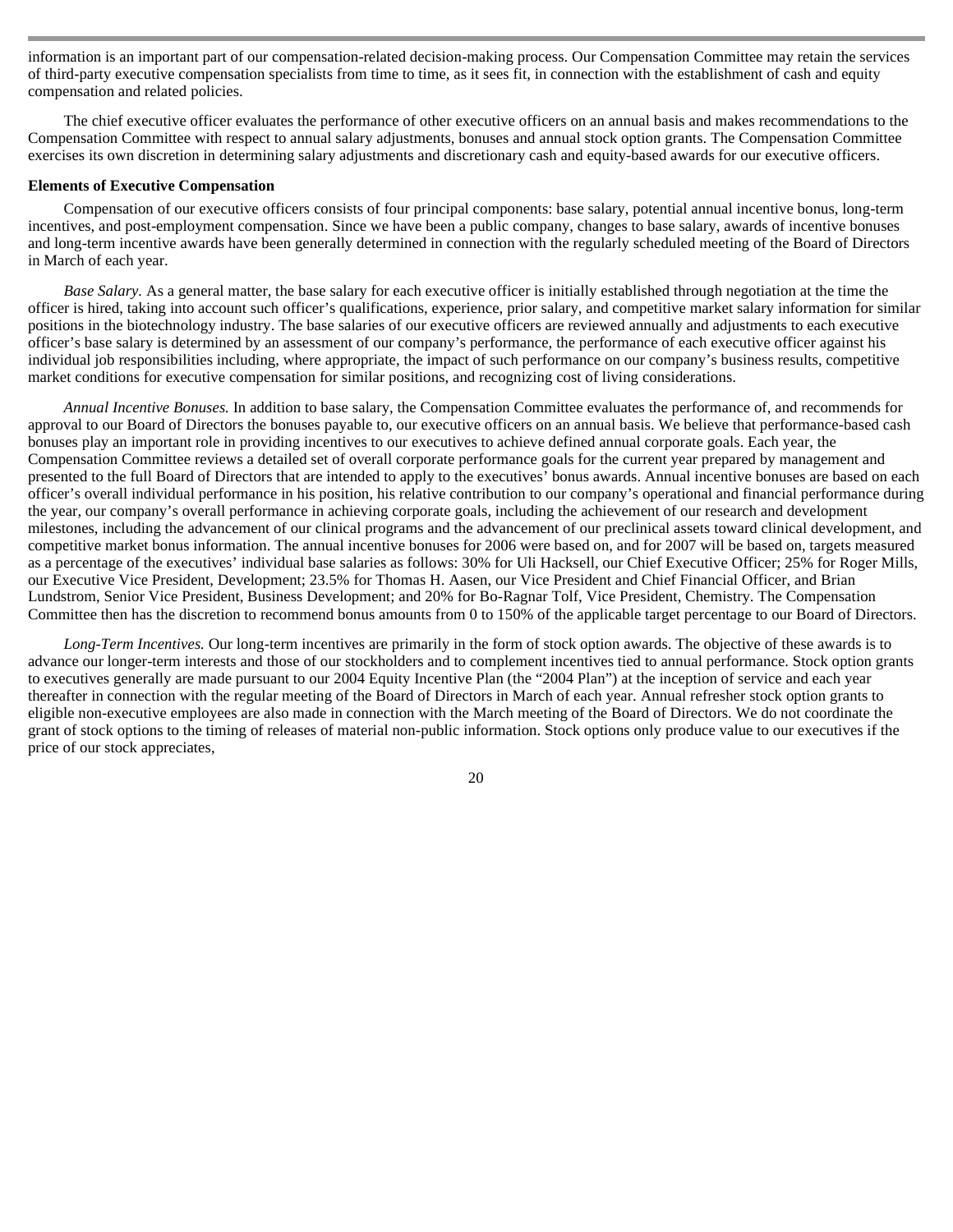thereby directly linking the interests of executives with those of stockholders. The number of stock options granted is based on the executive's position, the executive's performance in the prior year, the executive's potential for continued sustained contributions to our company's success, and competitive market information. The executive's stock options are granted with an exercise price based on the fair market value, which is deemed to be the closing price on the trading date prior to grant pursuant to the terms of the 2004 Plan. Stock options granted under the 2004 Plan generally vest over a four-year period (with 25% vesting after one year and the remainder vesting monthly thereafter) and each option is exercisable over a ten-year period following its grant unless the executive's employment terminates prior to such date. Incentive stock options also include certain other terms necessary to assure compliance with the Internal Revenue Code. The 2004 Plan also permits the issuance of other types of awards, including stock appreciation rights and restricted stock, among others. We have only awarded stock options under the 2004 Plan, but the Compensation Committee, in its discretion, may elect to make different types of awards.

*Post-employment Compensation.* Our executive officers, who are designated below under "—Summary compensation table," are entitled to certain severance and change in control benefits, the terms of which are described below under "—Post employment compensation." We believe these severance and change in control benefits are an essential element of our overall executive compensation package and assist us in recruiting and retaining talented individuals and aligning the executive's interests with the best interests of the stockholders.

*Other Compensation* . Consistent with our compensation philosophy, we intend to continue to maintain our current benefits for our executive officers, which are also generally available to employees, including medical, dental, vision and life insurance coverage and 401(k) matching contributions; however, the Compensation Committee in its discretion may revise, amend or add to the officer's executive benefits.

*Section 162(m) Compliance* . Section 162(m) of the Internal Revenue Code generally limits the tax deductions a public corporation may take for compensation paid to its executive officers to \$1 million per executive per year. Performance based compensation tied to the attainment of specific goals is excluded from the limitation. Our stockholders have previously approved our 2004 Plan, thereby qualifying options and stock appreciation rights under these plans as performance-based compensation exempt from the Section 162(m) limits. Other awards under the 2004 Plan also may qualify as performance-based compensation. In addition, the Compensation Committee intends to evaluate our executive compensation policies and benefit plans during the coming year to determine whether additional actions to maintain the tax deductibility of executive compensation are in the best interest of our stockholders.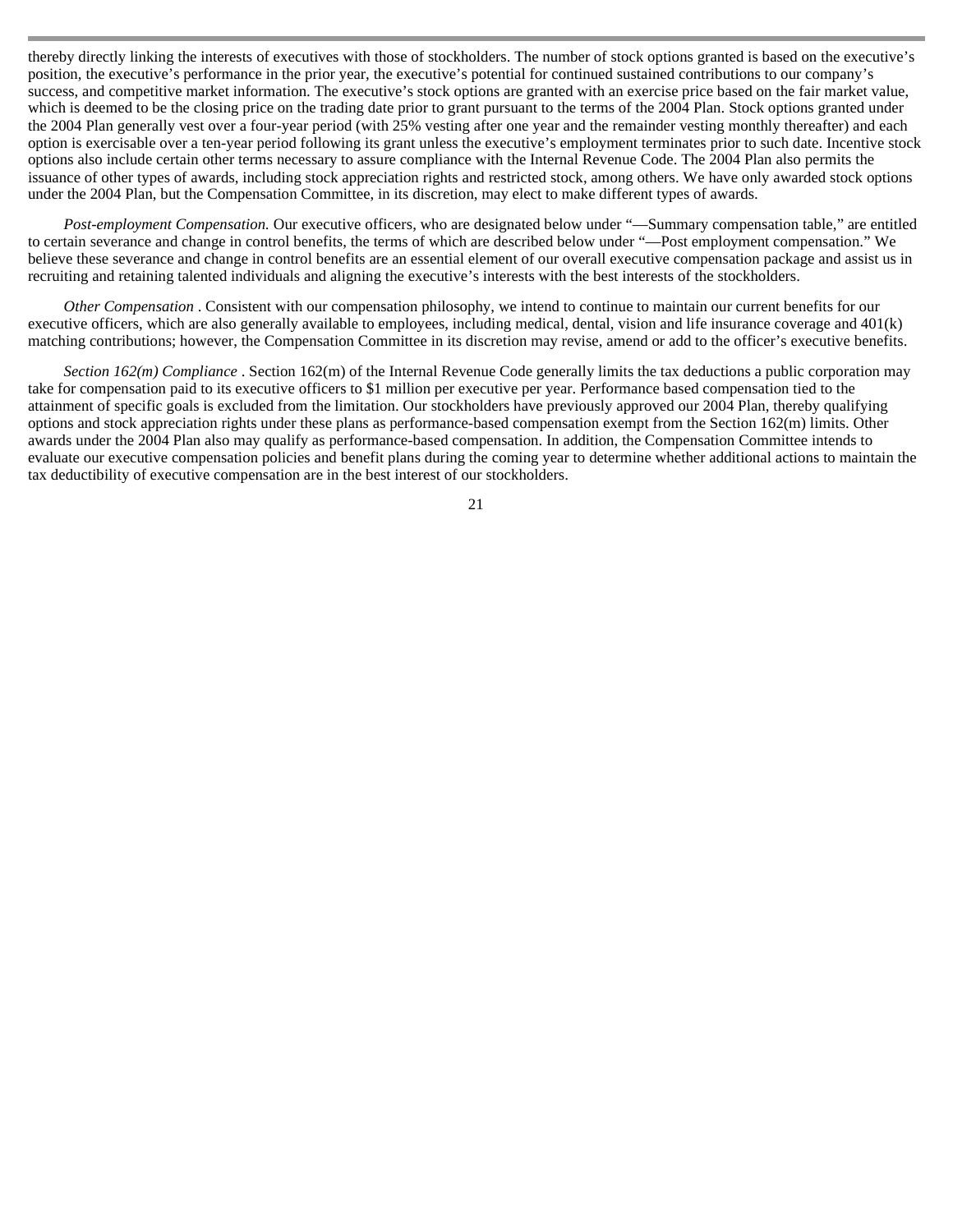# **Summary Compensation Table**

 The following table shows for the fiscal year ended December 31, 2006, compensation awarded to or paid to, or earned by, the Company's Chief Executive Officer, Chief Financial Officer and its three other most highly compensated executive officers at December 31, 2006 and one former executive officer who departed from the Company during the fiscal year (the "Named Executive Officers").

# **Summary Compensation Table for Fiscal 2006**

| Name               | <b>Title</b>                                                                     | Year | <b>Salary</b> | <b>Bonus</b> | Option<br>Awards(1) | All Other<br>Compensation | <b>Total</b> |
|--------------------|----------------------------------------------------------------------------------|------|---------------|--------------|---------------------|---------------------------|--------------|
| Uli Hacksell(2)    | Chief Executive Officer                                                          | 2006 | \$420,000     | \$94,500     | \$378,764           | \$<br>11,840              | \$905,104    |
| Thomas Aasen(2)    | Vice President, Chief Financial<br>Officer, Treasurer and Secretary              | 2006 | 271,065       | 49,063       | 163,448             | 11.840                    | 495,416      |
| Roger Mills $(3)$  | Executive Vice President,<br>Development                                         | 2006 | 168.788       | 30,563       | 62,104              | 450                       | 261,905      |
| Brian Lundstrom(2) | Senior Vice President, Business<br>Development                                   | 2006 | 262.614       | 25,999       | 131.210             | 11.840                    | 431,663      |
| Bo-Ragnar Tolf(4)  | Vice President, Chemistry and<br>Managing Director, ACADIA<br>Pharmaceuticals AB | 2006 | 290,377       | 37.518       | 104.137             | 28,845                    | 460,877      |
| Mark Brann $(5)$   | Former President and Chief<br>Scientific Officer                                 | 2006 | 261,064       |              | 159,346             | 14,587                    | 434,997      |

(1) Amounts shown do not reflect compensation actually received by the named individual. The amounts reflect compensation expense recognized by the Company in 2006 and reflect option awards granted in and prior to 2006. See the Company's Annual Report on Form 10-K for the year ended December 31, 2006, filed March 9, 2007 with the SEC, for the SFAS 123(R) stock compensation expense assumptions used to determine the valuation and expensing of stock option awards. The values recognized in the "Options Awards" column above do not reflect estimated forfeitures.

(2) "All Other Compensation" includes \$11,000 in employer 401(k) matching and \$840 of supplemental life insurance premium payments.

(3) Dr. Mills became an employee of the Company on June 30, 2006. "All Other Compensation" includes \$450 of supplemental life insurance premium payments.

(4) "All Other Compensation" includes an employer pension contribution of \$28,845.

(5) Dr. Brann resigned from the Company on October 20, 2006. "All Other Compensation" includes \$11,000 in employer 401(k) matching and \$690 of supplemental life insurance premium payments, and \$2,897 of COBRA health insurance reimbursements after his resignation.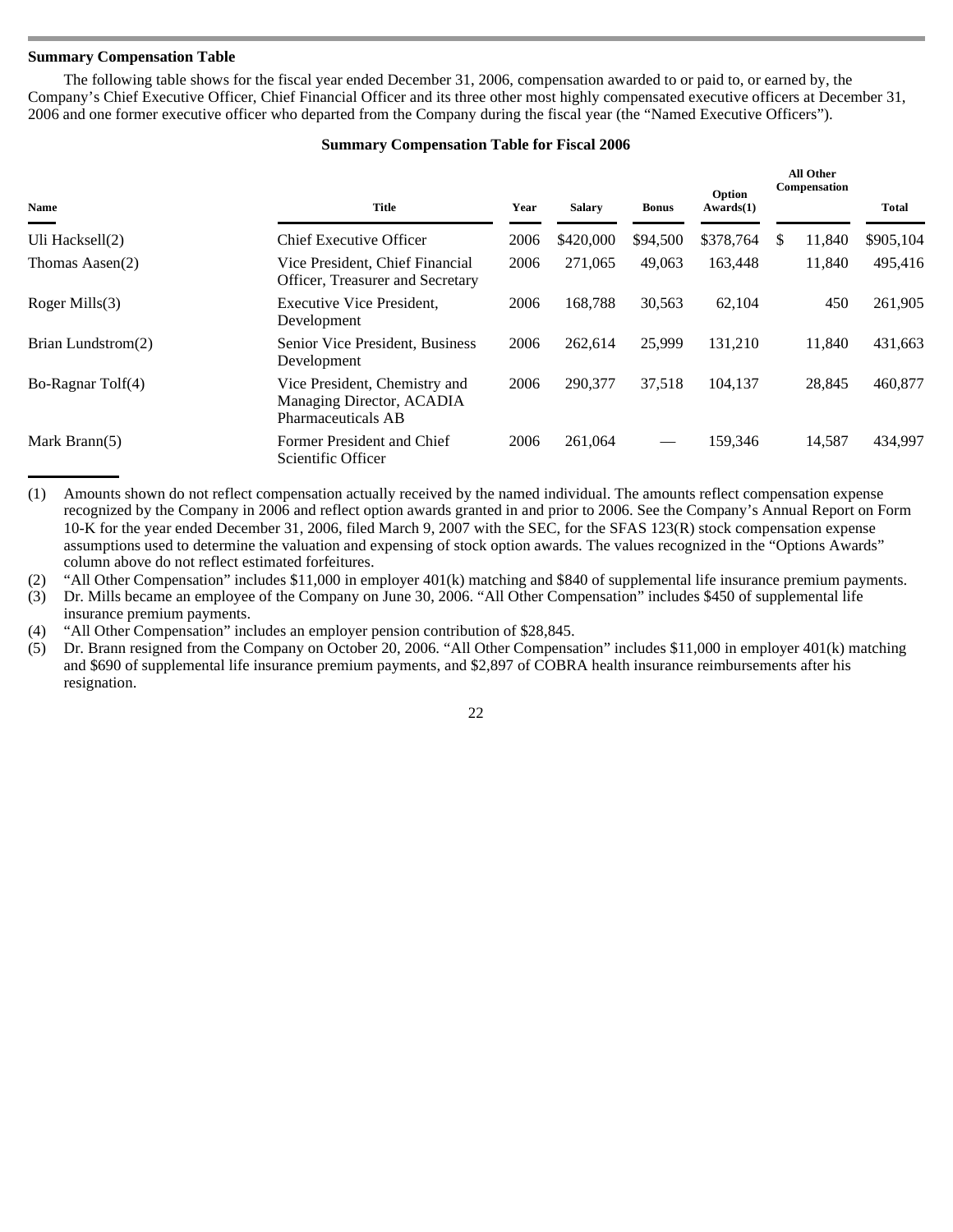# **Grants of Plan-Based Awards**

 The following table shows for the fiscal year ended December 31, 2006, certain information regarding grants of plan-based awards to the Named Executive Officers:

# **Grants of Plan-Based Awards in Fiscal 2006**

|                       |                   | <b>Option Awards:</b>                                          | <b>Exercise</b> or                           |                                                       | <b>Grant Date</b>                            |  |
|-----------------------|-------------------|----------------------------------------------------------------|----------------------------------------------|-------------------------------------------------------|----------------------------------------------|--|
| Name                  | <b>Grant Date</b> | Number of<br><b>Securities</b><br>Underlying<br><b>Options</b> | <b>Base Price</b><br>of Option<br>Awards (1) | Closing<br><b>Market Price</b><br>on Date of<br>Grant | <b>Fair Value</b><br>of Option<br>Awards (2) |  |
| Uli Hacksell          | 3/10/2006         | 55,000                                                         | 14.83<br>$\mathbb{S}$                        | 15.24<br>\$                                           | \$486,569                                    |  |
| Thomas Aasen          | 3/10/2006         | 25,000                                                         | 14.83                                        | 15.24                                                 | 221,168                                      |  |
| Roger Mills           | 6/30/2006         | 100,000                                                        | 8.18                                         | 8.44                                                  | 493,120                                      |  |
| Brian Lundstrom       | 3/10/2006         | 21,000                                                         | 14.83                                        | 15.24                                                 | 185,781                                      |  |
| <b>Bo-Ragnar Tolf</b> | 3/10/2006         | 21,000                                                         | 14.83                                        | 15.24                                                 | 185,781                                      |  |
| Mark Brann            | 3/10/2006         | 34,000                                                         | 14.83                                        | 15.24                                                 | 300,788                                      |  |

(1) In accordance with the terms of the 2004 Plan, the exercise price of each option was set at the fair market value of our common stock, which the 2004 Plan defines as the closing market price on the trading day immediately prior to the date of grant.

(2) See the Company's Annual Report on Form 10-K for the year ended December 31, 2006, filed March 9, 2007 with the SEC, for the SFAS 123(R) stock compensation expense assumptions used to determine the valuation and expensing of stock option awards. The values recognized in the "Options Awards" column above do not reflect estimated forfeitures.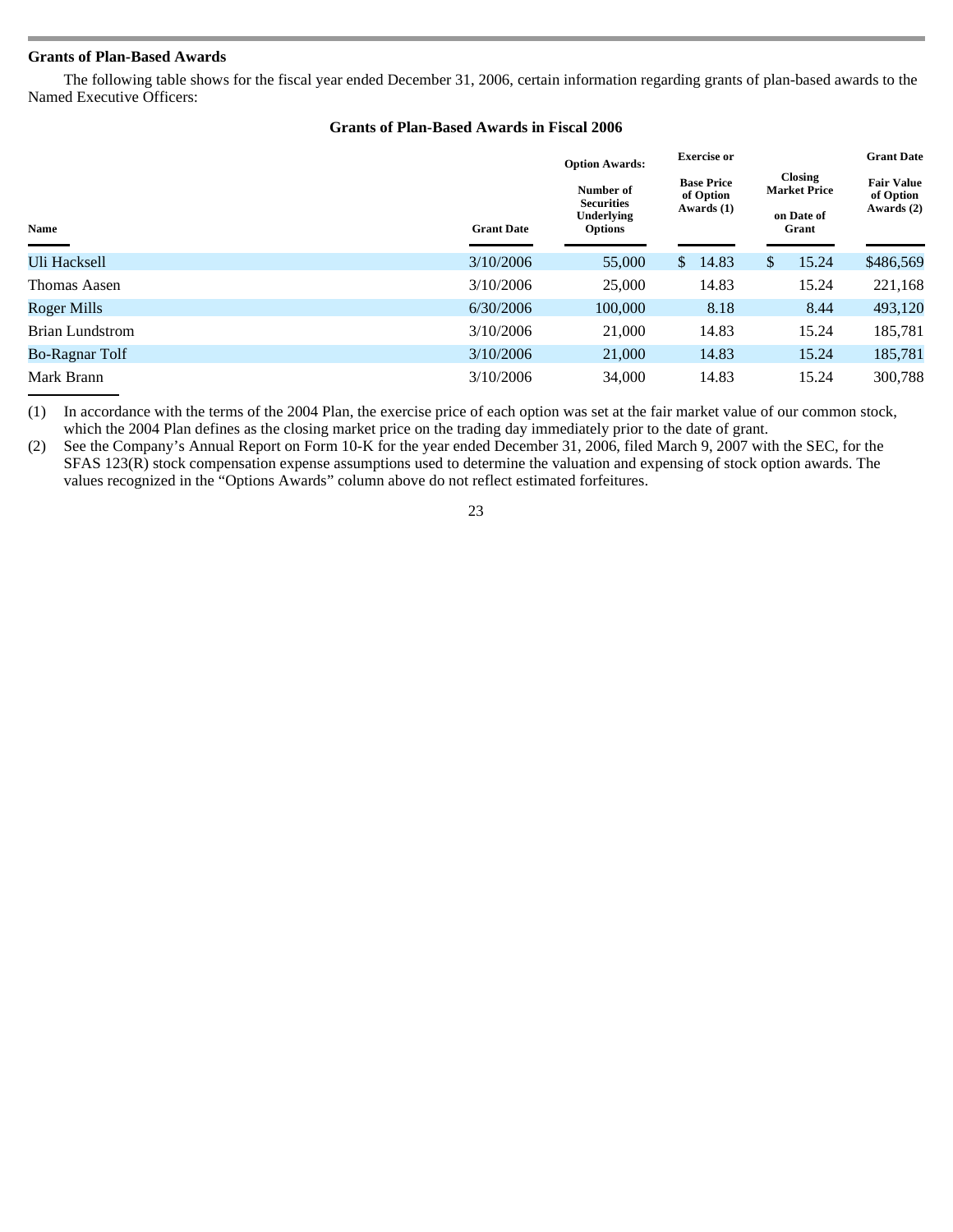# **Outstanding Equity Awards at Fiscal Year-End.**

 The following table shows certain information regarding outstanding equity awards at December 31, 2006 for the Named Executive Officers.

# **Outstanding Equity Awards at December 31, 2006**

|                        |                             | <b>Option Awards (1)</b>    |                           |                             |  |  |
|------------------------|-----------------------------|-----------------------------|---------------------------|-----------------------------|--|--|
|                        | <b>Number of Securities</b> | <b>Number of Securities</b> |                           |                             |  |  |
|                        | Underlying                  | Underlying                  | Option<br><b>Exercise</b> | Option<br><b>Expiration</b> |  |  |
|                        | <b>Unexercised Options</b>  | <b>Unexercised Options</b>  |                           |                             |  |  |
| Name                   | <b>Exercisable</b>          | Unexercisable               | Price                     | Date                        |  |  |
| <b>Uli Hacksell</b>    | 52,084                      |                             | \$1.60                    | 2/15/09                     |  |  |
|                        | 50,000                      |                             | 2.00                      | 10/1/10                     |  |  |
|                        | 25,000                      |                             | 1.50                      | 9/8/12                      |  |  |
|                        | 7,500                       |                             | 1.08                      | 3/16/13                     |  |  |
|                        | 149,500                     |                             | 1.08                      | 9/7/13                      |  |  |
|                        | 30,000                      |                             | 2.00                      | 3/11/14                     |  |  |
|                        | 32,812                      | 42,188                      | 6.95                      | 3/10/15                     |  |  |
|                        |                             | 55,000                      | 14.83                     | 3/9/16                      |  |  |
| subtotal               | 346,896                     | 97,188                      |                           |                             |  |  |
| Thomas Aasen           | 17,500                      |                             | 2.00                      | 6/28/10                     |  |  |
|                        | 32,500                      |                             | 1.50                      | 9/8/12                      |  |  |
|                        | 88,500                      |                             | 1.08                      | 9/7/13                      |  |  |
|                        | 12,500                      |                             | 2.00                      | 3/11/14                     |  |  |
|                        | 13,562                      | 17,438                      | 6.95                      | 3/10/15                     |  |  |
|                        |                             | 25,000                      | 14.83                     | 3/9/16                      |  |  |
| subtotal               | 164,562                     | 42,438                      |                           |                             |  |  |
| <b>Roger Mills</b>     |                             | 100,000                     | 8.18                      | 6/29/16                     |  |  |
| subtotal               |                             | 100,000                     |                           |                             |  |  |
| <b>Brian Lundstrom</b> | 46,875                      | 43,125                      | 6.61                      | 11/23/14                    |  |  |
|                        | 1,750                       | 2,250                       | 6.95                      | 3/10/15                     |  |  |
|                        |                             | 21,000                      | 14.83                     | 3/9/16                      |  |  |
| subtotal               | 48,625                      | 66,375                      |                           |                             |  |  |
|                        |                             |                             |                           |                             |  |  |
| <b>Bo-Ragnar Tolf</b>  | 25,000                      |                             | 3.00                      | 11/30/10                    |  |  |
|                        | 12,500                      |                             | 8.00                      | 12/2/11                     |  |  |
|                        | 10,000                      |                             | 1.50                      | 9/8/12                      |  |  |
|                        | 10,000                      |                             | 1.08                      | 3/16/13                     |  |  |
|                        | 25,000                      |                             | 1.08                      | 9/7/13                      |  |  |
|                        | 10,000                      |                             | 2.00                      | 3/11/14                     |  |  |
|                        | 10,062                      | 12,938                      | 6.95                      | 3/10/15                     |  |  |
|                        |                             | 21,000                      | 14.83                     | 3/9/16                      |  |  |
| subtotal               | 102,562                     | 33,938                      |                           |                             |  |  |
| Mark Brann             | 20,000                      |                             | 1.50                      | 9/8/12                      |  |  |
|                        | 20,000                      |                             | 1.08                      | 3/16/13                     |  |  |
|                        | 117,407                     |                             | 1.08                      | 9/7/13                      |  |  |
|                        | 20,000                      |                             | 2.00                      | 3/11/14                     |  |  |
|                        | 21,000                      | 27,000                      | 6.95                      | 3/10/15                     |  |  |
|                        |                             | 34,000                      | 14.83                     | 3/9/16                      |  |  |
| subtotal               | 198,407                     | 61,000                      |                           |                             |  |  |
|                        |                             |                             |                           |                             |  |  |

(1) All options granted to our Named Executive Officers vest over four years with 25% of the total number of shares subject to an option vesting after the first year and the remainder vesting 1/48th per month thereafter.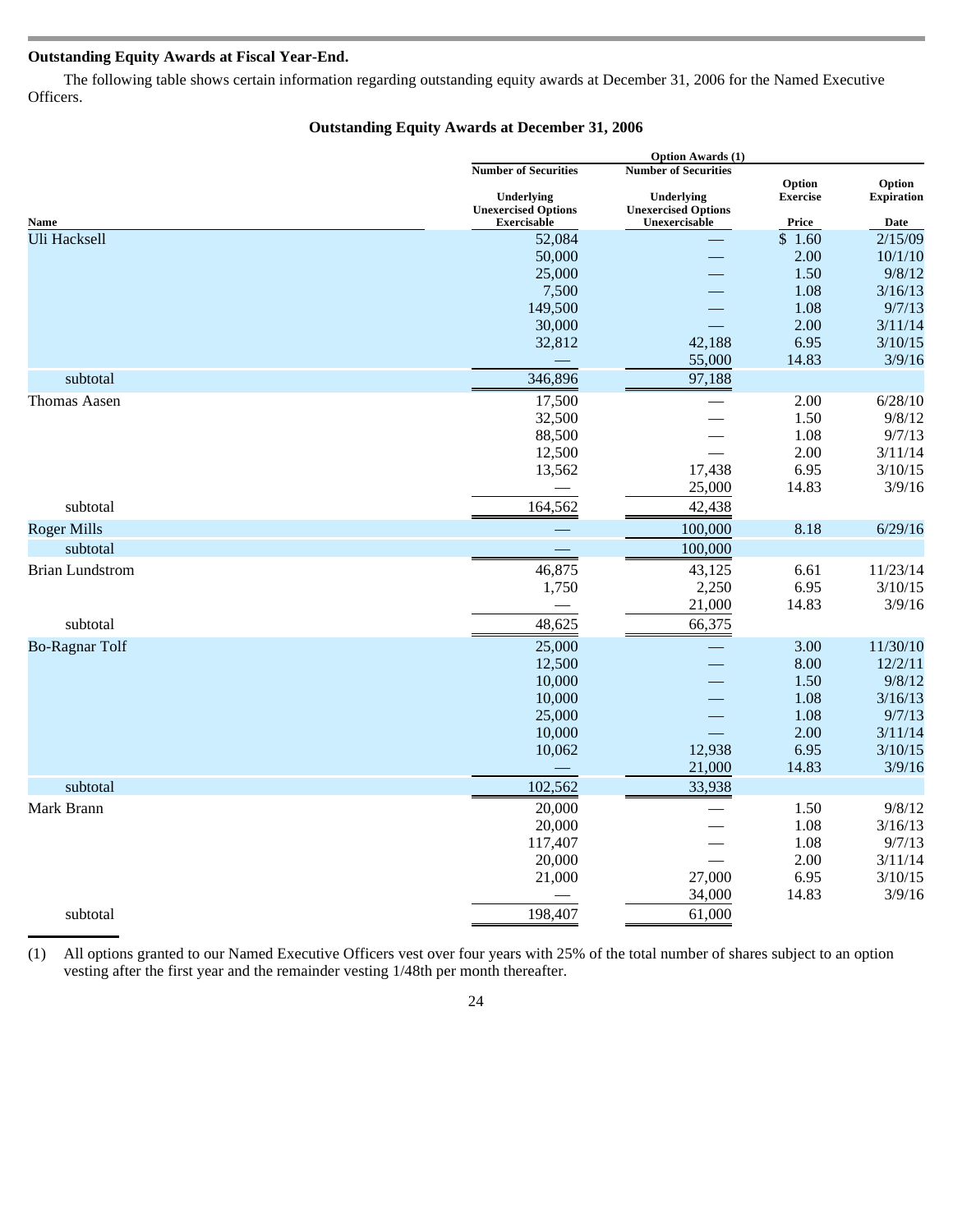# **Option Exercises and Stock Vested**

 The following table shows for the fiscal year ended December 31, 2006, certain information regarding option exercises and stock vested during the year with respect to the Named Executive Officers:

# **Option Exercises in Fiscal 2006**

|                        |                                                        | <b>Option Awards</b>           |
|------------------------|--------------------------------------------------------|--------------------------------|
|                        |                                                        | <b>Value Realized</b>          |
| Name                   | <b>Number of Shares</b><br><b>Acquired on Exercise</b> | on Exercise (1)                |
| <b>Uli Hacksell</b>    | 25,000                                                 | 107,750<br>$\mathbb{S}$        |
| Thomas Aasen           | 4,000                                                  | 26,520                         |
| <b>Roger Mills</b>     |                                                        |                                |
| <b>Brian Lundstrom</b> |                                                        |                                |
| <b>Bo-Ragnar Tolf</b>  |                                                        | $\qquad \qquad \longleftarrow$ |
| Mark Brann             | 100,000                                                | 751,560                        |

(1) Amounts shown do not reflect amounts actually received by the named individual. The amounts reflect the product of (i) the difference between the market closing price on the date of exercise less the exercise price of the applicable option multiplied by (ii) the number of shares exercised under the applicable option.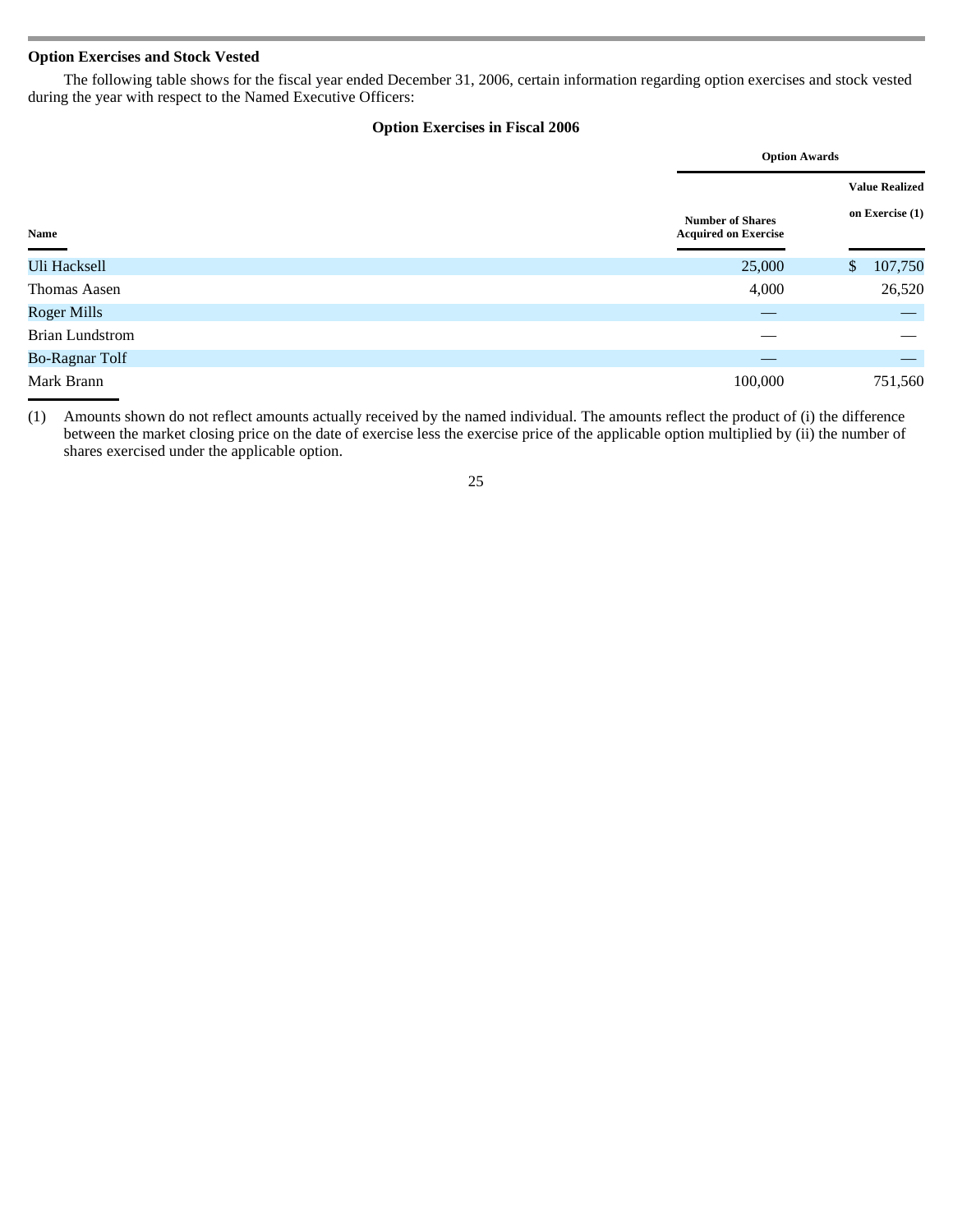# **Post-Employment Compensation**

 The amount of compensation payable to each executive officer upon termination of the employment of the executive is shown below. Our Compensation Committee may in its discretion revise, amend or add to the benefits.

### **Payments made upon termination**

 Regardless of the manner in which a Named Executive Officer's employment terminates, the Named Executive Officer is entitled to receive amounts earned during his term of employment, including accrued and unpaid salary and payment in lieu of unused vacation days.

### **Potential payment under employment arrangements**

 We have entered into offer letters or employment agreements with each of our Named Executive Officers, setting forth their respective base salary, bonus targets, and other employment benefits. Each Named Executive Officer's employment is on an "at-will" basis and can be terminated by us or the applicable officer at any time, for any reason and with or without notice, subject, where applicable, to the severance arrangements contained therein. In the event that Dr. Tolf's employment is terminated by us during its term, we are obligated, except in limited circumstances, to provide Dr. Tolf with six months' notice. If we terminate the employment of Dr. Hacksell, Mr. Aasen or Dr. Mills for reasons other than cause, we are obligated to pay that executive officer one year's salary and to continue other benefits the officer may be receiving at the time of termination for the one-year period following termination of employment. If we terminate the employment of Mr. Lundstrom for reasons other than cause, we are obligated to pay him six months' salary and to continue other benefits he may be receiving at the time of termination for the six-month period following termination of employment. Under the employment offer letters, "cause" means, generally, (a) material failure to competently perform assigned duties for the Company, (b) sustained poor performance of any material aspect of job duties or obligations, (c) dishonesty, gross negligence or other material misconduct, or (d) conviction of, or the entry of a pleading of guilty or *nolo contendere* to, any crime involving moral turpitude or any felony.

### **Effect of change in control on stock option awards**

 In the event the Company is acquired or completes a corporate transaction, any unvested options held by a Named Executive Officer will be immediately vested, subject to the officer's continued employment for a period of at least six months following the completion of the corporate transaction if so requested by the company. For the purpose of the foregoing, a "corporate transaction" means the occurrence, in a single transaction or in a series of related transactions, of any one or more of the following events:

- a sale or other disposition of all or substantially all, as determined by the Board of Directors in its discretion, of the consolidated assets of the Company and its subsidiaries;
- a sale or other disposition of at least 90% of the outstanding securities of the Company;
- a merger, consolidation or similar transaction following which the Company is not the surviving corporation; or
- a merger, consolidation or similar transaction following which the Company is the surviving corporation but the shares of common stock outstanding immediately preceding the merger, consolidation or similar transaction are converted or exchanged by virtue of the merger, consolidation or similar transaction into other property, whether in the form of securities, cash or otherwise.

If a corporate transaction had occurred, effective as of December 31, 2006, the value of the accelerated options to our executive officers would have been: \$459,335, \$192,344, \$61,000, \$98,152 and \$85,988 to Dr. Hacksell, Mr. Aasen, Dr. Mills, Mr. Lundstrom and Dr. Tolf, respectively, calculated as the sum for each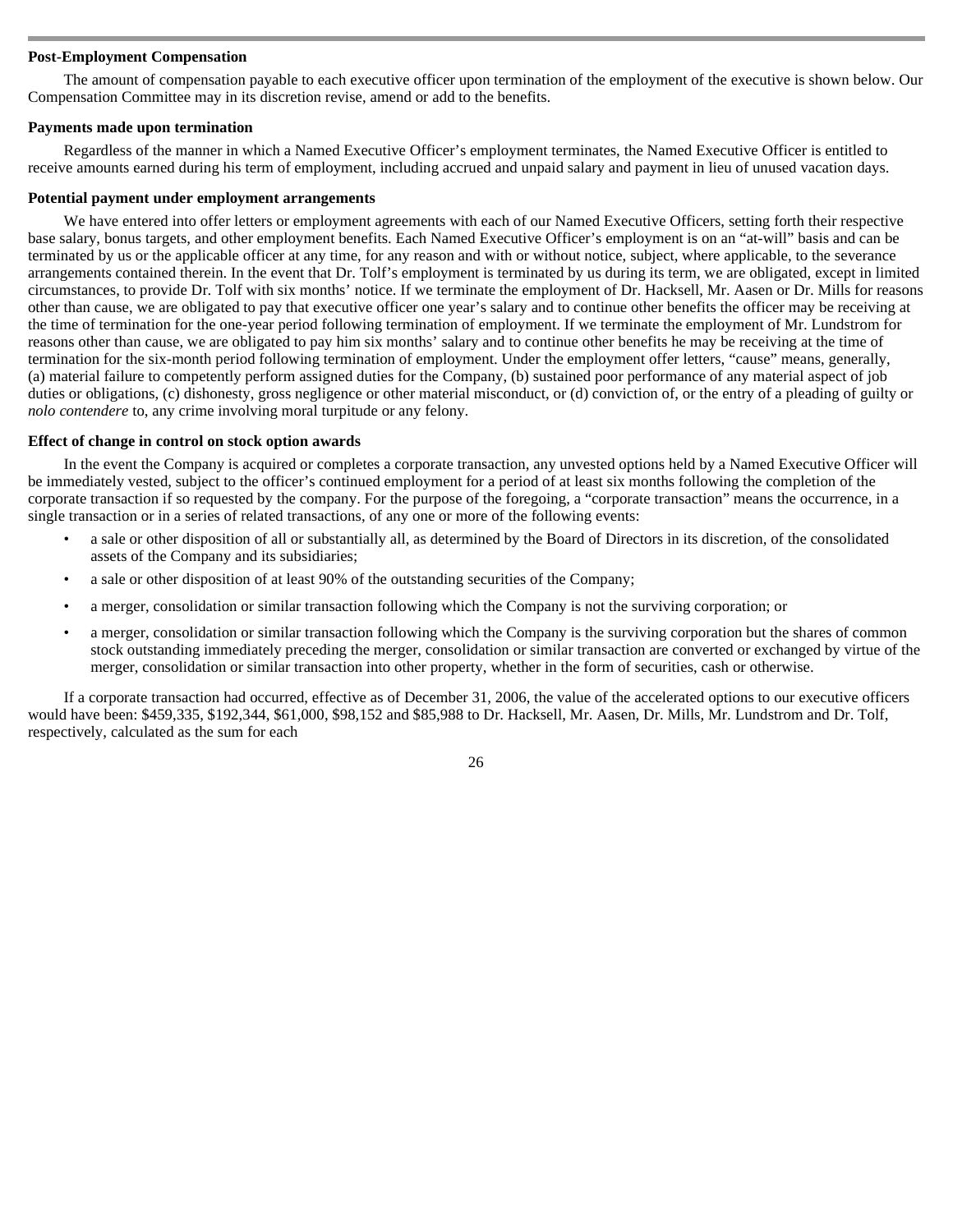individual of the products of the (i) the difference between the exercise price of each option deemed accelerated and fair market value on December 31, 2006 multiplied by (ii) the number of shares deemed accelerated under the applicable option.

### **NonQualified Deferred Compensation**

 None of our Named Executive Officers participates in or have account balances in nonqualified defined contribution plans or other nonqualified deferred compensation plans maintained by us. Our Compensation Committee may elect to provide our officers and other employees with non-qualified defined contribution or other nonqualified deferred compensation benefits in the future.

### **Equity Compensation Plan Information**

 The following table provides certain information as of December 31, 2006, with respect to all of our equity compensation plans in effect on that date.

|                                                    |                                             |                                                                                                |                     | <b>Number of securities</b>                      |
|----------------------------------------------------|---------------------------------------------|------------------------------------------------------------------------------------------------|---------------------|--------------------------------------------------|
|                                                    | Number of securities to                     | remaining available<br>for issuance under                                                      |                     |                                                  |
|                                                    | be issued upon exercise<br>Weighted-average |                                                                                                | equity compensation |                                                  |
|                                                    | of outstanding options,                     | exercise price of<br>outstanding options,<br>warrants and rights<br>warrants and rights<br>(b) |                     | plans (excluding<br>securities reflected         |
|                                                    | (a)                                         |                                                                                                |                     | in column $(a)$ )<br>$\left( \mathbf{c} \right)$ |
| Equity compensation plans approved by stockholders |                                             |                                                                                                |                     |                                                  |
| $\left(1\right)$                                   | 2,820,389                                   | \$                                                                                             | 6.62                | 844,997                                          |
| Equity compensation plans not approved by          |                                             |                                                                                                |                     |                                                  |
| stockholders(2)                                    |                                             |                                                                                                |                     |                                                  |
| Total                                              | 2,820,389                                   |                                                                                                | 6.62                | 844.997                                          |

(1) Includes our 1997 Stock Option Plan, the 2004 Plan, and our 2004 Employee Stock Purchase Plan (the "ESPP"). 297,424 shares under column (c) are attributable to our ESPP. Each of our 2004 Plan and our ESPP contain so called "evergreen" provisions providing for annual increases to their respective share reserves in connection with the 2007 Annual Meeting of Stockholders. The number of shares to be added to our 2004 Plan will be equal to the least of: (i) 1,078,950, which is three percent of the number of shares of our outstanding common stock as April 16, the record date for the 2007 Annual Meeting of Stockholders; (ii) 750,000; or (iii) an amount determined for such year by our board of directors. The number of shares to be added to our ESPP will be equal to the least of: (i) 359,650, which is one percent of our outstanding common stock as of April 16, the record date for the 2007 Annual Meeting of Stockholders; (ii) 150,000; or (iii) an amount determined for such year by our Board of Directors.

(2) As of December 31, 2006, we did not have any equity compensation plans that were not approved by our stockholders.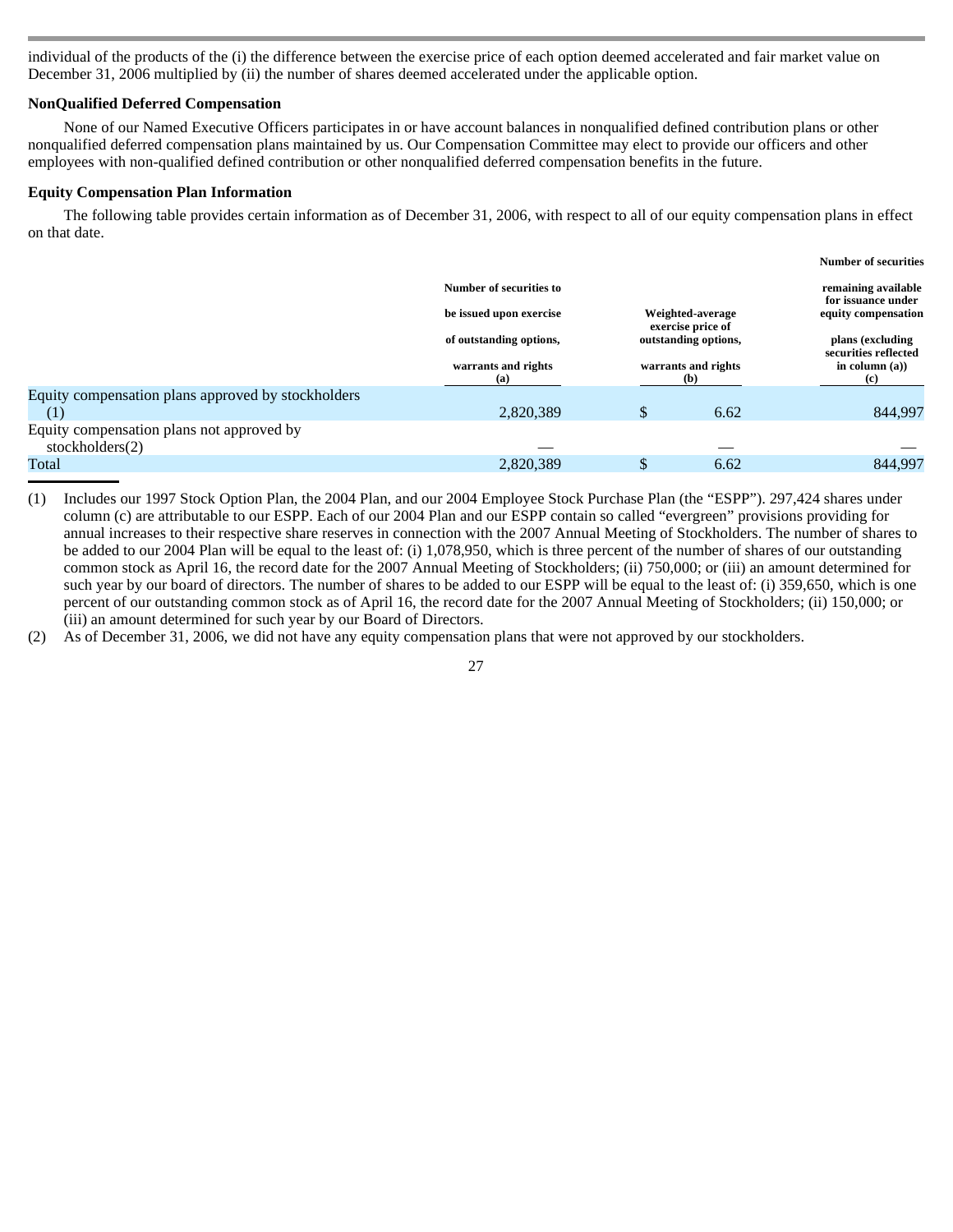### **Director Compensation**

We provide each of our non-employee directors cash compensation in the form of an annual retainer of \$15,000, plus an additional \$12,500 for the Chairman of the Board of Directors and an additional \$5,000 for the committee chairpersons. The annual retainers may, at the election of the individual director, be converted into an option to purchase a number of shares of stock equal to the quotient of three times the retainer amount to be converted, divided by the exercise price for such option, as determined in accordance with the terms of the 2004 Plan. The 2004 Plan provides that the exercise price for options are equal to the closing price for the Company's common stock on the trading day immediately prior to option grant date. Directors receive \$1,000 per board meeting attended in person and \$250 per meeting attended telephonically. Committee members receive \$750 per regular meeting and \$500 per special telephonic meeting, and the chairpersons receive twice those amounts. We also reimburse our non-employee directors for their reasonable expenses incurred in attending meetings of our Board of Directors and committees of the Board.

Each of our non-employee directors also receives stock option grants under our 2004 Plan. Options granted to our non-employee directors are intended by us not to qualify as incentive stock options under the Internal Revenue Code of 1986, as amended. These option grants are nondiscretionary.

Any person who joins the Board of Directors as a non-employee director will receive an option to purchase 15,000 shares of common stock upon his or her election. In addition, any person who is a non-employee director on the date of each annual meeting of our stockholders will be automatically granted, on the annual meeting date, an option to purchase 10,000 shares of common stock. The annual retainer amount and option grant may be pro rated for a director that joins the Board other than at the first meeting of the Board following the annual meeting of stockholders. In addition, directors may elect to convert their retainer amounts, in whole or in part, into options under the 2004 Plan with an aggregate exercise price equal to three times the amount elected for conversion.

Initial grants (i.e., those made upon a non-employee director's election to our Board of Directors) vest over two years following the date of grant, and annual grants, including any retainer amounts that are converted, vest at the rate of 1/4th each quarter after the date of grant. In general, the term of stock options granted under the 2004 Plan may not exceed ten years.

Unless the terms of an director's stock option agreement provide for earlier or later termination, if an optionholder's service relationship with us, or any affiliate of ours, ceases for any reason, the optionholder may exercise any vested options up to three years from cessation of service.

The following table shows for the fiscal year ended December 31, 2006 certain information with respect to the compensation of all persons who served as directors of the Company during the year, other than Dr. Hacksell and Dr. Brann, who are Named Executive Officers and received no additional compensation for their services as directors:

# **Director Compensation for Fiscal 2006**

|                      | <b>Fees Earned or</b> |                     |              |
|----------------------|-----------------------|---------------------|--------------|
| Name                 | Paid in Cash<br>(1)   | Option<br>Awards(2) | <b>Total</b> |
| Gordon Binder(3)     | 22,000                | \$49,819            | \$71,819     |
| Michael Borer(4)     | 11,750                | 104.667             | 116,417      |
| Mary Ann Gray $(5)$  | 18.750                | 106.908             | 125,658      |
| Leslie Iversen $(6)$ | 4.250                 | 99.340              | 103,590      |
| Lester Kaplan $(7)$  | 17.500                | 74.482              | 91,982       |
| Torsten Rasmussen(8) | 28,000                | 52.193              | 80,193       |
| Alan G. Walton(9)    | 16.750                | 74.482              | 91.232       |

(1) Includes Board of Directors and committee fees for meeting attendance, as well as an annual retainer paid in cash for Mr. Binder and Mr. Rasmussen. The other directors elected to convert their annual retainers into a stock option award and this amount does not include the amount of such converted retainers.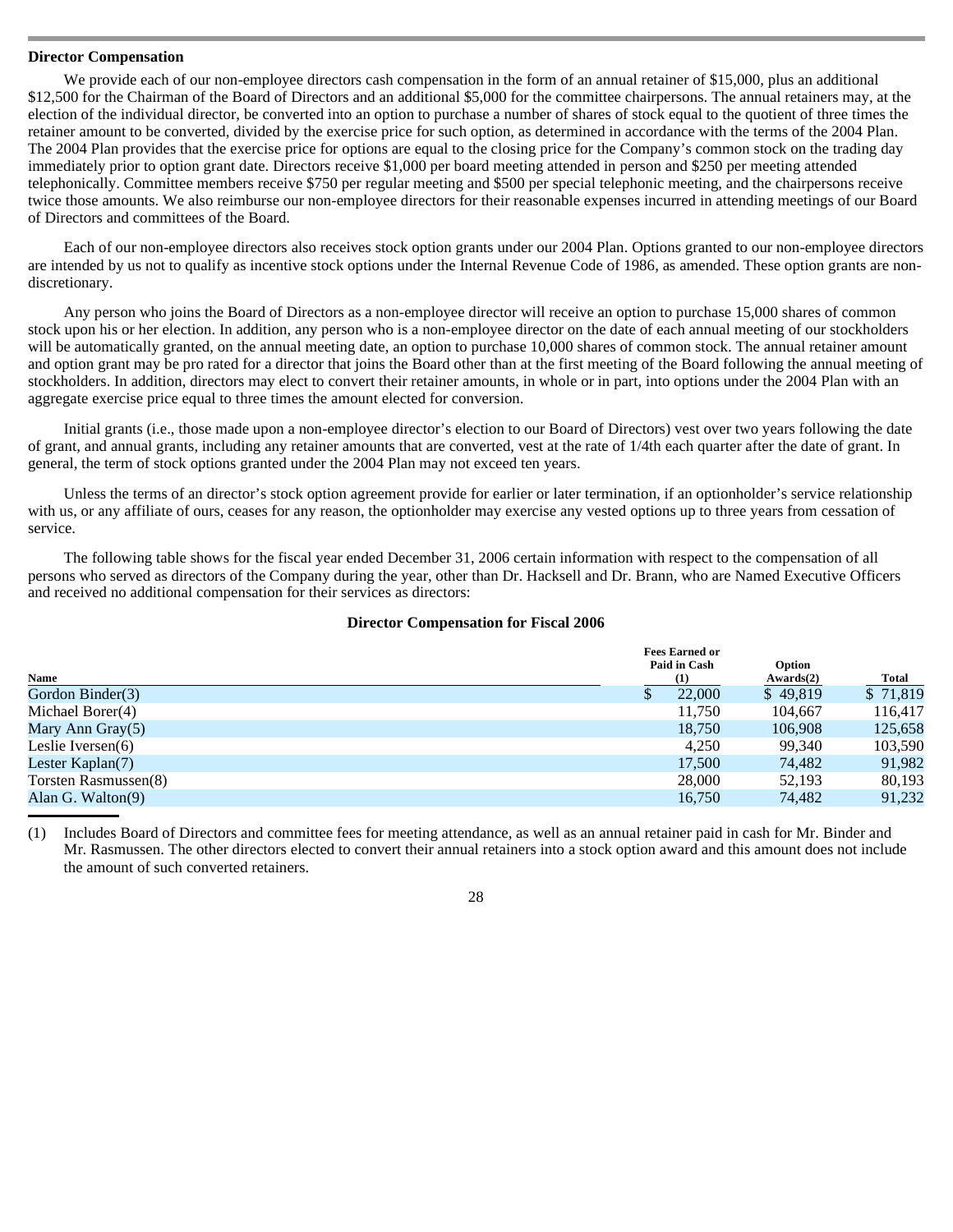- (2) Amounts shown do not reflect compensation actually received by the named individual. The amounts reflect compensation expense recognized by the Company in 2006 and reflect option awards granted in and prior to 2006. See the Company's Annual Report on Form 10-K for the year ended December 31, 2006, filed March 9, 2007, for the SFAS 123(R) stock compensation expense assumptions used to determine the valuation and expensing of stock option awards. The values recognized in the "Options Awards" column above do not reflect estimated forfeitures.
- (3) "Fees Earned or Paid in Cash" includes \$7,000 in Board of Directors and Audit Committee meetings fees and a \$15,000 annual retainer paid in cash. "Option Awards" includes the compensation expense for (i) 10,000 stock options granted on June 13, 2006 with an exercise price of \$9.04 and fair value of \$5.45 per share, (ii) 8,500 stock options granted on September 9, 2005 with an exercise price of \$11.00 and fair value of \$6.69 per share, and (iii) 6,500 stock options granted on June 10, 2005 with an exercise price of \$8.85 and fair value of \$5.38 per share. As of December 31, 2006, an aggregate of 34,000 stock options that had been granted to Mr. Binder were outstanding.
- (4) "Fees Earned or Paid in Cash" includes \$11,750 in Board of Directors and Audit Committee meetings fees. "Option Awards" includes the compensation expense for (i) 4,977 stock options (from the conversion of a \$15,000 annual retainer) and 10,000 stock options, each granted on June 13, 2006 with an exercise price of \$9.04 and fair value of \$5.45 per share, and (ii) 15,000 stock options granted on September 9, 2005 with an exercise price of \$11.00 and fair value of \$6.69 per share. As of December 31, 2006, an aggregate of 29,977 stock options that had been granted to Mr. Borer were outstanding.
- (5) "Fees Earned or Paid in Cash" includes \$18,750 in Board of Directors and Audit Committee meetings fees. "Option Awards" includes the compensation expense for (i) 6,637 stock options (from the conversion of a \$20,000 annual retainer) and 10,000 stock options, each granted on June 13, 2006 with an exercise price of \$9.04 and fair value of \$5.45 per share, (ii) 8,500 stock options granted on September 9, 2005 with an exercise price of \$11.00 and fair value of \$6.69 per share, (iii) 6,500 stock options granted on June 10, 2005 with an exercise price of \$8.85 and fair value of \$5.38 per share, and (iv) 6,500 stock options granted on April 27, 2005 with an exercise price of \$7.76 and fair value of \$4.66 per share. As of December 31, 2006, an aggregate of 38,137 stock options that had been granted to Dr. Gray were outstanding.
- (6) "Fees Earned or Paid in Cash" includes \$4,250 in Board of Directors meetings fees. "Option Awards" includes the compensation expense for (i) 9,126 stock options (from the conversion of a \$27,500 annual retainer), 6,000 stock options for service on the Scientific Advisory Committee of the Board of Directors and 10,000 stock options, each granted on June 13, 2006 with an exercise price of \$9.04 and fair value of \$5.45 per share, (ii) 8,500 stock options granted on September 9, 2005 with an exercise price of \$11.00 and fair value of \$6.69 per share, and (iii) 6,500 stock options and 7,627 stock options (from conversion of retainer) each granted on June 10, 2005 with an exercise price of \$8.85 and fair value of \$5.38 per share. As of December 31, 2006, an aggregate of 64,753 stock options that had been granted to Dr. Iversen as Board compensation were outstanding.
- (7) "Fees Earned or Paid in Cash" includes \$17,500 in Board of Directors, Compensation Committee and Nominating and Corporate Governance Committee meeting fees. "Option Awards" includes the compensation expense for (i) 6,637 stock options (from the conversion of a \$20,000 annual retainer) and 10,000 stock options, each granted on June 13, 2006 with an exercise price of \$9.04 and fair value of \$5.45 per share, (ii) 8,500 stock options granted on September 9, 2005 with an exercise price of \$11.00 and fair value of \$6.69 per share, and (iii) 6,500 stock options and 5,084 stock options (from conversion of retainer) each granted on June 10, 2005 with an exercise price of \$8.85 and fair value of \$5.38 per share. As of December 31, 2006, an aggregate of 52,721 stock options that had been granted to Dr. Kaplan were outstanding.
- (8) "Fees Earned or Paid in Cash" includes \$13,000 in Board of Directors, Compensation Committee and Nominating and Corporate Governance Committee meeting fees, and a \$15,000 annual retainer paid in cash. "Option Awards" includes the compensation expense for (i) 10,000 stock options granted on June 13, 2006 with an exercise price of \$9.04 and fair value of \$5.45 per share, (ii) 8,500 stock options granted on September 9, 2005 with an exercise price of \$11.00 and fair value of \$6.69 per share, and (iii) 6,500 stock options and 2,542 stock options (from conversion of retainer) each granted on June 10, 2005 with an exercise price of \$8.85 and fair value of \$5.38 per share. As of December 31, 2006, an aggregate of 42,542 stock options that had been granted to Mr. Rasmussen were outstanding.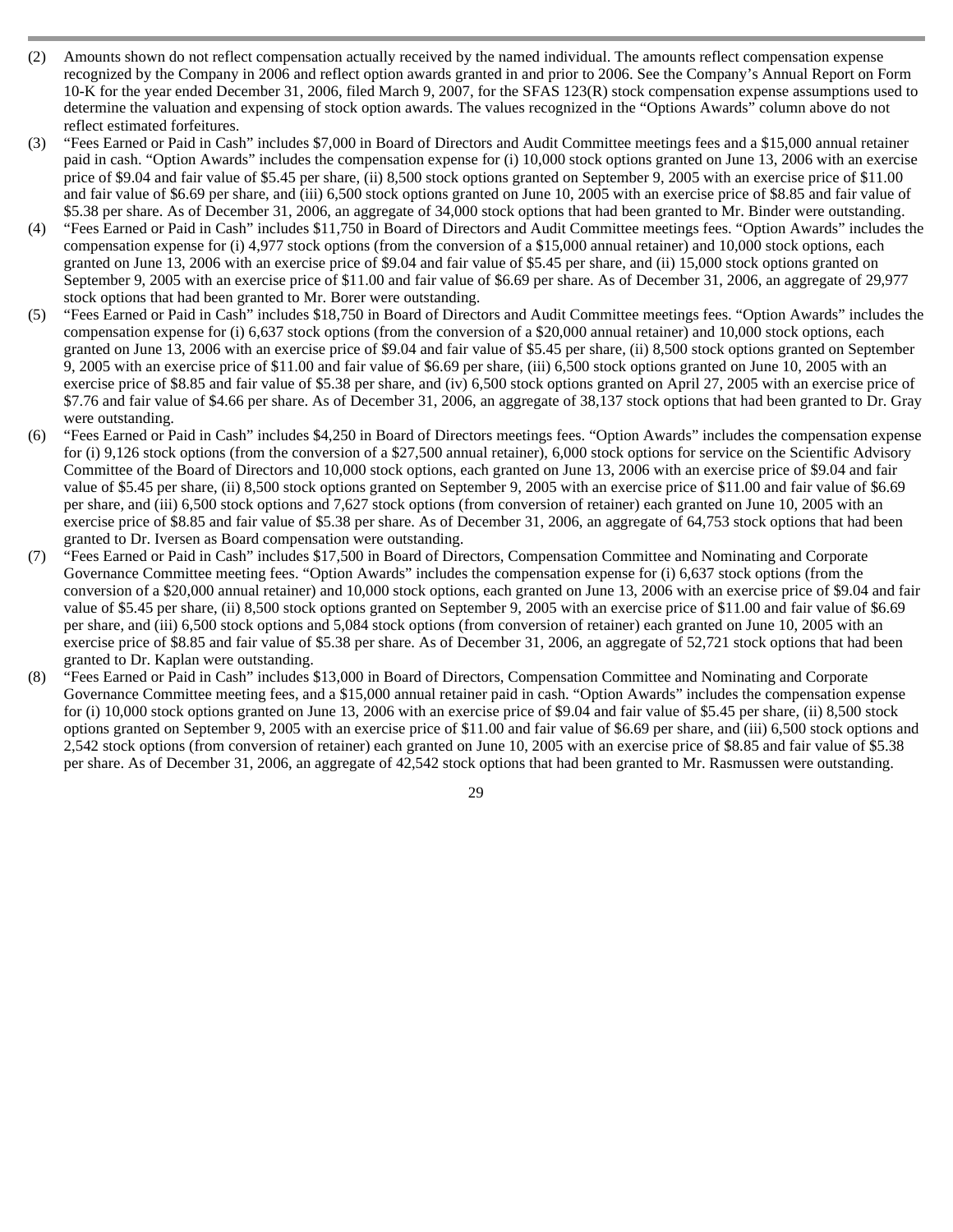(9) "Fees Earned or Paid in Cash" includes \$16,750 in Board of Directors, Compensation Committee and Nominating and Corporate Governance Committee meeting fees. "Option Awards" includes the compensation expense for (i) 6,637 stock options (from the conversion of a \$20,000 annual retainer) and 10,000 stock options, each granted on June 13, 2006 with an exercise price of \$9.04 and fair value of \$5.45 per share, (ii) 8,500 stock options granted on September 9, 2005 with an exercise price of \$11.00 and fair value of \$6.69 per share, and (iii) 6,500 stock options and 5,084 stock options (from conversion of retainer) each granted on June 10, 2005 with an exercise price of \$8.85 and fair value of \$5.38 per share. As of December 31, 2006, an aggregate of 45,721 stock options that had been granted to Dr. Walton were outstanding.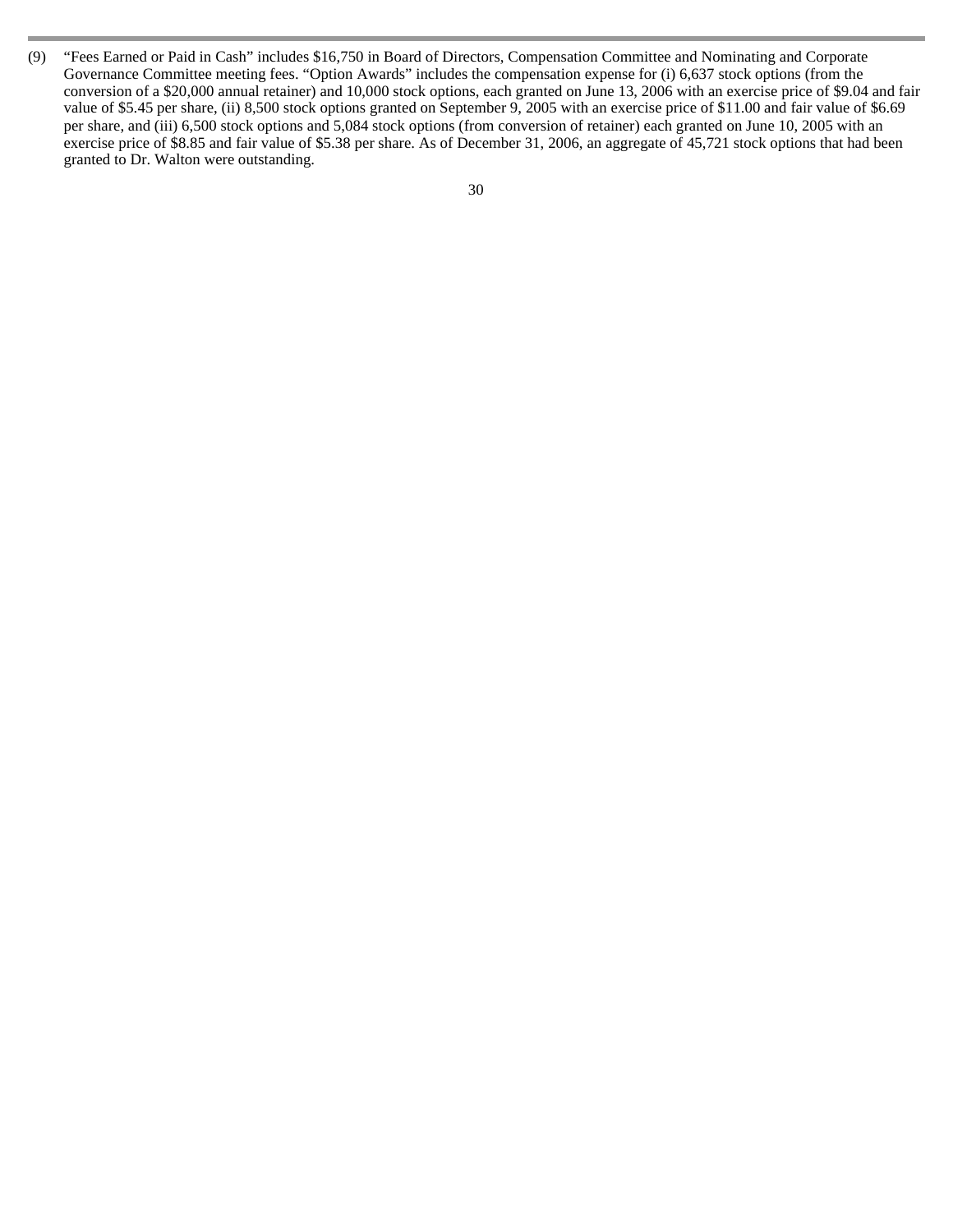#### **T RANSACTIONS W ITH R ELATED P ERSONS**

# **Related-Person Transactions policy and Procedures**

 The charter of the Audit Committee states that it will review, consideration and approval or ratification of "related-persons transactions." A "related-person transaction" is a transaction, arrangement or relationship (or any series of similar transactions, arrangements or relationships) in which the Company and any "related person" are participants involving an amount that exceeds \$120,000. Transactions involving compensation for services provided to the Company as an employee, director, consultant or similar capacity by a related person are not covered. A related person is any executive officer, director, or more than 5% stockholder of the Company, including any of their immediate family members, and any entity owned or controlled by such persons.

Where a transaction has been identified as a related-person transaction, management must present information regarding the proposed related-person transaction to the Audit Committee (or, where Audit Committee approval would be inappropriate, to another independent body of the board) for consideration and approval or ratification. The presentation must include a description of, among other things, the material facts, the interests, direct and indirect, of the related persons, the benefits to the Company of the transaction and whether any alternative transactions were available. To identify related-person transactions in advance, the Company relies on information supplied by its executive officers and directors. In considering related-person transactions, the Committee takes into account the relevant available facts and circumstances including, but not limited to (a) the risks, costs and benefits to the Company, (b) the impact on a director's independence in the event the related person is a director, immediate family member of a director or an entity with which a director is affiliated, (c) the terms of the transaction, (d) the availability of other sources for comparable services or products and (e) the terms available to or from, as the case may be, unrelated third parties or to or from employees generally. In the event a director has an interest in the proposed transaction, the director must recuse himself or herself from the deliberations and approval. In determining whether to approve, ratify or reject a related-person transaction, the Committee will look at, in light of known circumstances, whether the transaction is in, or is not inconsistent with, the best interests of the Company and its stockholders, as the Committee determines in the good faith exercise of its discretion.

#### **Certain Related-Person Transactions**

 On January 10, 2005, we entered into a License, Option and Collaboration Agreement with Sepracor Inc. In connection with the collaboration, Sepracor has purchased an aggregate of 1,890,422 shares of the Company's common stock for an aggregate of \$20 million in two \$10 million tranches. The first tranche of 1,077,029 shares closed on January 13, 2005 and the second tranche of 813,393 shares closed on January 13, 2006. Pursuant to the collaboration agreement, Sepracor had provided research funding to the Company in the aggregate amount of \$6.7 million through March 31, 2007.

Until April 2004, one of our directors, Dr. Kaplan, was an executive officer and board member of Allergan with whom we have ongoing collaborations.

One of our directors, Alan G. Walton, is the General Partner of Oxford Bioscience Partners IV and mRNA Fund II L.P., which are affiliated funds and which together hold more than 5% of our outstanding stock.

In October 2006, the Company entered into an agreement to provide initial seed funding to help establish Abbey Pharmaceuticals, Inc. ("Abbey"), a startup biotechnology company focused on medications for substance abuse. Abbey is led by Mark R. Brann, the Company's former President, Chief Scientific Officer and Director. The Company has agreed to increase its investment in Abbey to an aggregate of \$1 million upon Abbey's satisfaction of certain conditions, including completion of an external equity financing. Once Abbey has obtained equity financing, the Company may collaborate with Abbey in the field of substance abuse.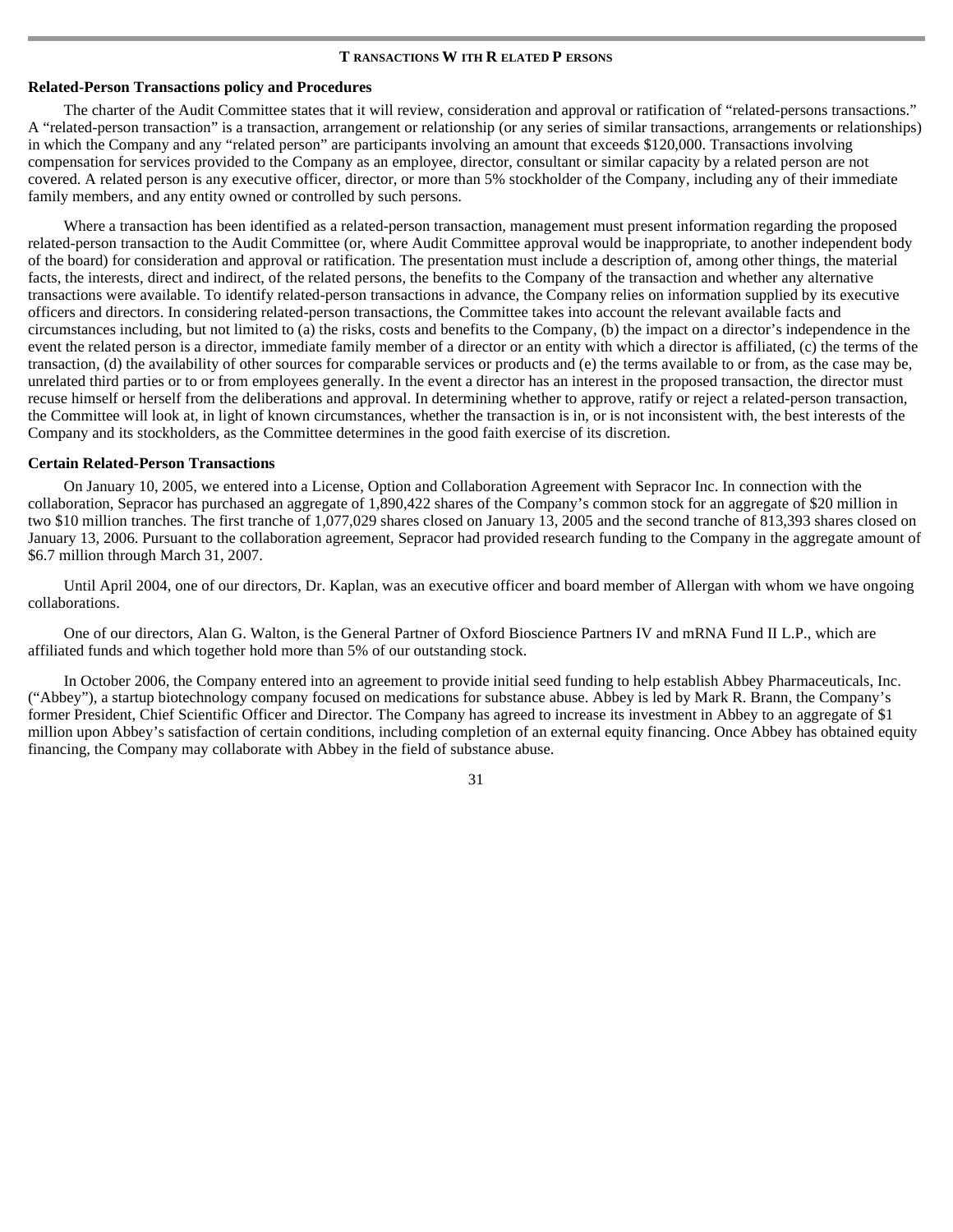In connection with Dr. Brann's resignation, on October 20, 2006, ACADIA entered into a separation agreement and a consultant agreement with Dr. Brann. Pursuant to the separation agreement, Dr, Brann is entitled to certain benefits, including reimbursement of his COBRA premiums through December 31, 2008. Pursuant to the consultant agreement, Dr. Brann will provide consulting services to ACADIA focused on ACADIA's technology and related scientific applications. Copies of the separation agreement and consultant agreement were included as exhibits to the Company's Current Report on Form 8-K, which was filed with the SEC on October 23, 2006.

Our bylaws provide that we will indemnify our directors and executive officers, and may indemnify other officers, employees and other agents, to the fullest extent permitted by law. Our bylaws also permit us to secure insurance on behalf of any officer, director, employee or other agent for any liability arising out of his or her actions in connection with their services to us, regardless of whether our amended and restated bylaws permit such indemnification. We have obtained a policy of directors' and officers' liability insurance.

We have entered, and intend to continue to enter, into indemnification agreements with our directors and executive officers, in addition to the indemnification provided for in our bylaws. These agreements, among other things, require us to indemnify our directors and executive officers for certain expenses, including attorneys' fees, judgments, fines and settlement amounts incurred by a director or executive officer in any action or proceeding arising out of their services as one of our directors or executive officers, or any of our subsidiaries or any other company or enterprise to which the person provides services at our request.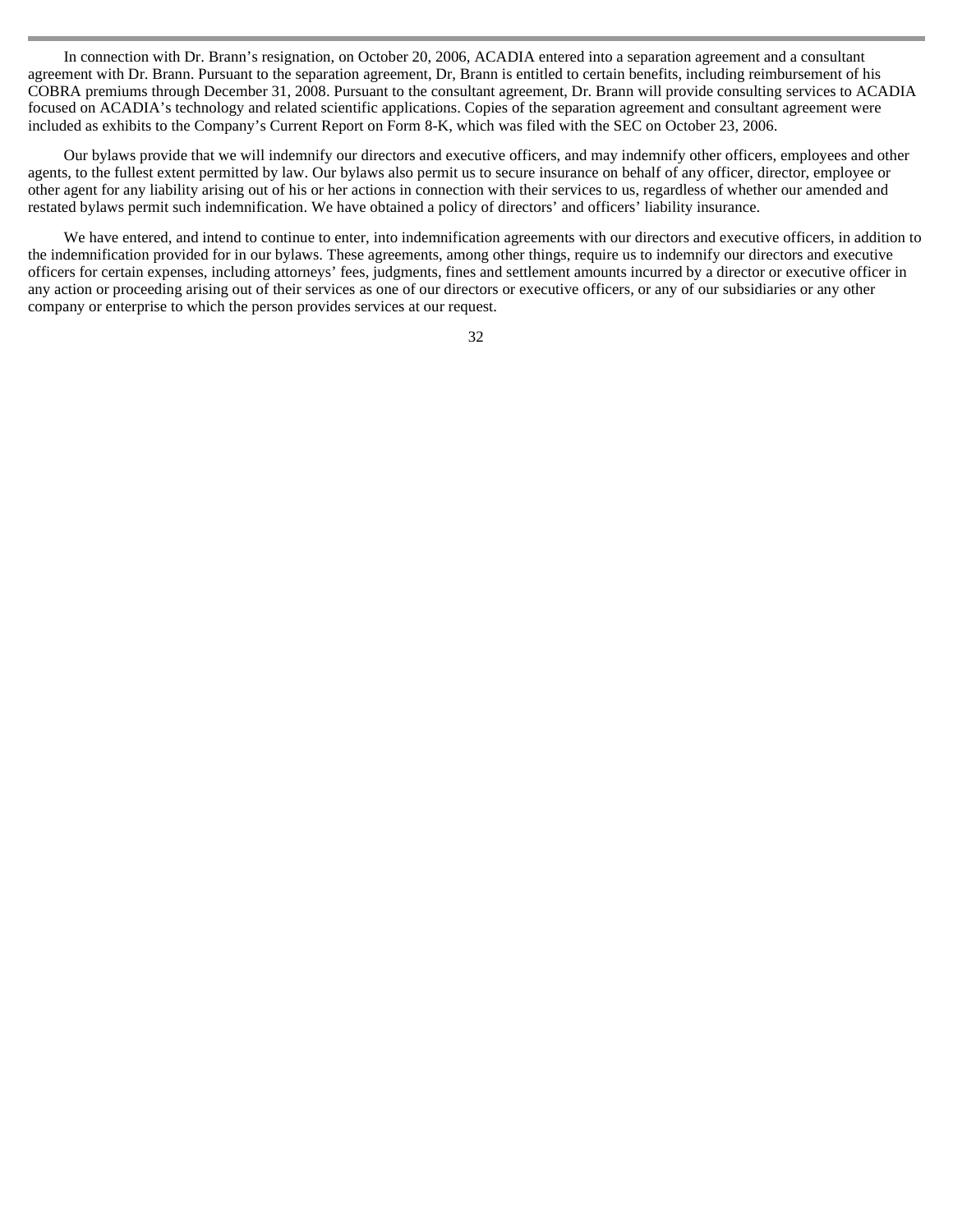#### **H OUSEHOLDING OF P ROXY M ATERIALS**

The SEC has adopted rules that permit companies and intermediaries (e.g., brokers) to satisfy the delivery requirements for proxy statements and annual reports with respect to two or more stockholders sharing the same address by delivering a single proxy statement addressed to those stockholders. This process, which is commonly referred to as "householding", potentially means extra convenience for stockholders and cost savings for companies.

This year, a number of brokers with account holders who are stockholders of ACADIA Pharmaceuticals Inc. will be householding our proxy materials. A single proxy statement will be delivered to multiple stockholders sharing an address unless contrary instructions have been received from the affected stockholders. Once you have received notice from your broker that they will be householding communications to your address, householding will continue until you are notified otherwise or until you revoke your consent. If, at any time, you no longer wish to participate in householding and would prefer to receive a separate proxy statement and annual report, please notify your broker. Direct your written request to ACADIA Pharmaceuticals Inc., 3911 Sorrento Valley Boulevard, San Diego, California 92121, Attn: Investor Relations, or contact Investor Relations at (858) 558-2871. Stockholders who currently receive multiple copies of the proxy statement at their addresses and would like to request householding of their communications should contact their brokers.

| v  | a. |
|----|----|
|    |    |
|    |    |
|    | I  |
| ۰, | ۰. |
| ×  | ×  |
| ٠  | ٠  |
|    |    |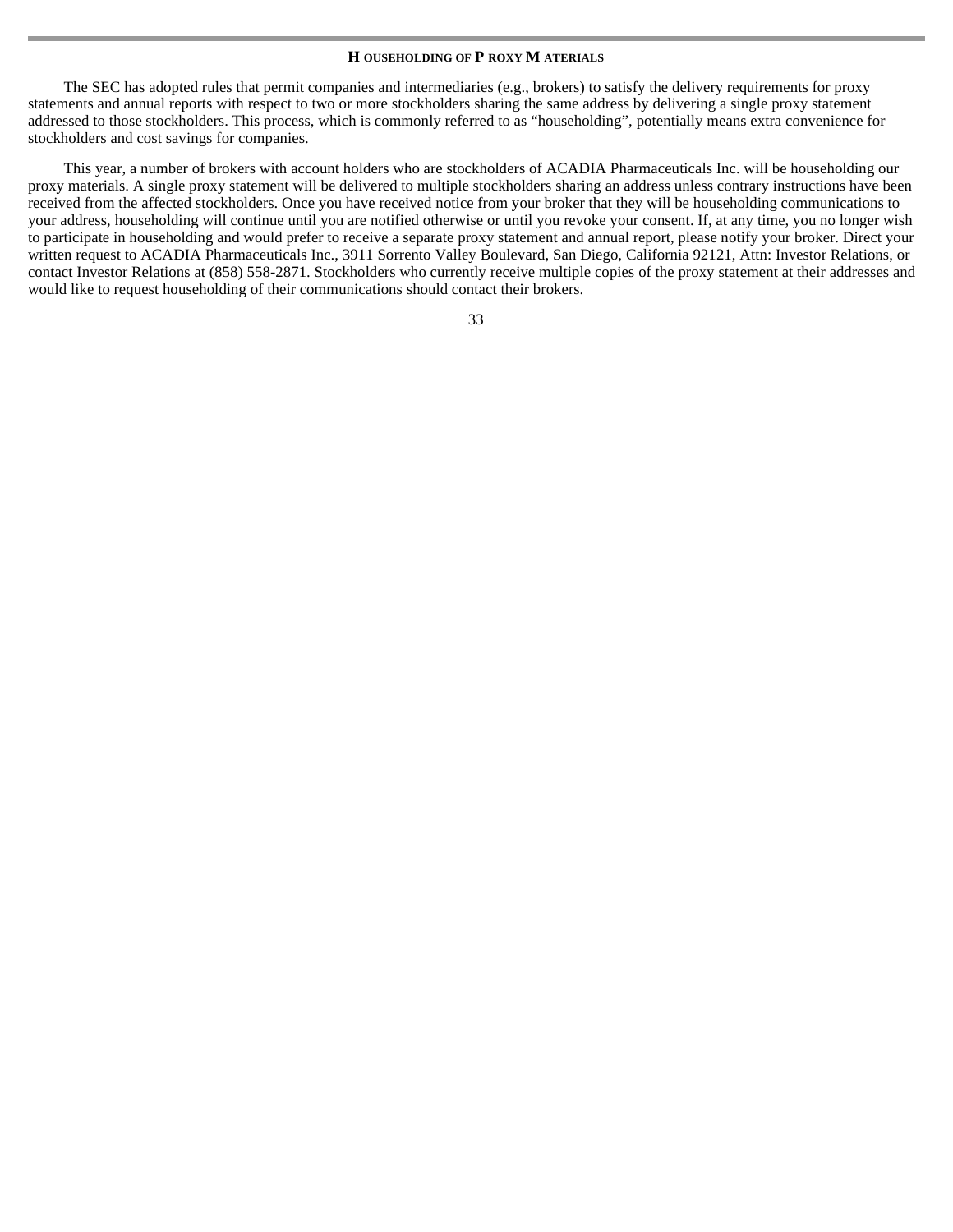**O THER M ATTERS** 

The Board of Directors knows of no other matters that will be presented for consideration at the Annual Meeting. If any other matters are properly brought before the meeting, it is the intention of the persons named in the accompanying proxy to vote on such matters in accordance with their best judgment.

By Order of the Board of Directors

Thomas H. Aasen *Vice President, Chief Financial Officer, Treasurer, and Secretary* 

San Diego, California May 15, 2007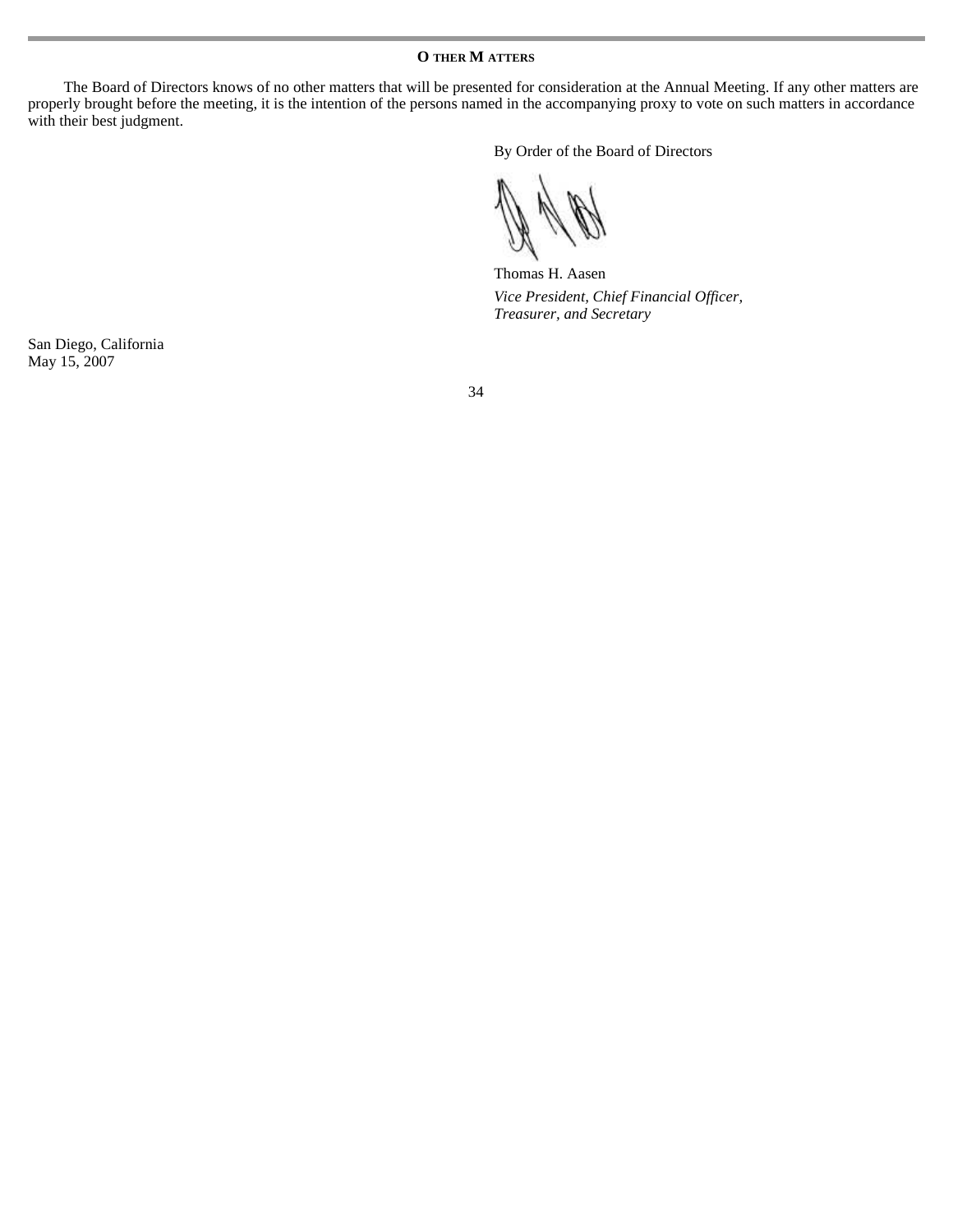# **ACADIA PHARMACEUTICALS INC.**

# **3911 Sorrento Valley Boulevard San Diego, California 92121**

# **PROXY SOLICITED BY THE BOARD OF DIRECTORS FOR THE ANNUAL MEETING OF STOCKHOLDERS TO BE HELD ON JUNE 15, 2007**

The undersigned hereby appoints Uli Hacksell, Ph.D. and Thomas H. Aasen, and each of them, as attorneys and proxies of the undersigned, with full power of substitution, to vote all of the shares of stock of ACADIA Pharmaceuticals Inc., which the undersigned may be entitled to vote at the 2007 Annual Meeting of Stockholders of ACADIA Pharmaceuticals Inc. to be held on June 15, 2007 at 8:00 a.m. local time at San Diego Marriott Del Mar, 11966 El Camino Real, San Diego, California 92130, and at any and all postponements, continuations and adjournments thereof, with all power that the undersigned would possess if personally present, upon and in respect of the following matters and in accordance with the following instructions, with discretionary authority as to any and all other matters that may properly come before the meeting.

U NLESS A CONTRARY DIRECTION IS INDICATED, THIS P ROXY WILL BE VOTED F OR EACH NOMINEE LISTED IN P ROPOSAL 1 AND F OR P ROPOSAL **2, AS DESCRIBED IN THE ACCOMPANYING P ROXY S TATEMENT . I F SPECIFIC INSTRUCTIONS ARE INDICATED , THIS P ROXY WILL BE VOTED IN ACCORDANCE THEREWITH .** 

**V OTING I NSTRUCTIONS :** 

**V OTE BY M AIL :** Complete, sign, date and promptly return this proxy card in the postage-paid envelope provided.

# THE BOARD OF D IRECTORS R ECOMMENDS A V OTE F OR THE E LECTION OF E ACH N OMINEE N AMED B ELOW.

**P ROPOSAL 1:** To elect two Class III directors to hold office until our 2010 Annual Meeting of Stockholders.

 $\Box$ **F OR** the nominees listed below (except as marked to the contrary below).

 $\Box$ **W ITHHOLD** authority to vote for the nominees listed below.

**Nominees:** Gordon Binder and Leslie L. Iversen

**To withhold authority to vote for any individual nominee(s), write the name of such nominee(s) below:** 

*(Continued and to be signed on other side)*